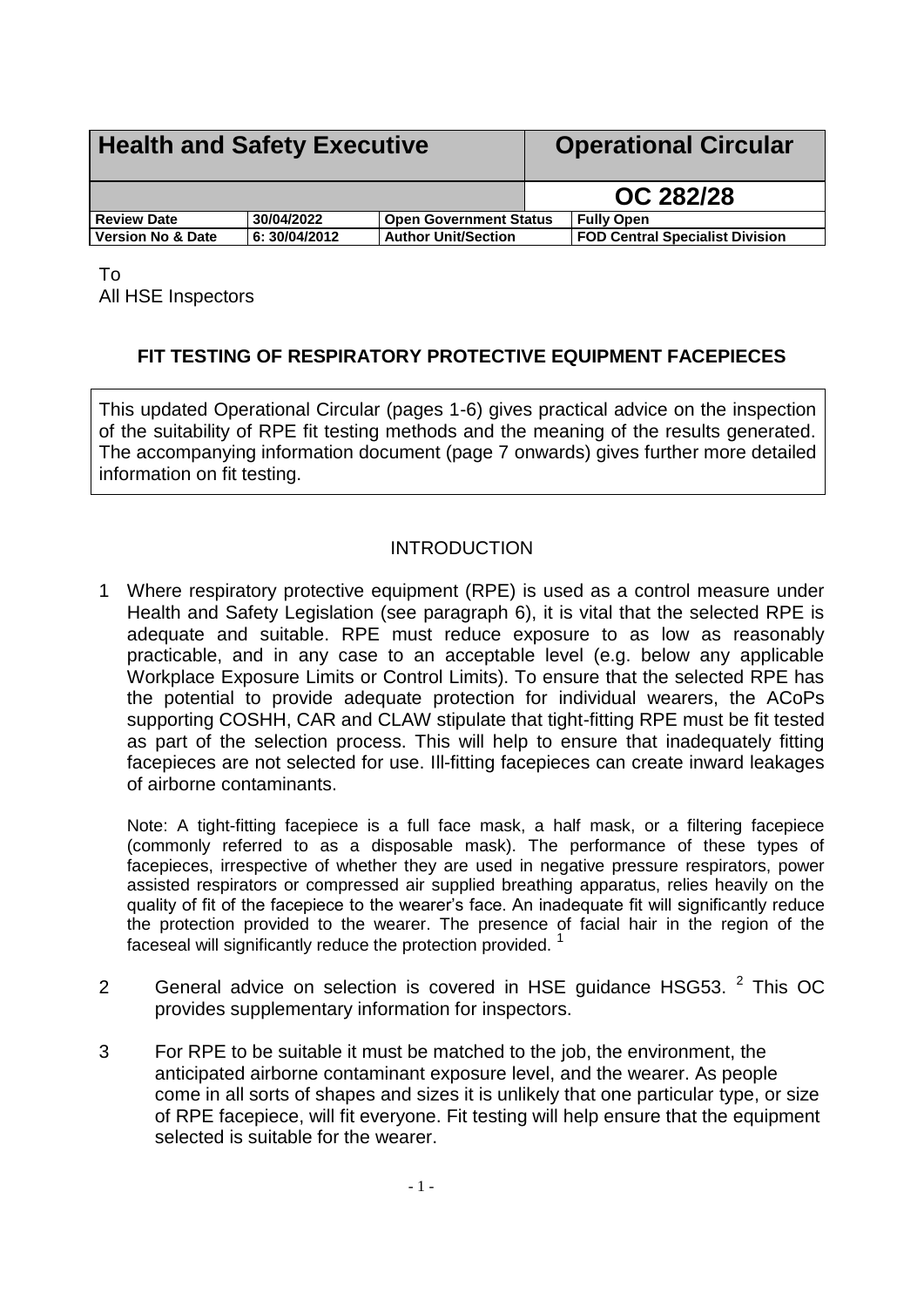4 RPE fit testing should be conducted by a competent person. Competence can be demonstrated through achieving accreditation under the 'Fit2Fit RPE Fit Test Providers Accreditation Scheme'. This Scheme has been developed by the British Safety Industry Federation (BSIF) together with industry stakeholders and is supported by HSE. The scheme is not compulsory and employers are free to take other action to comply with the law. One way employers can demonstrate good practice is by ensuring that the fit tester is appropriately accredited, for the type of service they offer, by the Fit2Fit scheme. Further details on the scheme can be found at the web site: [http://www.fit2fit.org](http://www.fit2fit.org/)

## LEGAL REQUIREMENTS

- 5 The Approved Codes of Practice (ACoPs) supporting the Control of Substances Hazardous to Health Regulations 2002 (COSHH)<sup>3</sup>, the Control of Lead at Work Regulations 2002 (CLAW)<sup>4</sup>, the Control of Asbestos Regulations 2006 (CAR)<sup>5</sup> and the Ionising Radiation Regulations 1999 require that all reasonable steps be taken to prevent exposure to substances hazardous to health, or where prevention is not possible, to reduce exposure to the lowest level reasonably practicable.
- 6 If, despite the use of suitable control measures (i.e. other than RPE) adequate control of exposure cannot be achieved, employers must provide suitable RPE (COSHH Regulations reg.7(3)(c), CLAW Regulations reg.6(3)(c), CAR Regulations reg.11(4)). The RPE provided must reduce the exposure to a concentration that is as low as reasonably practicable, and in any case below any applicable exposure or control limits.
- 7 The ACoPS <sup>3, 4, 5,</sup> supporting the COSHH, CLAW and CAR Regulations recommend that the initial selection of tight-fitting facepieces should include a fit test. This is to ensure that the selected RPE has the potential to provide adequate protection for the wearer (L5 paragraph 150, L143 paragraph 196 and L132 paragraph 133). The circumstances where repeat fit testing is needed are referred to in L5 paragraph 151, L143 paragraph 197 and L132 paragraph 134.
- 8 The employer must have documented evidence of the characteristics of the RPE to be used (CAR reg.7(4)(d)). Similar requirements are described in COSHH reg.6(4)(b), and CLAW reg.5(4)(b). These requirements are there to ensure that the RPE provided is suitable. The evidence to support the suitability will include fit test reports for facepieces with tight-fitting face seals.
- 9 Fit test reports should be available for all employees who wear RPE incorporating tight-fitting facepieces. Fit test records should be retained by the employer. These records must be kept available for inspection on request.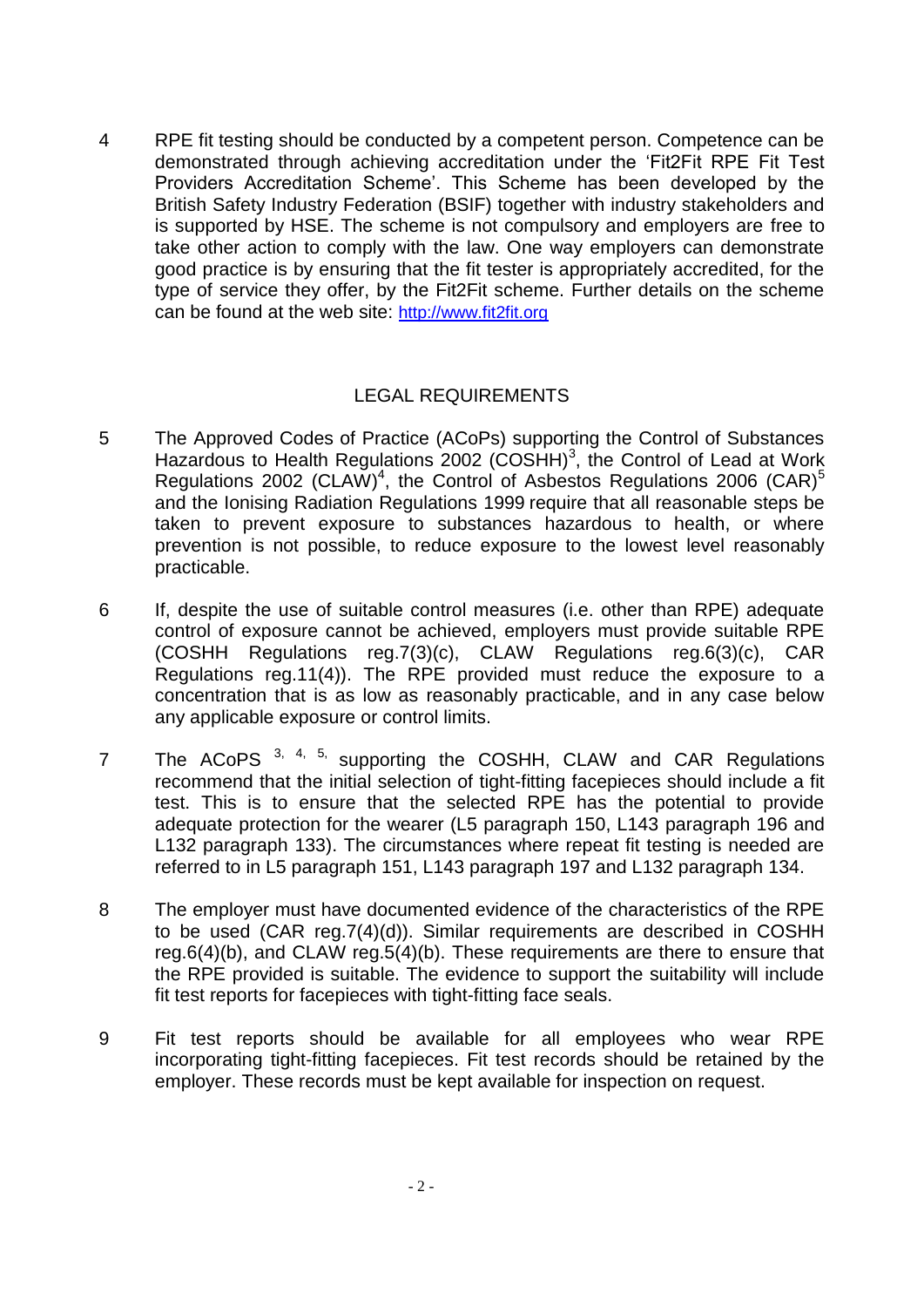#### INSPECTION BY HSE

- 10 Inspectors should first ensure that suitable control measures including engineering controls are in use to minimise exposure to hazardous substances. In relation to the use of RPE Inspectors should ensure that:
	- 1) a management system exists for correct selection, use, storage and maintenance;
	- 2) for tight-fitting facepieces the selection process has included an appropriate fit test. Where necessary, the results of the fit test report should be examined by the inspector for details, which should include the following:
		- a) name of the person fit tested;
		- b) make, model, and size of the facepiece;
		- c) whether the wearer's own mask, company pool mask or a fit test service provider's test mask was used;
		- d) the test exercises performed during the test;
		- e) fit test method employed;
			- Qualitative for filtering facepieces (FFPs, disposable masks) and half masks
			- Quantitative for FFPs (disposable masks), half and full face masks
		- f) Measured fit factor values for each exercise (if applicable);
		- g) pass level used;
		- h) date of the test;
		- i) the details of the person carrying out the fit test.
	- 3) the fit test certificate is valid and does relate to the correct RPE and the wearer. Checks should be carried out to establish the authenticity of the fit test certificate. This can be achieved by:
		- a) comparing the facepiece in use to the details recorded on the fit test certificate;
		- b) cross-checking the details on the fit test certificate with those retained by the fit test provider;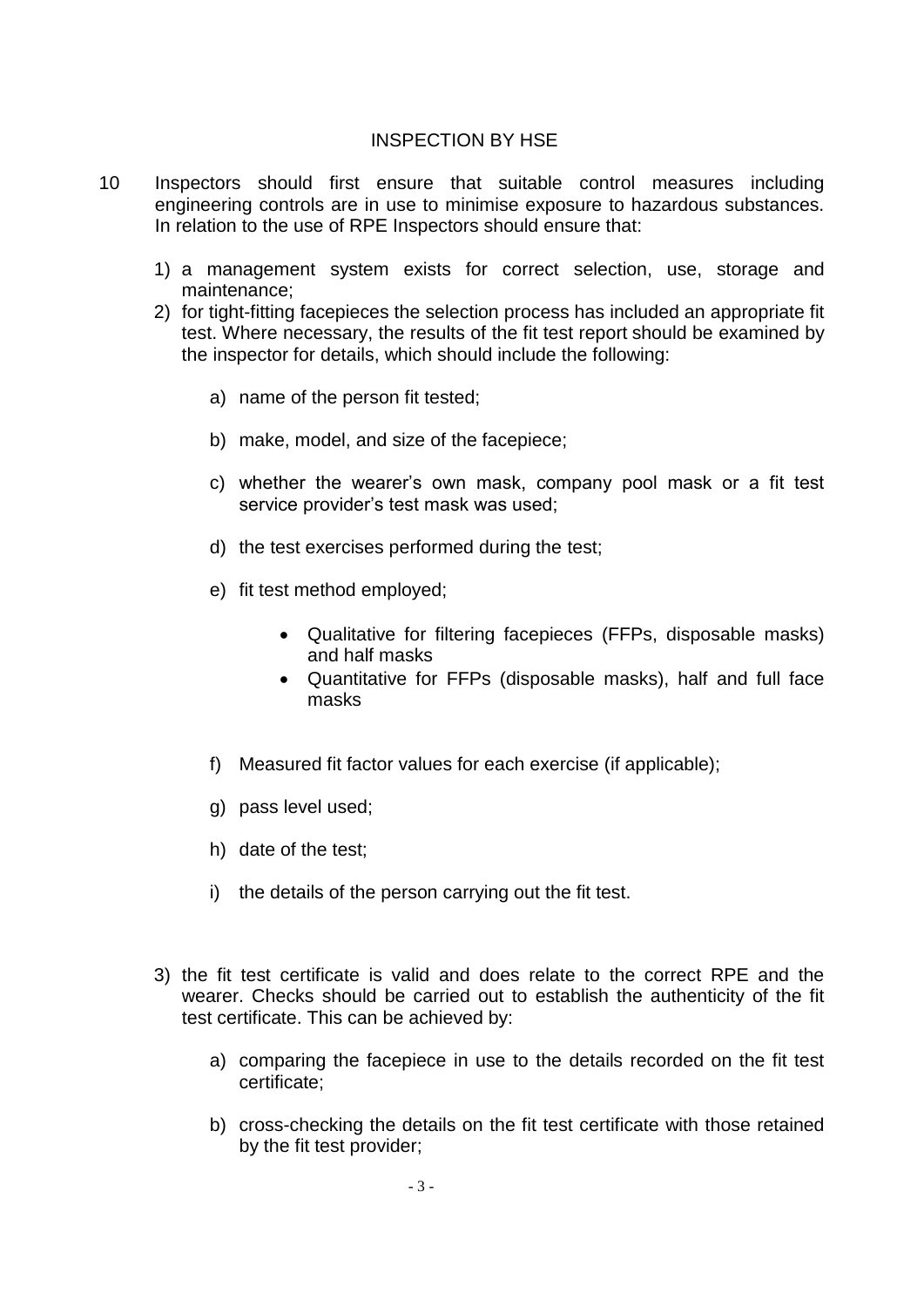- 4) the RPE in use is the same make, type and size as the face mask that was worn for the fit test;
- 5) the RPE issued to users is clean and well maintained (refer to L5 paragraphs 178-186, L143 paragraphs 215 - 225 and L132 paragraphs 191 – 197).
- 11 Selection of equipment and risk assessments must be based on the assigned protection factors (APFs), and not on fit factor results. HSE Guidance HSG53, HSG247 (chapter 5),  $^6$  and BS EN529,  $^7$  provide details on APFs and RPE selection, use and maintenance.

### ACTION BY INSPECTORS

- 12 The enforcement issues referred to below are concerned with the fit testing of tight-fitting facepieces, and whilst each case should be judged on its own merits, inspectors are advised to consider formal enforcement actions where the RPE is considered to be unsuitable which include the following situations: (obviously the suitability must be weighed against the risks involved):
	- 1) where persons are wearing tight-fitting facepieces and have not undergone and passed an appropriate fit test (see paragraph 14);
	- 2) where fit test results are not readily available;
	- 3) where the results show that a particular mask did not fit the wearer and the wearer is continuing to use that type and size of facemask. Steps should have been taken to select a more appropriate facepiece and/or carry out retraining.

Support from SGs/CSD3/HSL should be sought where appropriate. The suitability, use and maintenance aspects of personal protective equipment (PPE)/RPE should also be considered.

#### POINTS TO NOTE

- 13 It is not necessary for employers to issue RPE to the wearers on a personal basis following fit testing. However, employers need to ensure that the make, model, type and size of facepiece that their employees wore, when successfully fit tested, is made available for use.
- 14 If an employee wears more than one type of tight-fitting facepiece then each type of facepiece should be subjected to fit testing.

#### INTERPRETATION OF THE FIT TEST RESULTS.

15 When quantitative fit testing devices, e.g. the Portacount, are used, these generate fit factor numbers. The minimum fit factor number recommended by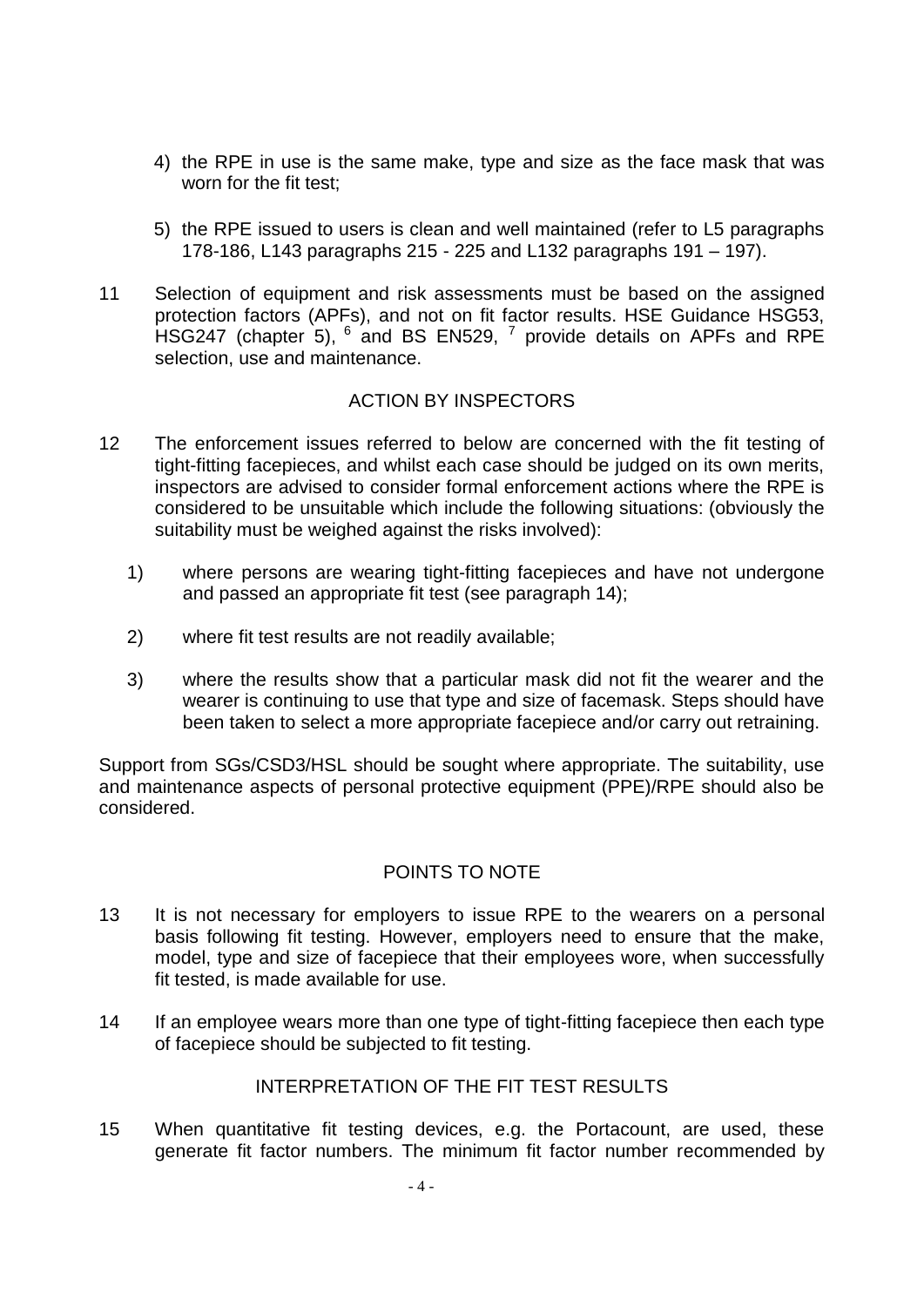HSE, which should be achieved in each of the test exercises when carrying out a quantitative fit test is:

- 1) 2000 for a full face mask;
- 2) 100 for a half mask;
- 3) 100 for a FFP3, FFP2  $(a)$  and FFP1  $(b)$  filtering facepieces.
	- (a) A fit factor of 25 is applied if the TSI Portacount is used without the N95 Companion;
	- (b) FFP1 filtering facepiece can only be fit tested using the TSI Portacount Pro+ or if the N95 Companion is employed.
- 16 Very high fit factors, i.e. figures over 100,000, could indicate a problem with the application of the fit test and the validity of the result should be checked.

#### FURTHER GUIDANCE

- 17 Further information on RPE fit testing is given in the [Information Do](../../../../../Reactive/Support/Active_jobs/JN0003129_PPE_Advice%202007-8/RPE_advice_2005-8/282_28%20Update%202008/282_28id.htm)cument (page 7 onwards).
- 18 Assistance can also be obtained from FOD specialist group's occupational hygiene sections who will consult CSD3/HSL PPE Section if necessary.

#### REFERENCES

- 19 Numbered as referred to in text:
	- 1. Bolsover S.M., *Leakage Measurements on Wearers of Respiratory Protective Equipment with Facial hair/Beards/Spectacles: Summary of a Literature Search.* J. Int. Soc. Resp. Prot. pp.15-22, Fall 1992.
	- 2. HSG53 *The selection, use and maintenance of respiratory protective equipment - a practical guide.* HSE Books ISBN 978 0 7176 2904 6
	- 3. L5 *The Control of Substances Hazardous to Health Regulations 2002 (as amended) Approved Code of Practice and guidance,* Fifth edition. HSE Books 2005 ISBN 0 71762981-3
	- 4. L132 *The Control of Lead at Work Regulations 2002 - Approved Code of Practice and guidance,* Third edition. HSE Books 2002 ISBN 0 7176 2565 6
	- 5. L143 *Work with materials containing asbestos*. *Control of Asbestos Regulations 2006. Approved Code of Practice and guidance.* HSE Books 2006 ISBN 0 7176 6206 3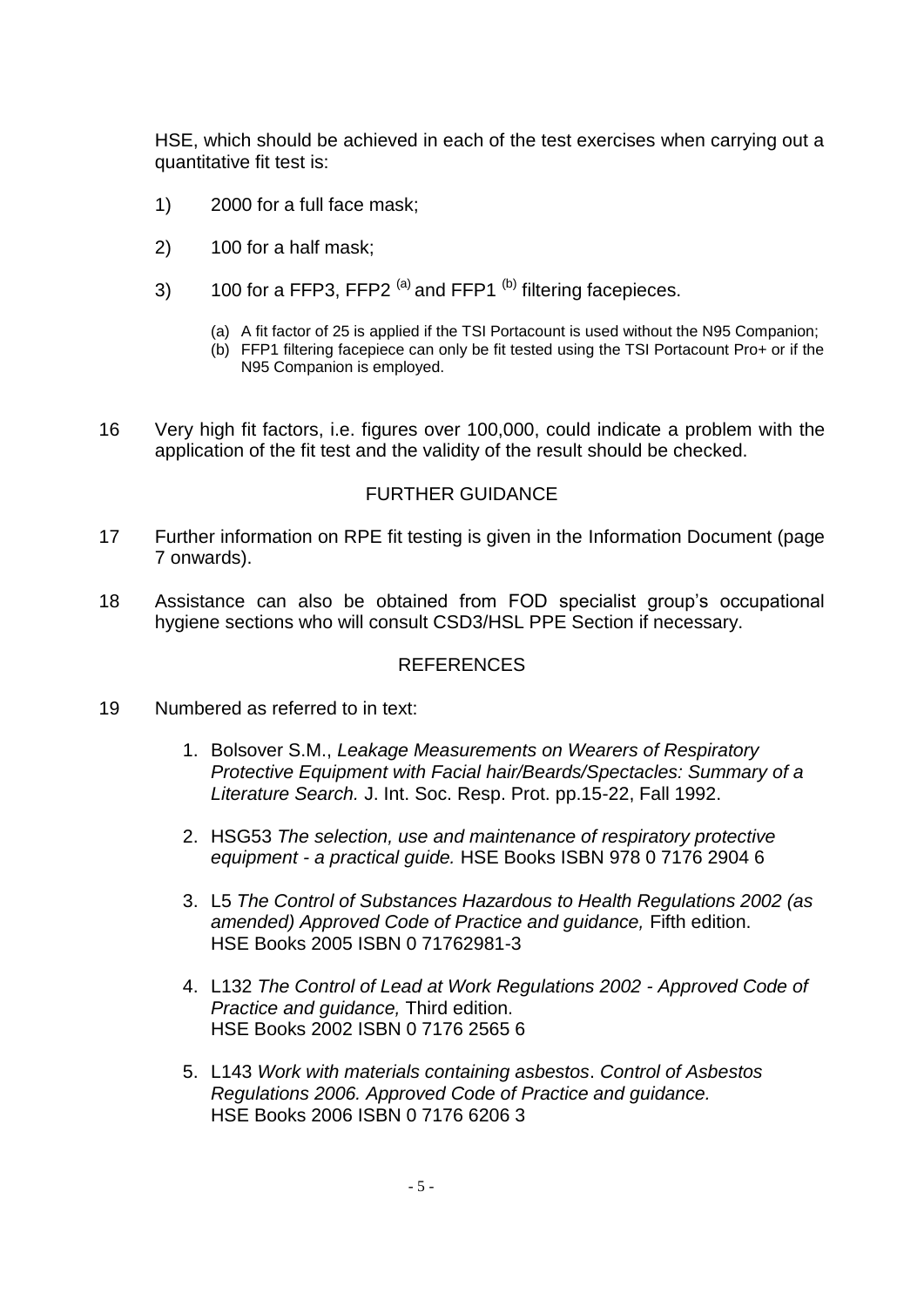- 6. HSG247 *Asbestos: The licensed contractors' guide.* HSE Books (2006) ISBN 0 7176 2874 4
- 7. BSEN529: 2005: *Respiratory protective devices – Recommendations for selection, use, care and maintenance – Guidance document* BSI, London.

April 2012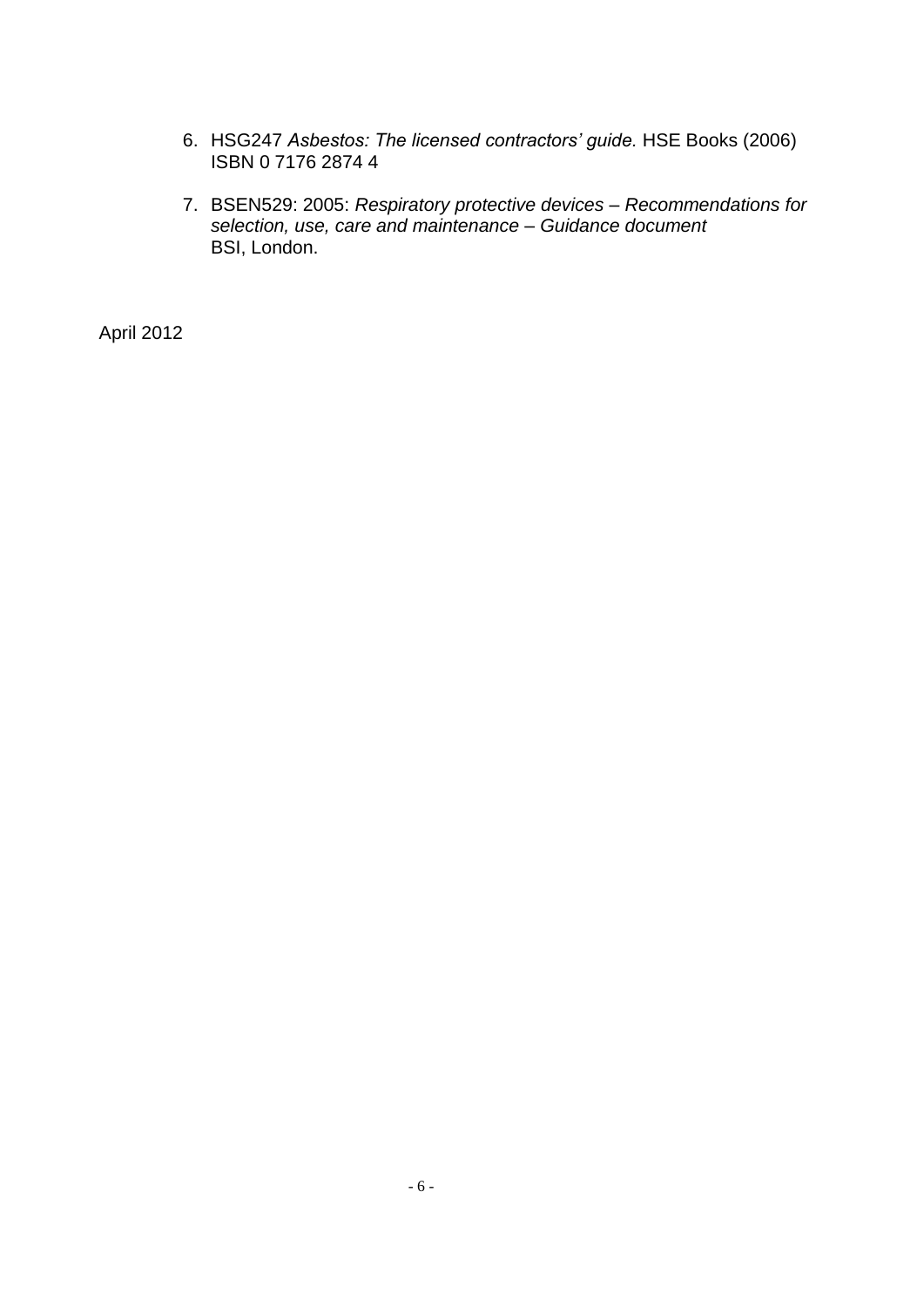# **FIT TESTING OF RESPIRATORY PROTECTIVE EQUIPMENT FACEPIECES**

#### **CONTENTS**

**Paragraph Heading** 

|                         | Part 1                                                                                                                                                            |
|-------------------------|-------------------------------------------------------------------------------------------------------------------------------------------------------------------|
| $1 - 5$                 | <b>Introduction</b>                                                                                                                                               |
| 1                       | Who is this guidance aimed at?                                                                                                                                    |
| $\mathbf{2}$            | What is the purpose of this guidance                                                                                                                              |
| 4                       | Do I have to follow the recommendations in this guidance?                                                                                                         |
| $6 - 37$                | <b>Facepiece fit testing</b>                                                                                                                                      |
| 6                       | What is facepiece fit testing?                                                                                                                                    |
| $\overline{\mathbf{7}}$ | What is the reason for facepiece fit testing?                                                                                                                     |
| 10                      | What is a tight-fitting facepiece?                                                                                                                                |
| 11                      | Do loose fitting facepieces require fit testing?                                                                                                                  |
| 12                      | When should a fit test be carried out?                                                                                                                            |
| 13                      | When should a repeat fit test be conducted?                                                                                                                       |
| 14                      | Which facepiece should be used for a fit test?                                                                                                                    |
| 15                      | What should be done if a wearer uses more than one tight-fitting<br>facepiece?                                                                                    |
| 16                      | How is fit testing carried out?                                                                                                                                   |
| 19                      | What is a Fit Factor?                                                                                                                                             |
| 20                      | What is the recommended minimum fit factor?                                                                                                                       |
| Table 1                 | Recommended minimum fit factors for quantitative fit testing                                                                                                      |
| 21                      | Which fit test method should be used?                                                                                                                             |
| Table 2                 | Fit test method selection                                                                                                                                         |
| 22                      | Does HSE recommend or approve a particular fit testing method<br>or device?                                                                                       |
| 23                      | What is the output of a fit test?                                                                                                                                 |
| 24                      | Who can conduct respirator fit testing?                                                                                                                           |
| 26                      | Frequently asked questions                                                                                                                                        |
|                         | Part 2                                                                                                                                                            |
| 39-47                   | Respiratory protective equipment in the workplace - Information for<br>the employer - relevant legislation and Approved Codes of Practice<br>(ACoPs) and Guidance |
|                         | Part 3                                                                                                                                                            |
| 48-120                  | <b>Fit test methods</b>                                                                                                                                           |
| 48                      | Qualitative fit test methods                                                                                                                                      |
| 55                      | Quantitative fit test methods                                                                                                                                     |
| 80                      | Fit test exercises                                                                                                                                                |
| 84                      | Fit test report                                                                                                                                                   |
| 86                      | Information for the person conducting the fit test                                                                                                                |
| 108                     | Information for the facepiece wearer                                                                                                                              |
| <b>References</b>       | List of publications referred to in this document                                                                                                                 |
| <b>Appendix 1</b>       | Troubleshooting                                                                                                                                                   |
| <b>Appendix 2</b>       | <b>Calculation of fit factors</b>                                                                                                                                 |
| <b>Appendix 3</b>       | Specification for the Qualitative Fit Testing equipment                                                                                                           |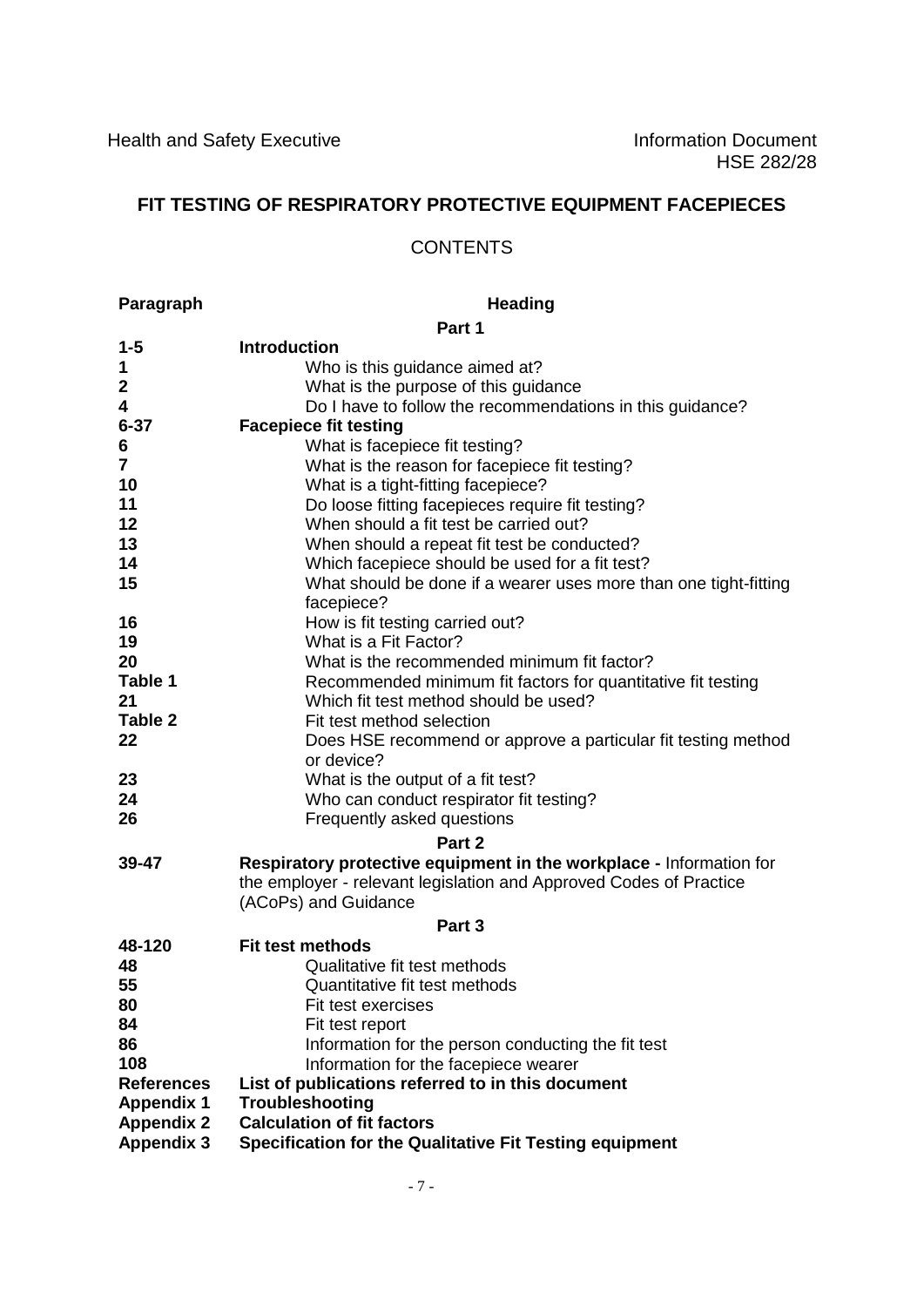### **PART 1**

#### INTRODUCTION

#### **Who is this guidance aimed at?**

1 Parts 1 and 2 of this guidance are aimed primarily at employers. Part 3 is specially prepared for respiratory protective equipment (RPE) facepiece fit testing providers and manufacturers and suppliers of RPE.

### **What is the purpose of this guidance?**

2 The requirement for RPE facepiece fit testing is described in the Approved Code of Practices (ACoPs) supporting:

- The Control of Substances Hazardous to Health Regulations 2002 (COSHH);  $^1$
- The Control of Lead at Work Regulations 2002 (CLAW);  $^2$  and
- The Control of Asbestos Regulations 2006 (CAR).  $3$
- 3 This guide provides:
	- an overview of the practical aspects of RPE facepiece fit testing;
	- information on fit test methods, techniques and protocols for carrying out fit testing;
	- information on what can be achieved from a fit test: and
	- the core information to be included in a fit test report.

### **Do I have to follow the recommendations in this guidance?**

4 Following this guidance is not compulsory and you are free to take other actions to comply with the requirements of the law. But, if you do follow the guidance, you will normally be doing enough to comply with the law. Health and Safety inspectors seek to secure compliance with the law and may refer to this guidance as illustration of good practice.

5 Fit test equipment, and test procedures in this guidance should be used. Other equipment and procedures may be used providing that their suitability has been evaluated and can be demonstrated. Refer to Note 1.

Note 1. As there is no British Standard for fit testing, the following standards are recommended as suitable references:

- European Standards covering inward leakage testing BS EN 136,<sup>4</sup> BS EN 140,<sup>5</sup> BS EN 149 $^{6}$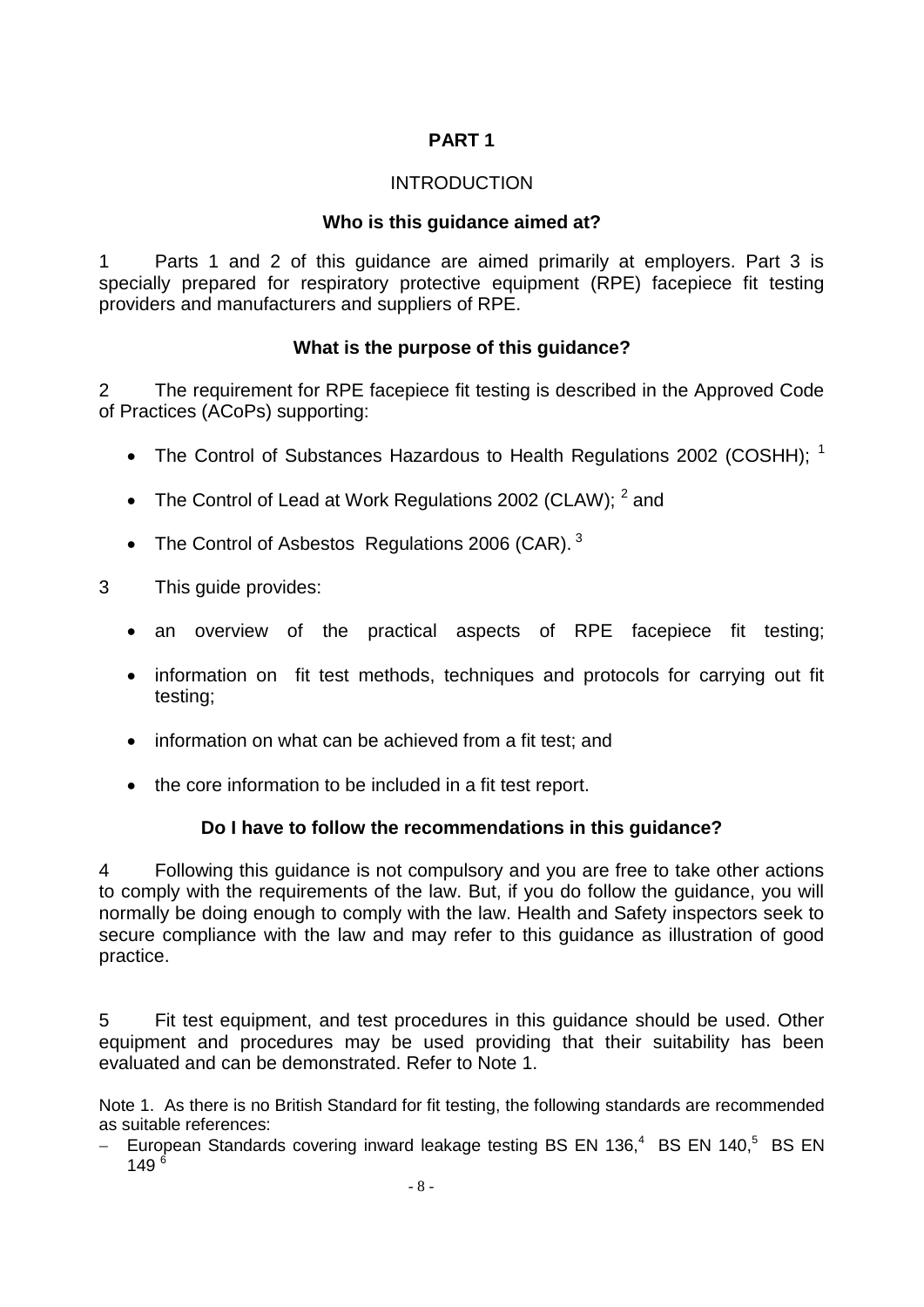- Occupational Safety and Health Administration Standard (OSHA) 1910.134 Appendix A<sup>7</sup> - American National Standard ANSI Z88.10 $8$ 

The fit test equipment used should comply with that specified in the relevant section of the European standards or OSHA 1910.134. Alternative equipment may be used, provided that it has been evaluated: suitable evaluation criteria are described in ANSI Z88.10.

Appendix 3 (of this document) provides more information on the main OSHA requirements for the qualitative fit test equipment.

## FACEPIECE FIT TESTING

### **What is facepiece fit testing?**

6 It is a method for checking that a tight-fitting facepiece matches the person's facial features and seals adequately to the wearer's face. It will also help to identify unsuitable facepieces which should not be used.

### **What is the reason for facepiece fit testing?**

7 The performance of tight-fitting facepieces depends on achieving a good contact between the wearer's skin and the face seal of the facepiece. Peoples' faces vary significantly in shape and size so it is unlikely that one particular type, or size of RPE facepiece, will fit everyone. **Inadequate fit will significantly reduce the protection provided to the wearer.** Any reduction in protection can put the RPE wearer's life in danger or may lead to immediate or long-term ill health.

8 It is also useful for checking that a wearer can put on a respirator facepiece correctly. Correct fitting of the facepiece at all times is vital to prevent exposure.

9 A fit test does not remove the need for correct and careful day-to-day fitting of the facepiece, which should always include a pre-use fit check. (See paragraph 32).

### **What is a tight-fitting facepiece?**

10 These are three types of tight-fitting facepieces, filtering facepieces, half masks and full face masks (see figs 1, 2 & 3).



**Fig. 1 Filtering facepiece (FFP) Fig. 2 Half mask Fig.3 Full face mask** *(tight-fitting) (tight-fitting) (tight-fitting)*



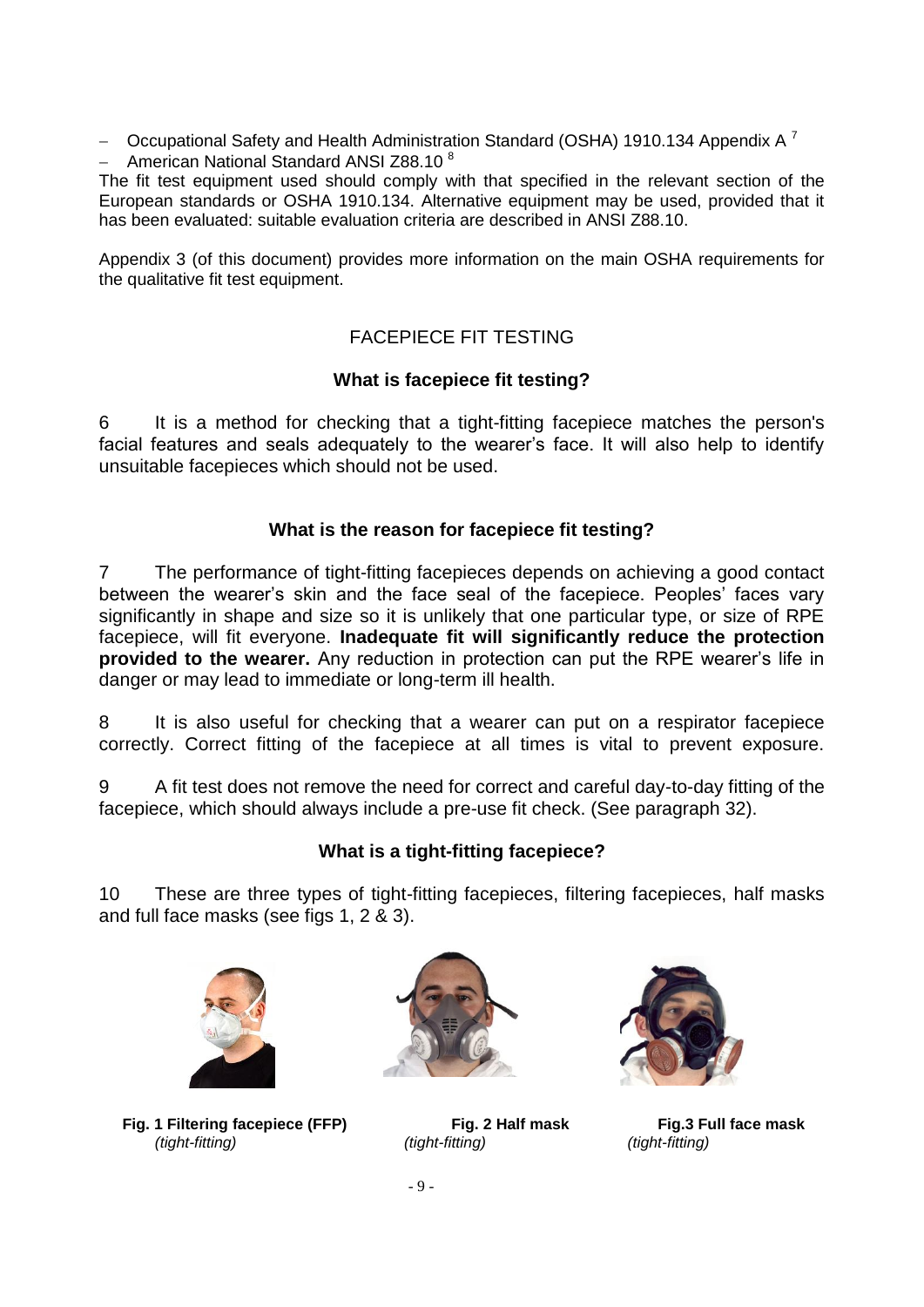### **Do loose fitting facepieces require fit testing?**

11 The performance of loose fitting facepieces relies on sufficient airflow through the facepiece and is less dependent on a tight fit to the wearer's face and therefore does not require fit testing. Nevertheless, a loose fitting facepiece requires the correct size to ensure the wearer achieves adequate protection. Loose fitting facepieces are better suited to those wearing spectacles with side arms and people with facial hair in the region of the face seal of a tight-fitting mask. In the vast majority of scenarios loose fitting alternatives to tight-fitting masks are available and should be selected where necessary.

### **When should a fit test be carried out?**

12 A fit test should be carried out:

[T](#page-0-0)

- as part of the initial selection of the RPE;
- where an untested facepiece is already in use.

#### **When should a repeat fit test be conducted?**

13 It is good practice to have a system in place to ensure repeat fit testing of RPE is carried out on a regular basis. This is especially important when RPE is used frequently as a primary means of exposure control, e.g. annual testing for workers involved in licensed asbestos removal (L143 paragraph 198).

A repeat fit test should in any case be conducted in the following circumstances:

- 1) where the wearer:
	- a) loses or gains weight;
	- b) undergoes any substantial dental work;
	- c) develops any facial changes (scars, moles, etc) around the faceseal area;
- 2) where the employer's health and safety policy requires it.

#### **Which facepiece should be used for a fit test?**

14 Where facepieces are issued on an individual basis it is recommended that the wearer is fit tested using their 'own' facepiece. Where this is not practicable or pooled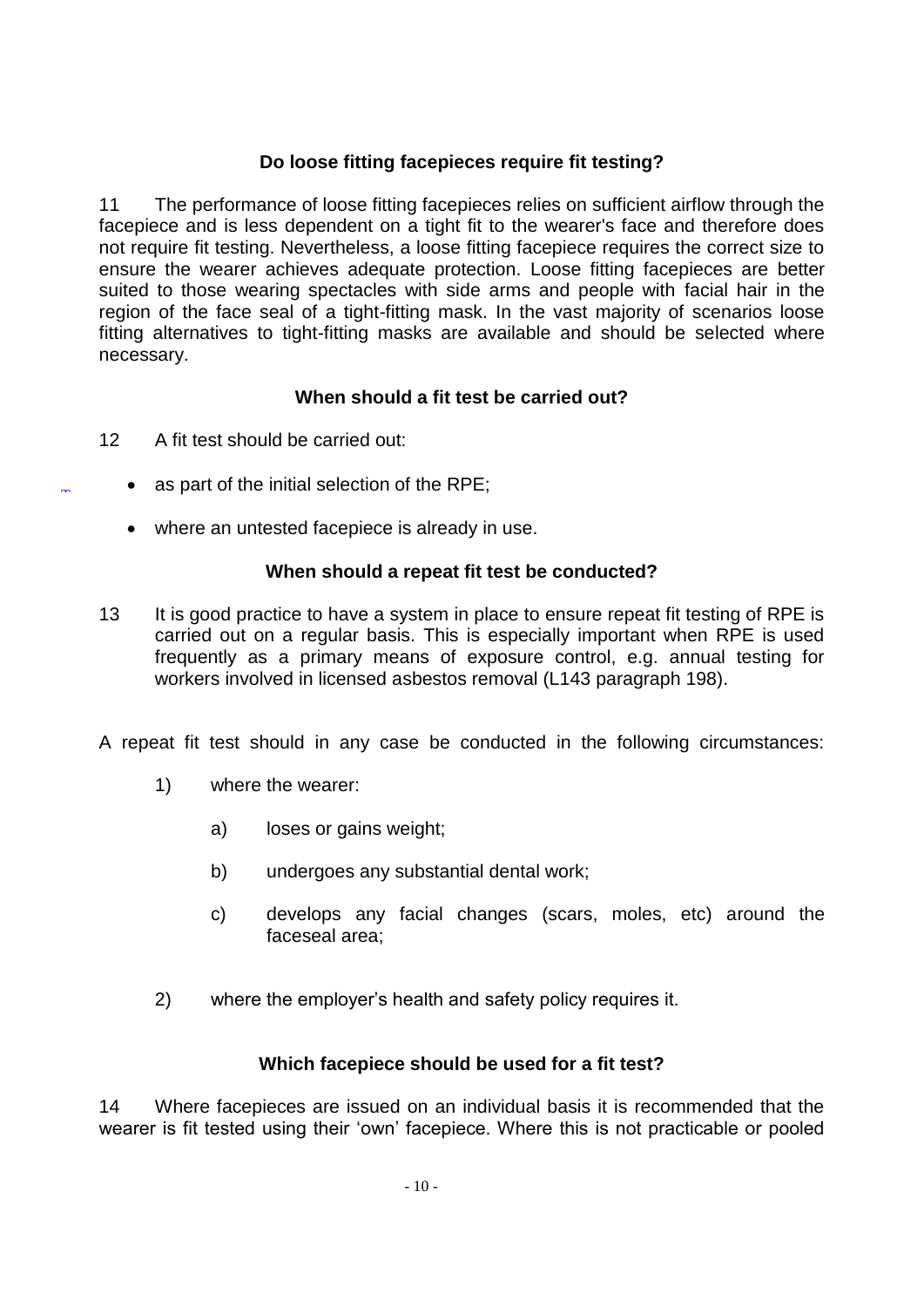equipment is used then a test facepiece that exactly matches the wearer's 'own' facepiece (model, size & material) should be used.

### **What should be done if a wearer uses more than one type of tight-fitting facepiece?**

15 If an employee wears more than one type of tight-fitting facepiece then each type of facepiece should be subjected to fit testing.

# **How is fit testing carried out?**

16 There are two basic types of RPE fit testing - qualitative and quantitative.

### *Qualitative fit testing:*

17 Qualitative fit testing is a simple pass/fail test based on the wearer's subjective assessment of the leakage, via the face seal region, of a test agent. These tests are relatively simple to perform and are suitable for half masks and filtering facepieces. They are not suitable for full face masks. Examples of qualitative fit testing methods:

- 1) method based on bitter or sweet tasting aerosol;
- 2) method based odour compounds.

#### *Quantitative fit testing:*

18 Quantitative fit testing provides a numerical measure of the fit that is called a fit factor. These tests give an objective measure of face fit. They require specialised equipment and are more complicated to carry out than qualitative methods. Quantitative methods are required for full face masks (but can also be used for half masks and FFP – see paragraph 21). Examples of quantitative fit testing methods:

- 1) laboratory test chamber;
- 2) portable fit test devices:
	- a) particle counting device (see paragraphs 65-73);
	- b) controlled negative pressure device (see paragraphs 74-79).

### **What is a Fit Factor?**

19 A quantitative fit test gives a number that is referred to as the fit factor (FF). The fit factor is a measure of how well a particular facepiece seals against the wearer's face. A higher fit factor number means the facepiece achieved a good contact between the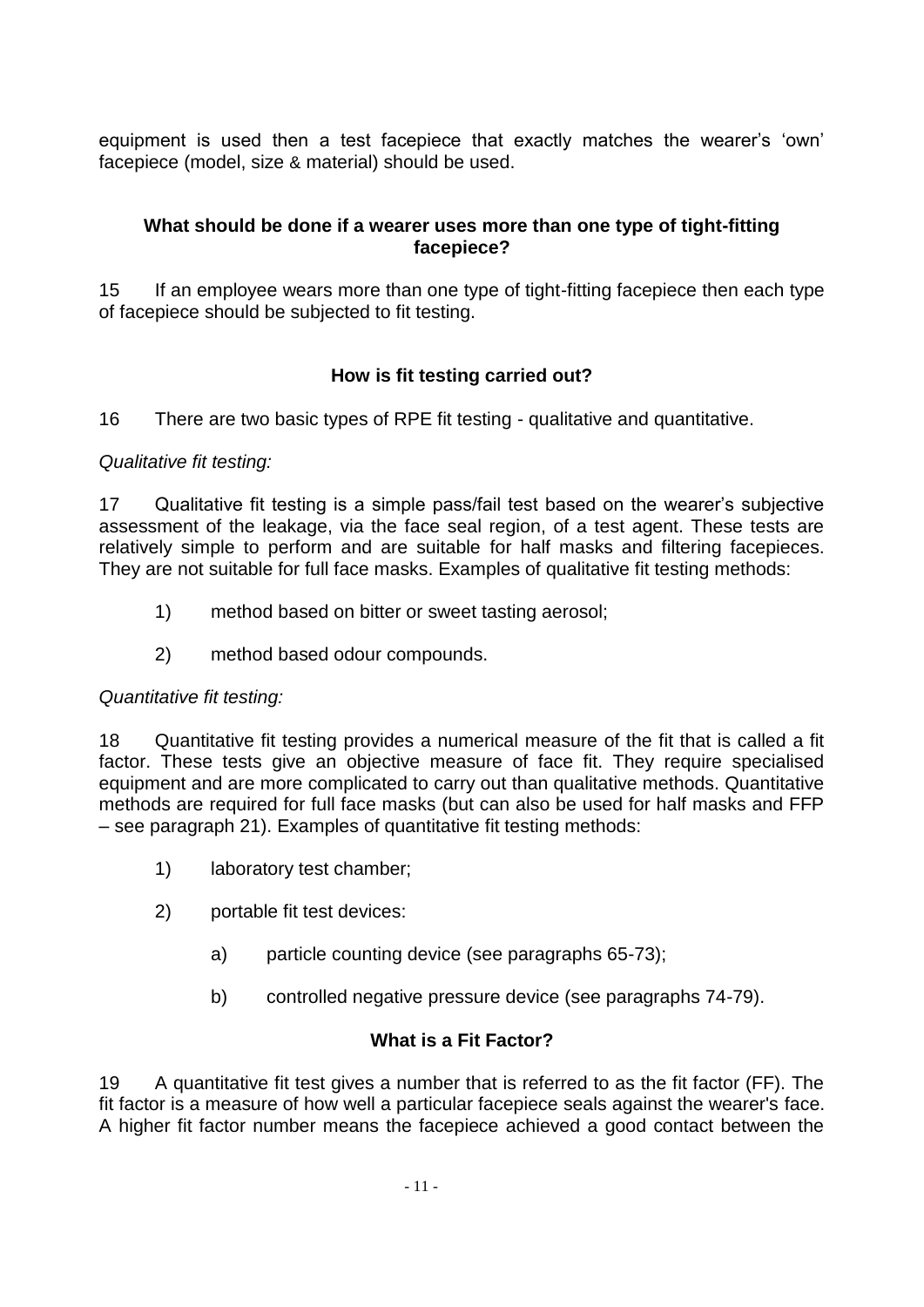face seal and the face during the test. (FF should not be confused with APFs - see paragraph 33)

### **What is the recommended minimum pass fit factor?**

20 The recommended minimum fit factor, which should be achieved to pass a fit test, will depend on the type of facepiece being tested. Table 1 shows the HSE recommended minimum fit factor that should be achieved in each of the fit test exercises used with a particular type of testing device. Your fit test service provider will tell you whether the wearer has passed the test or not.

### **Table 1: Recommended minimum fit factors for quantitative fit testing**

|                                                                | <b>Quantitative fit test methods</b>                                        |                               |                                                         |  |
|----------------------------------------------------------------|-----------------------------------------------------------------------------|-------------------------------|---------------------------------------------------------|--|
| <b>Facepiece Type</b>                                          | <b>Ambient</b><br><b>Test chamber</b><br><b>Particle</b><br><b>Counting</b> |                               | <b>Controlled</b><br><b>Negative</b><br><b>Pressure</b> |  |
| <b>Filtering facepiece</b><br>FFP1<br>FFP <sub>2</sub><br>FFP3 | $100*$<br>$100**$<br>100                                                    | n/a<br>$n/a^{\dagger}$<br>100 | n/a<br>n/a<br>n/a                                       |  |
| <b>Half face mask</b>                                          | 100                                                                         | 100                           | 100                                                     |  |
| <b>Full face mask</b>                                          | 2000                                                                        | 2000                          | 2000                                                    |  |

\* FFP1 filtering facepiece can only be fit tested using the TSI Portacount Pro+ or if the N95 Companion is employed \*\* If used in conjunction with the TSI N95 Companion or the TSI Portacount Pro+, if not a fit factor of 25 should be applied †

Method not suitable unless penetration of the challenge aerosol through the filtering facepiece can be eliminated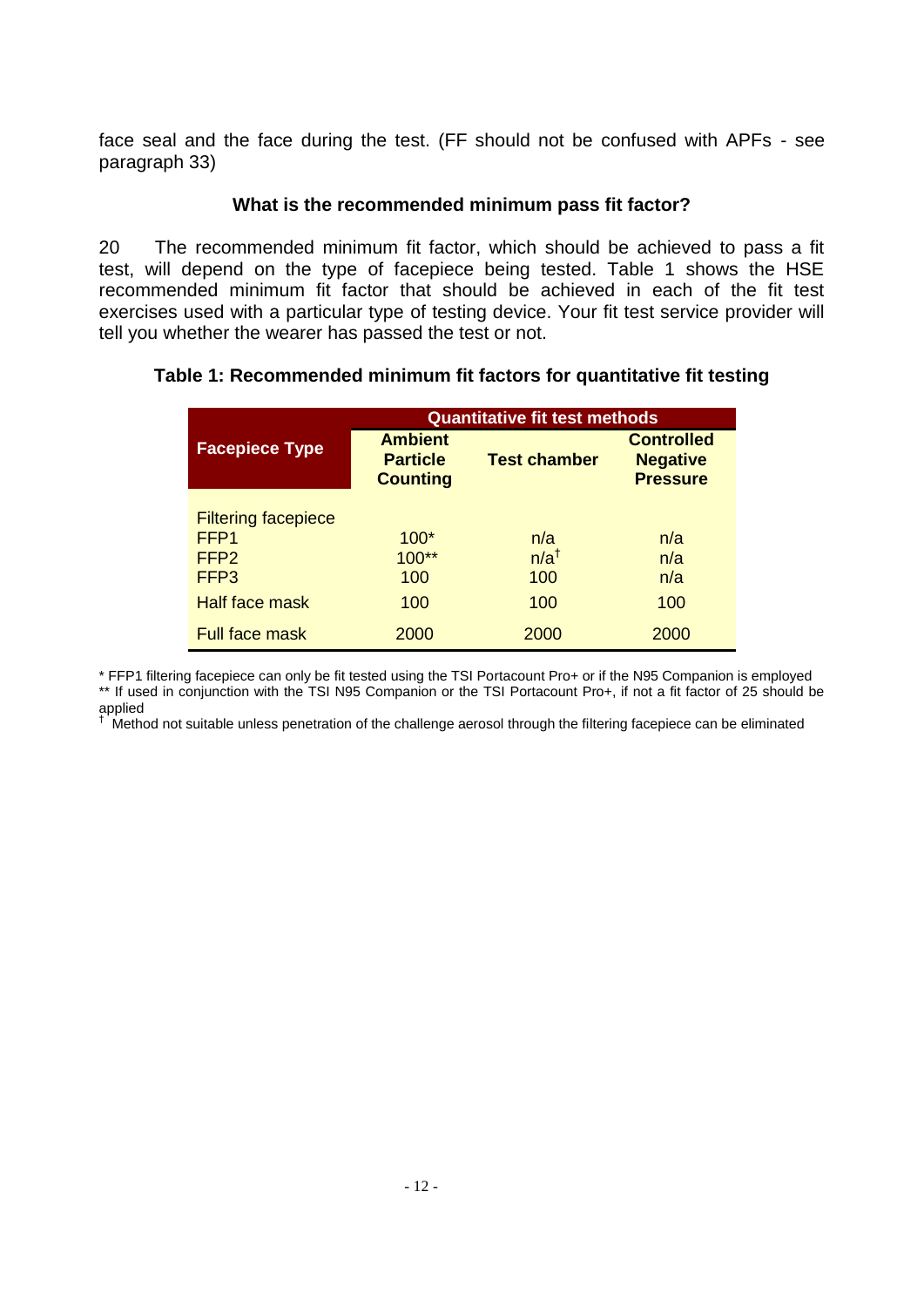#### **Which fit test method should be used?**

21 Table 2 shows the range of fit testing methods applicable to various types of facepieces and classes of RPE. Your fit test service provider should be able to help you select the most appropriate method.

|                                |                                                                                         | <b>Fit Testing Method</b>                            |                     |                                                        |                                 |                          |
|--------------------------------|-----------------------------------------------------------------------------------------|------------------------------------------------------|---------------------|--------------------------------------------------------|---------------------------------|--------------------------|
| <b>RPE</b><br>(Type and Class) |                                                                                         | Quantitative                                         |                     |                                                        | <b>Qualitative</b> <sup>a</sup> |                          |
|                                |                                                                                         | <b>Ambient</b><br><b>Particle</b><br><b>Counting</b> | <b>Test chamber</b> | <b>Controlled</b><br>Negative<br>Pressure <sup>b</sup> | <b>Taste</b>                    | <b>Smell<sup>c</sup></b> |
|                                | <b>Filtering facepiece</b>                                                              |                                                      |                     |                                                        |                                 |                          |
|                                | FFP1                                                                                    | Yes <sup>d</sup>                                     | <b>No</b>           | <b>No</b>                                              | Yes                             | <b>No</b>                |
|                                | FFP <sub>2</sub>                                                                        | Yes <sup>d</sup>                                     | No <sup>e</sup>     | <b>No</b>                                              | <b>Yes</b>                      | <b>No</b>                |
|                                | FFP <sub>3</sub>                                                                        | Yes                                                  | Yes                 | <b>No</b>                                              | Yes                             | <b>No</b>                |
|                                | <b>Half mask</b><br>respirator                                                          | Yes                                                  | Yes                 | Yes                                                    | Yes                             | <b>Yes</b>               |
|                                | <b>Full face mask</b><br>respirator                                                     | Yes                                                  | Yes                 | Yes                                                    | <b>No</b>                       | <b>No</b>                |
|                                | <b>Power assisted</b><br>respirator with full<br>face mask or half<br>mask <sup>g</sup> | Yesf                                                 | Yesf                | Yes                                                    | <b>No</b>                       | <b>No</b>                |
|                                | Air fed breathing<br>apparatus with full<br>face mask or half<br>mask <sup>g</sup>      | Yes <sup>f</sup>                                     | Yes <sup>f</sup>    | Yes                                                    | <b>No</b>                       | <b>No</b>                |
|                                | Self-contained<br>breathing<br>apparatus with full<br>face mask                         | Yesf                                                 | Yest                | Yes                                                    | <b>No</b>                       | <b>No</b>                |

### **Table 2: Fit test method selection**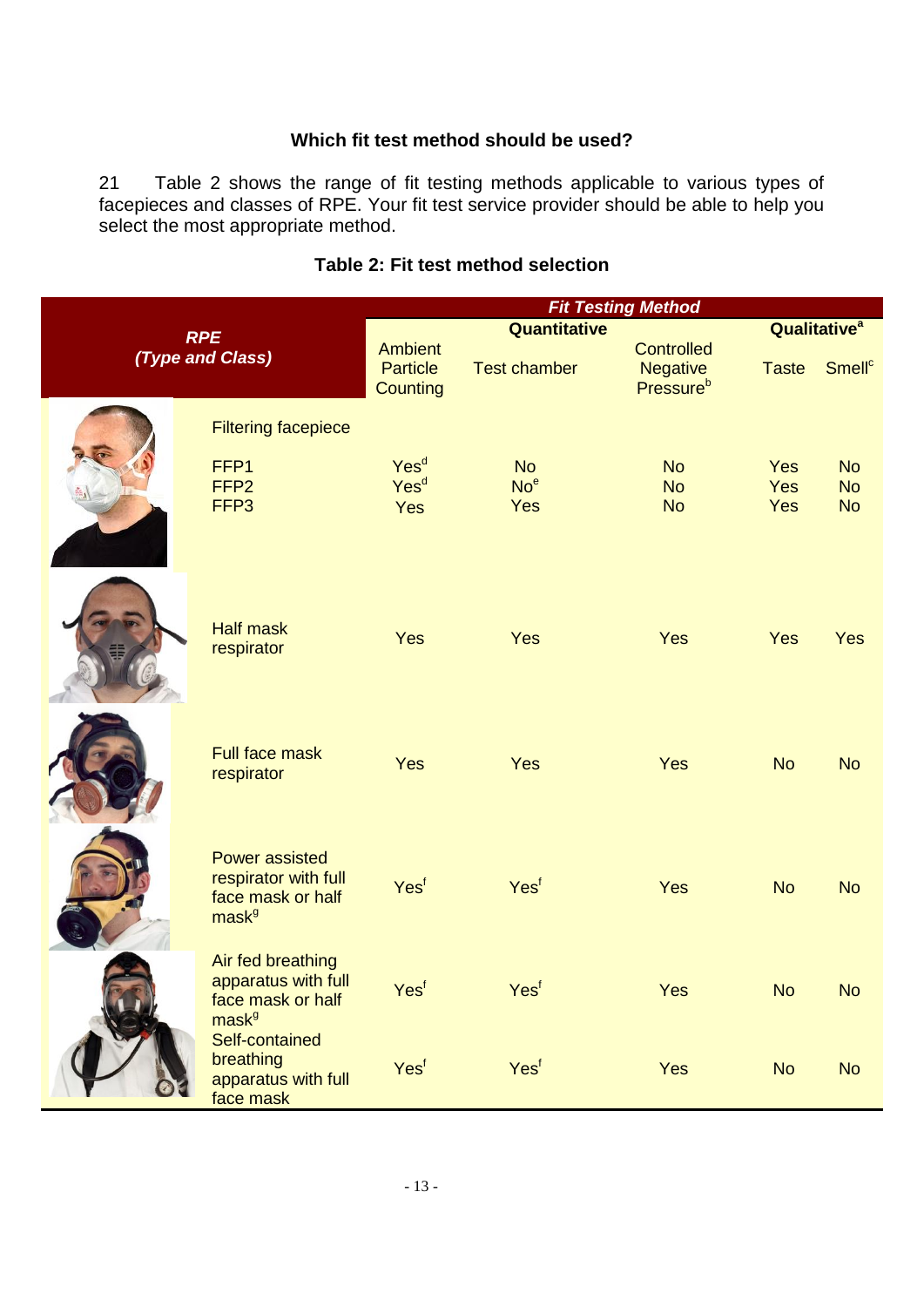

Escape breathing apparatus with full face mask

Yes<sup>f</sup> Yes<sup>f</sup> Yes No No

a irritant smoke test method not recommended by HSE

any leakage through the exhalation valve has to be eliminated

c only those devices with type A gas/vapour filters

<sup>d</sup> may require modification to the respirator or a device such as the TSI N95 Companion or the TSI Portacount Pro+ to eliminate penetration of the test challenge through the filter material

<sup>e</sup> method not suitable unless penetration of the challenge aerosol through the filtering facepiece can be eliminated

mask is fit tested under negative pressure mode

<sup>g</sup> qualitative test may be employed on devices fitted with a half mask

#### **Does HSE recommend or approve a particular fit testing device?**

22 HSE does not approve nor recommend a particular fit testing device. Fit testing devices are included in this guidance to provide information and choice.

#### **What is the output of a fit test?**

23 The main output of a fit test is a report which will state whether the fit test was a pass or a fail. Some service providers may call this a 'certificate'. Details of the information that should be in the report are covered in Part 2. The report may also include other details such as the condition of the facepiece used by the wearer, their knowledge about correct wearing and use of RPE.

#### **Who can conduct respirator fit testing?**

24 RPE fit testing should be conducted by a competent person. To be competent the person should have adequate knowledge, and have received adequate instruction and training in the following areas:

- 1) selection of adequate and suitable RPE;
- 2) examination of RPE and the ability to identify poorly maintained facepieces;
- 3) ability to correctly fit a facepiece and perform pre-use fit checks;
- 4) ability to recognise a poor fitting facepiece;
- 5) the purpose and applicability of fit testing; the differences between, and the appropriate use of, quantitative and qualitative fit testing methods;
- 6) the purpose of the fit test exercises;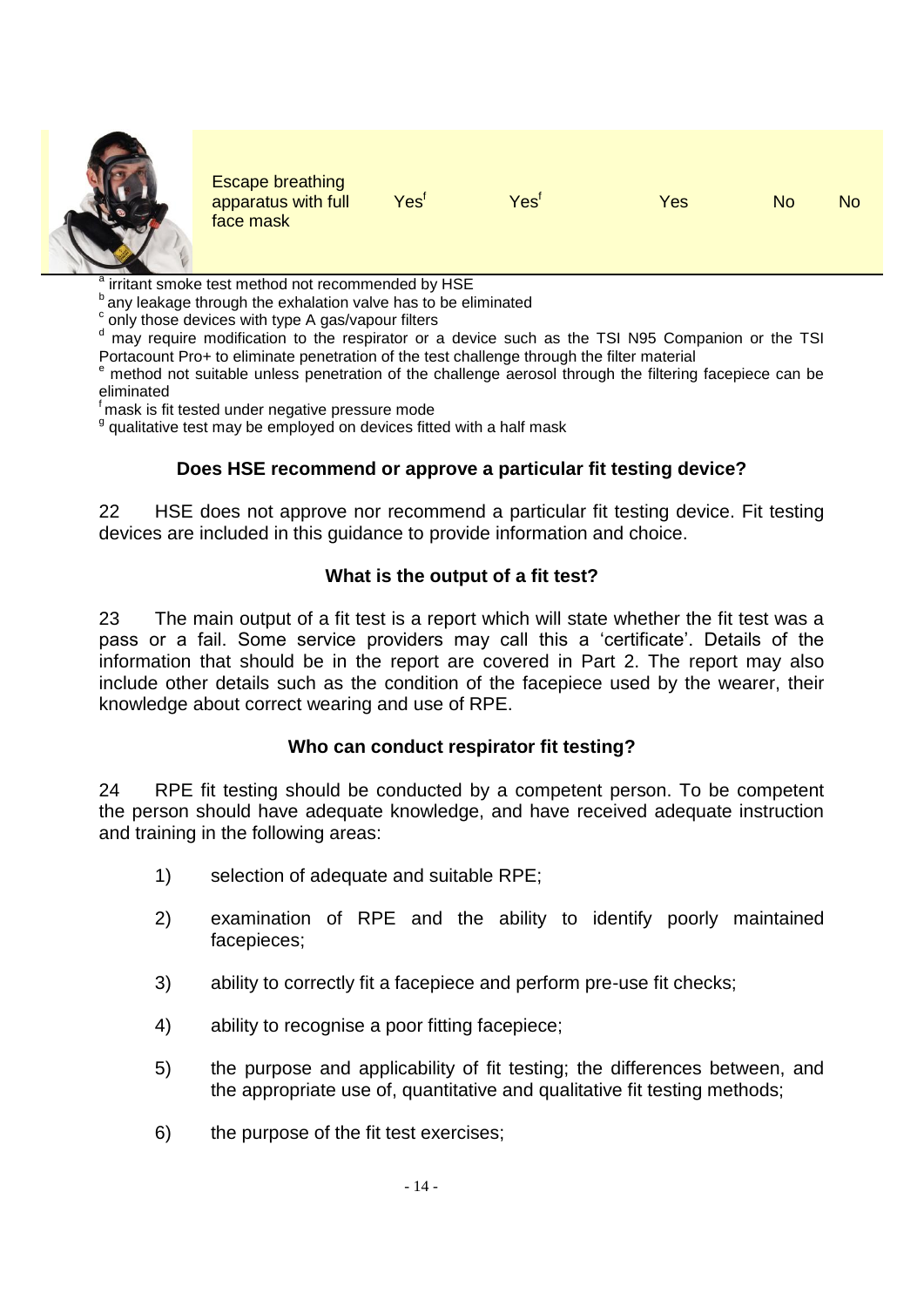- 7) preparation of facepieces for fit testing;
- 8) how to carry out diagnostic checks on the facepiece and the fit test equipment;
- 9) capabilities and limitations of the fit test equipment;
- 10) how to perform a correct fit test with the chosen method;
- 11) be aware of and know how to prevent and correct problems during fit testing;
- 12) interpretation of fit test results;
- 13) an understanding of the differences between fit factor, workplace protection factor, assigned protection factor and nominal protection factors; and
- 14) HSE Regulations and the Approved Codes of Practice relating to fit testing.

The British Safety Industry Federation (BSIF) together with industry stakeholders and supported by HSE has developed a fit tester accreditation scheme covering the areas of competency listed above. The '*Fit2Fit RPE Fit Test Providers Accreditation Scheme'* is intended to improve the competency of fit testing in the UK. Following this scheme is not compulsory and employers are free to take other action to comply with the law. One way employers can demonstrate good practice is by ensuring that the fit tester is appropriately accredited, for the type of service they offer, by the Fit2Fit scheme. Further details on the scheme can be found at the web site: [http://www.fit2fit.org](http://www.fit2fit.org/)

25 Manufacturers of fit testing equipment may offer suitable training. Records of any training should be retained.

### FREQUENTLY ASKED QUESTIONS

#### *Where can I find information on RPE and its use in the workplace?*

26 A brief summary is given in Part 2 to this guidance. Detailed information is given in ACoPs listed in the reference section, HSG53  $^{\circ}$  and HSG247  $^{10}$ .

#### *Is there any information on the responsibilities of a fit test provider?*

27 Yes. It is provided in Part 3 to this guidance.

#### *Is there any information on fit testing for employees?*

28 Yes. It is provided in Part 3 to this guidance.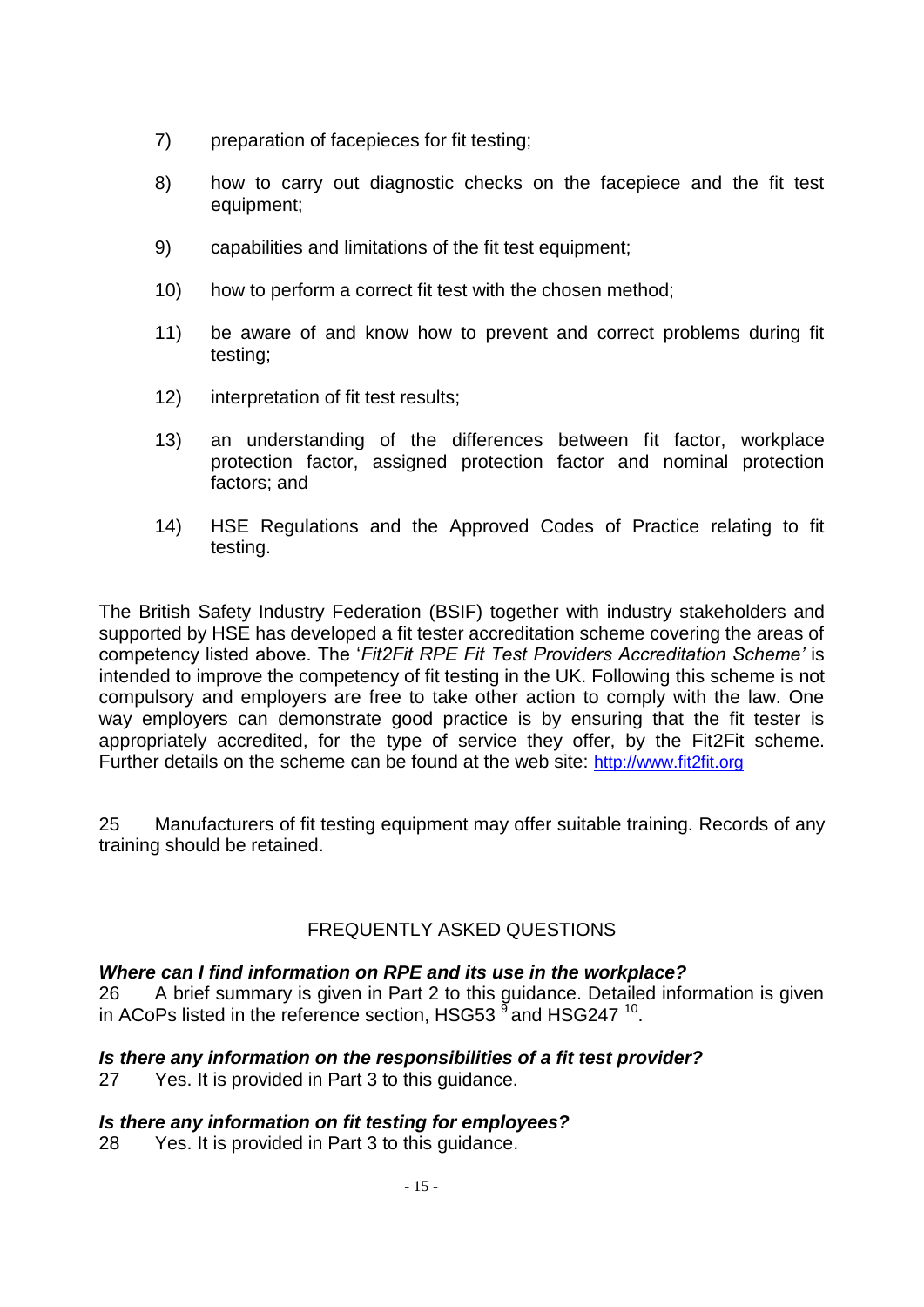### *Does fit testing mean that each employee now has to have their own facepiece?*

29 No. However, you need to ensure that the make, model, type, and size of facepiece that your employees wear are the same as those worn when successfully fit tested.

#### *Who 'owns' the fit test results?*

30 You as the employer are responsible for meeting the cost of fit testing, but the results should be made available to the employee as well.

#### *Does fit testing replace maintenance, examination and testing of the RPE?*

31 No. Fit testing does not assess the quality of maintenance of the RPE and its component parts. Further guidance on the examination and testing of RPE is covered in ACoPs listed in the reference section of this guidance and HSG53

#### *Is a pre-use fit check the same as the facepiece fit test?*

32 No. A pre-use fit check is required each time the facepiece is worn and before entering the hazardous environment. It is needed to determine if the facepiece has been correctly fitted before a contaminated work area is entered. The RPE manufacturer will provide instructions on how to carry out a pre-use fit check. Some users may use other pre-use fit check methods that are more stringent.

#### *Is there a difference between a fit factor and the assigned protection factor (APF) quoted by the RPE supplier?*

33 A fit factor is the result of a fit test and only relates to a specific facepiece/wearer combination. The assigned protection factor for a specific type and class of RPE is published in BS EN  $529^{11}$  and HSG53. It relates to the likely performance of the whole device when worn correctly and used in accordance with the manufacturer's instruction (which includes the need for a satisfactory fit testing). When selecting an adequate and suitable RPE, for use at work, the assigned protection factor should be used. For more details consult HSG53 or talk to a reputable RPE supplier or manufacturer.

#### *What can be done if an employee has trouble passing the fit test for a facepiece?*

34 Some manufacturers make different sizes of facepieces. They also vary in size from manufacturer to manufacturer. The wearer may obtain a better fit by trying a respirator of a different size or model, or made by another manufacturer. If it is still not possible to obtain an adequate face fit then another type of respirator that doesn't rely on a tight face seal, such as a hood type, should be selected.

35 If the facepiece has already been worn for protection against hazardous substances, (e.g. asbestos fibres), by a person failing the fit test, then there is the possibility that exposure has occurred. In such cases the employer may wish to seek medical advice and an annotation to the individual's personal health record should be made.

#### *Why do facepieces used with positive pressure breathing apparatus require fit testing? Isn't the leakage always outwards?*

36 Fit testing a full face mask, which is used with a positive pressure breathing apparatus, is necessary because the consequences of facepiece leakage can be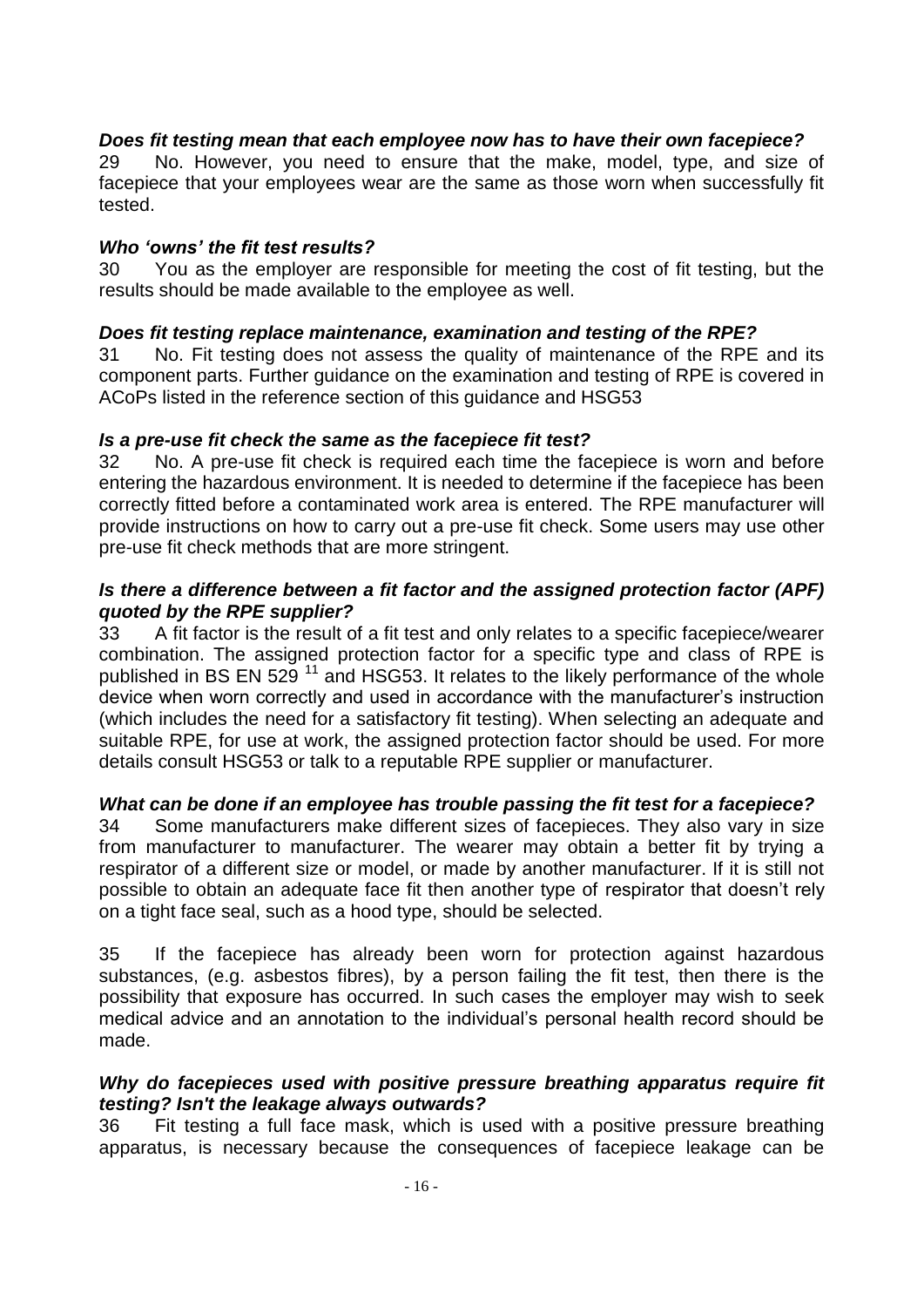extremely serious since these types of devices are more likely to be used in extremely hazardous environments; even brief leaks can cause serious exposure. Studies have shown that during heavy exertion, it is possible for the pressure inside the facepiece to momentarily become negative in relation to the outside atmosphere. If the faceseal is not good this could result in inward leakage of extremely hazardous air.

37 Wearers also may believe that they can afford to take less care when donning their facepiece when using a breathing apparatus that appears to be highly protective; they may ignore pre-use fit checks and correct strap tensioning because they are relying on airflow to overcome any leaks. Fit testing demonstrates to wearers the need to don the facepiece properly. Unnecessary leaks will reduce the useful working duration of the device. This can have serious consequences for the wearer, and in cases of rescue work, for those being rescued.

#### *Do I need to fit test disposable facepieces that are worn for 'comfort' purposes?*

38 No. If the employer's risk assessment clearly demonstrates that the respirator is being used for 'comfort' rather than as a control measure, then fit testing is not required.

[Top of the Document](#page-0-0)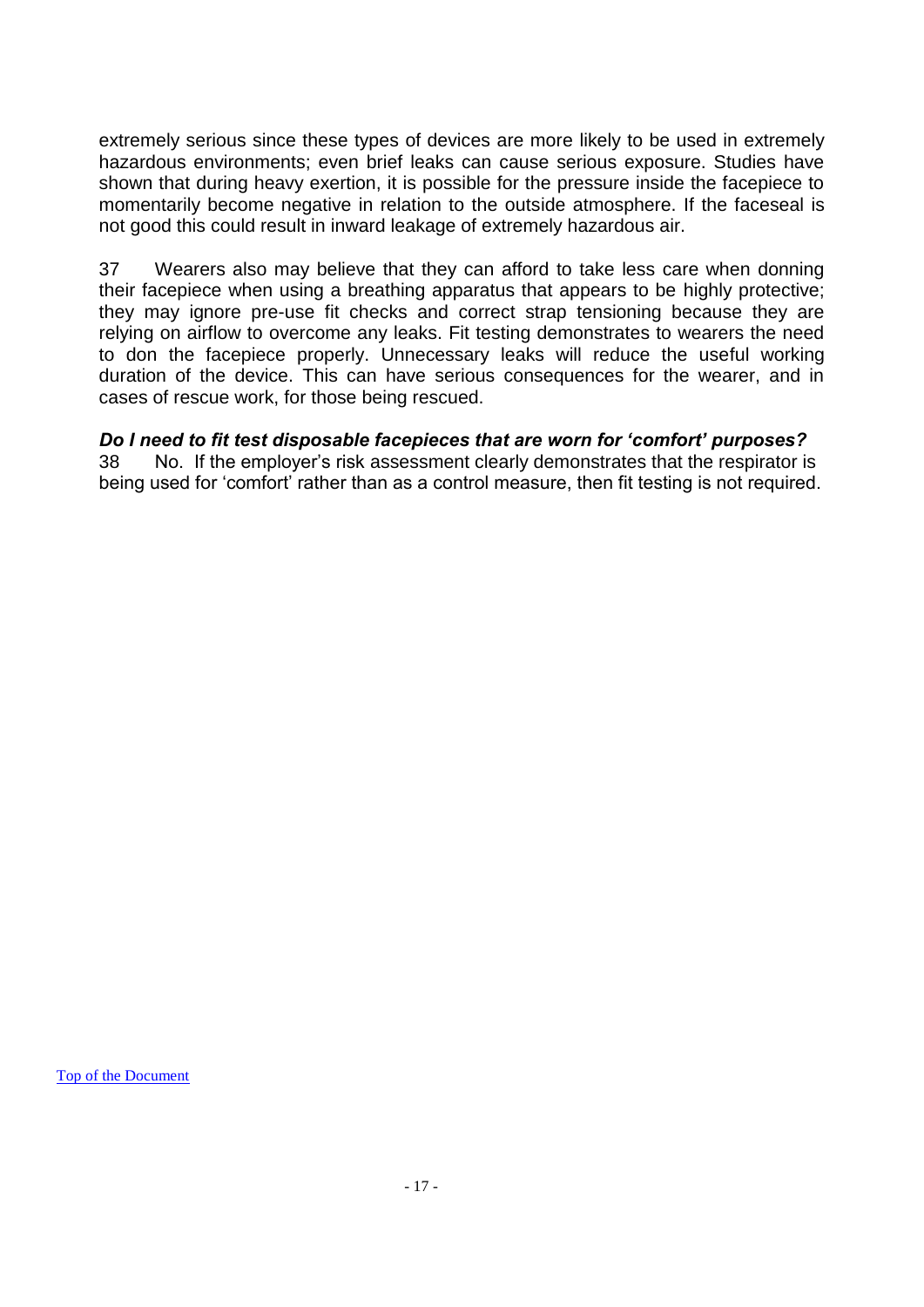# **PART 2**

## RESPIRATORY PROTECTIVE EQUIPMENT IN THE WORKPLACE

Information for the employer - relevant legislation and Approved Codes of Practice (ACoPs) and Guidance

39 The law  $1, 2, 3$  requires that RPE supplied for use at work must be 'CE' marked.

40 The law (COSHH Regulations reg.7, CLAW Regulations reg.6, and CA Regulations reg.11) places the duty on you, the employer, (a self-employed person is considered as both an employer and an employee) to prevent employees being exposed to hazardous substances. If you do not first consider this, you will be failing to comply with the fundamental requirements of the law. Where prevention of exposure is not possible or practicable, you should consider whether it is possible to significantly reduce inhalation exposure by means other than RPE. RPE should only be used if no other method can be used or other methods do not completely control inhalation exposure. The reason for using RPE and its suitability for the purpose needs to be documented in your risk assessment.

41 RPE you provide must be suitable to make sure that your employees can receive adequate protection. For RPE to be suitable it must be matched to the job, the environment, the anticipated exposure level and the wearer. As people come in all sorts of shapes and sizes it is unlikely that one particular type, or size of RPE facepiece, will fit everyone. RPE manufacturers produce facepieces that are different in shape and size. Consulting several suppliers of potentially suitable RPE in order to include a number of facepiece sizes and shapes can assist the selection process. It is important that the wearer is involved in the selection process. This will help to identify facepieces that are suitable for the wearer. Wearers are more likely to wear RPE, and wear it correctly if they have been involved in the selection process.

42 The ACoPs  $^{1, 2, 3}$  supporting the COSHH, CLAW and CA regulations recommend that the initial selection of tight-fitting facepieces should include a fit test. This is to ensure that the selected RPE has the potential to provide adequate protection for the wearer. The ACoPs have a meaning in law; if you follow the advice you will be doing enough to comply with the law in respect of those specific matters on which the ACoPs give advice.

43 Facepiece fit testing will result in a personalised fit test report and this report should be available to the employee and accessible to others such as enforcement authorities. Collective reports should be available to safety representatives. The employer will have to keep the record of facepiece fit testing for at least five years from the date of testing.

44 The circumstances where repeat fit testing will be necessary are explained in paragraph 13 of this guidance.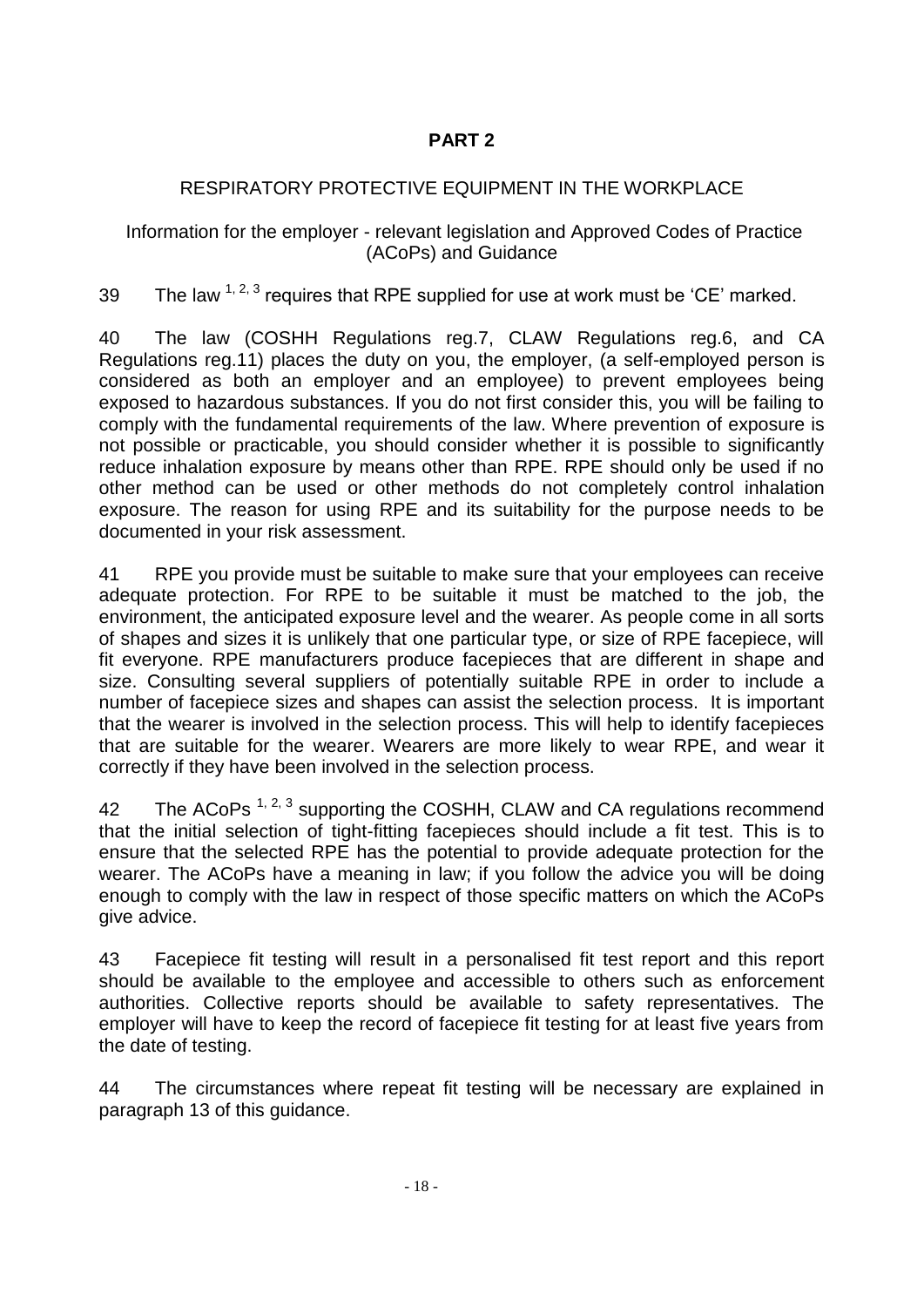45 If your employee is to be fit tested in the facepiece normally used at work then you should ensure that it is clean and in good working condition. A faulty or dirty facepiece can be the cause of a failed fit test. The fit tester may charge an additional fee if the fit test has to be repeated for this reason.

46 RPE wearers should receive adequate initial and refresher training. This needs to be given at regular intervals covering the correct use, cleaning, maintenance and safe storage, with specific attention to ensuring that the RPE is working correctly in accordance with the manufacturer's instructions. The interval period should be commensurate to the risk present. Before a fit test can be carried out wearers should have received training in the correct donning of the facepiece.

47 The law (COSHH Regulations reg.9, CLAW Regulations reg.8 and CA Regulations reg.10) requires that RPE is thoroughly examined and tested at suitable intervals. The relevant ACoPs recommend thorough examination and testing of the RPE at least once every month to make sure that it is working properly to its design specification. Where RPE is used infrequently an examination and test should be made prior to next use, however the interval should not exceed three months.

*General advice on selection of suitable RPE is covered in HSG53*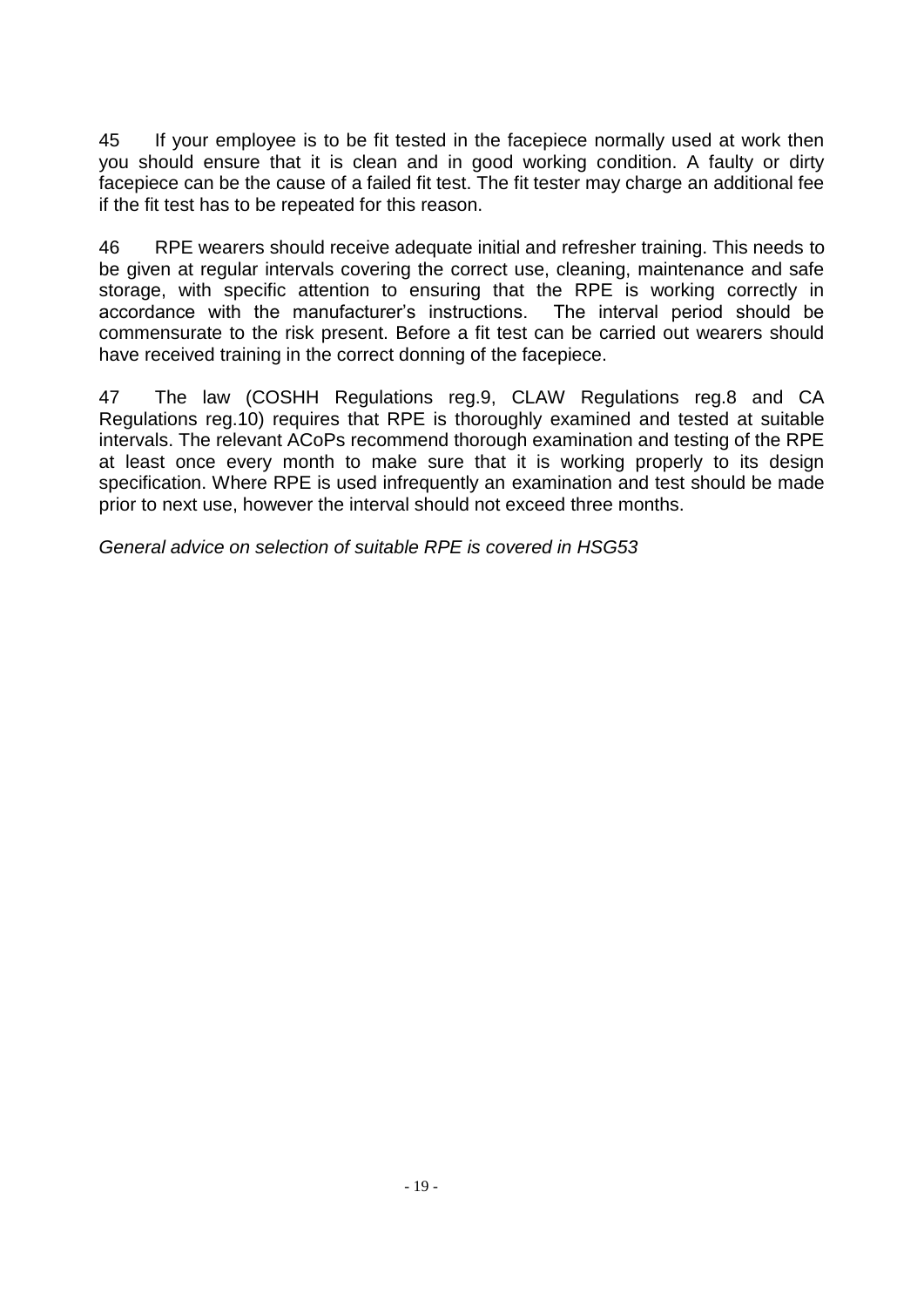## **PART 3**

### FIT TEST METHODS

### **Qualitative fit test methods**

General

#### *Precautions*

48 The wearer should not eat, drink (except plain water), smoke, or chew gum for at least 15 minutes before the test.

49 Before carrying out a qualitative fit test using a distinctive taste or smell, the taste or smell threshold of the wearer must be established. This is often referred to as a 'sensitivity test'. This screening test is carried out to check that the wearer can detect the taste of the test aerosol or detect the banana like smell employed in the odour test. If the wearer cannot detect the taste or smell during the screening test then the fit test method cannot be used and a different method should be chosen. The fit test should be carried out in accordance with the manufacturer's instructions.

50 Ensure that the sensitivity solution is used during the sensitivity test and that the more concentrated fit test solution is used during the actual fit test.

51 The nebuliser may clog during use and stop delivering the test aerosol; the test operator should make periodic checks of the nebuliser to ensure that it is not clogged. If clogging is found at the end of the test session, the test is invalid. Regular cleaning of the nebuliser should help to prevent clogging.

#### *Test procedure*

52 The fit test procedure should be carried out in accordance with the manufacturer's documented instructions, but following the test exercises given in paragraph 81.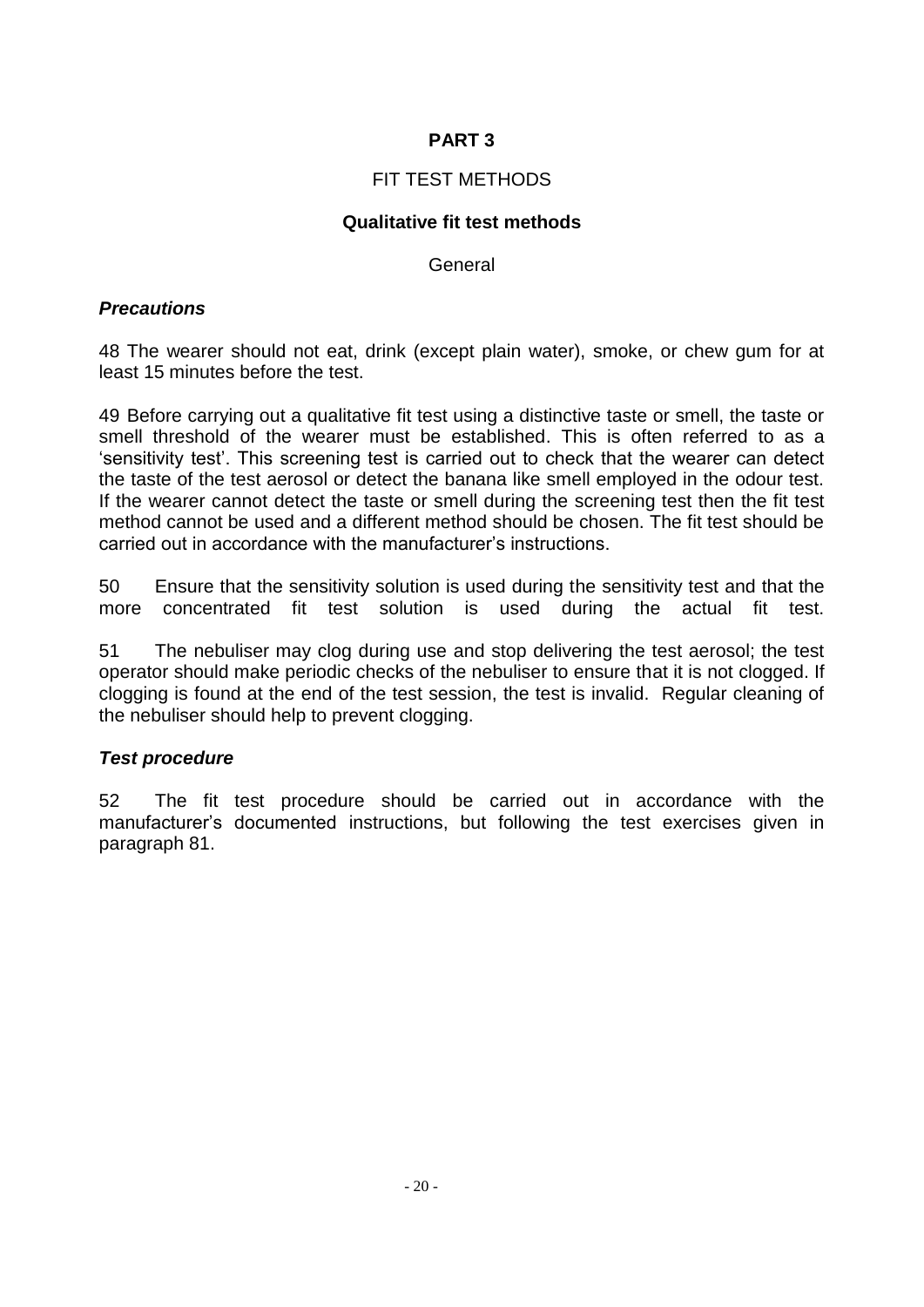#### **Bitter/sweet tasting aerosol fit test method**

53 The person is fit tested while wearing the respirator inside a hood (as shown in Fig. 7) while the test solution (either bitter or sweet) is sprayed into the hood. If the wearer detects the taste of the aerosol during the test then the fit is unsatisfactory and the fit test is failed. During this test the wearer will carry out a number of specified exercises. It is less costly when compared to quantitative fit testing methods.

Types of respirators that can be fit tested with this method include:

- Filtering facepieces FFP1, FFP2, FFP3;
- Half facemask respirators fitted with a particulate or combined filter.



**Fig. 7 Example of a qualitative fit test method**

### **Odour fit test method (isoamyl acetate)**

54 The person is fit tested while wearing the respirator inside an enclosure, which contains a known concentration of isoamyl acetate (also known as banana oil). If the wearer detects the smell of the isoamyl acetate during the test then the fit is unsatisfactory and the fit test is failed. During this test the wearer will carry out a number of specified exercises.

Types of respirators that can be fit tested with this method include:

 Half mask respirators fitted with a type A organic vapour filter.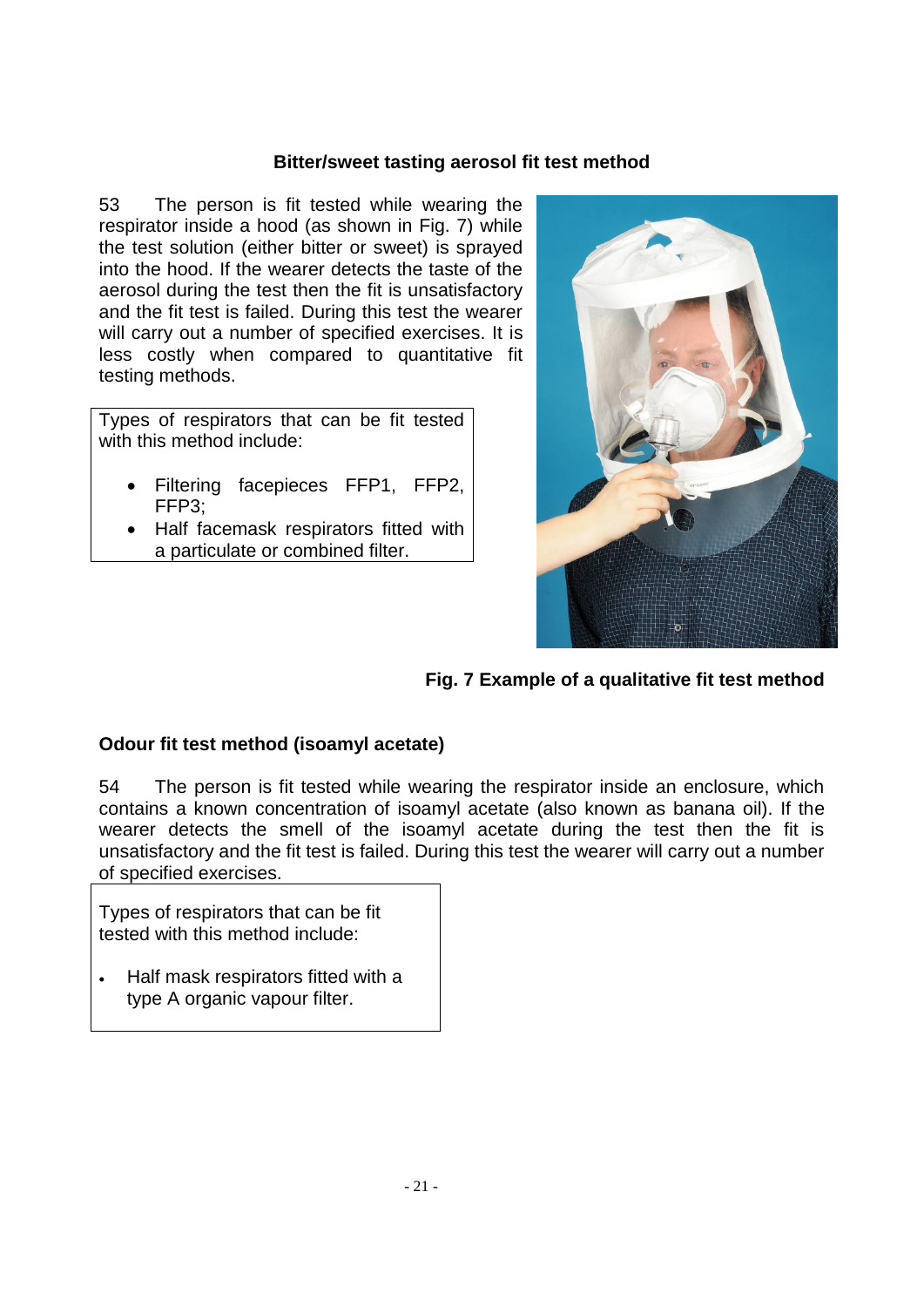### **Quantitative fit test methods**

**General** 

#### *Preparation of the facepiece*

*(*a sample probe and P3 filter are not required for the controlled negative pressure method.)

55 The facepiece should be equipped with a sample probe positioned within the breathing zone of the wearer and at a position near to the wearer's lips. The open end of the sampling tube should be positioned close to the wearer's face (<10mm) and approximately mid way between the nose and mouth. Taking an air sample from inside the facepiece that is representative of the in-facepiece concentration may be improved with the use of a suitable multiple-hole sampling probe. The 'ball' sample probe, as described in BS EN 12942<sup>12</sup>, is recommended. Where the space within the facepiece prevents the use of the 'ball' sample probe, then the 'disc' probe, as described in BS EN  $149<sup>6</sup>$  is recommended. The sample probe should not be positioned flush with the inside surface of the facepiece.



**Fig. 8 Filtering facepiece fitted with 'ball' sample probe**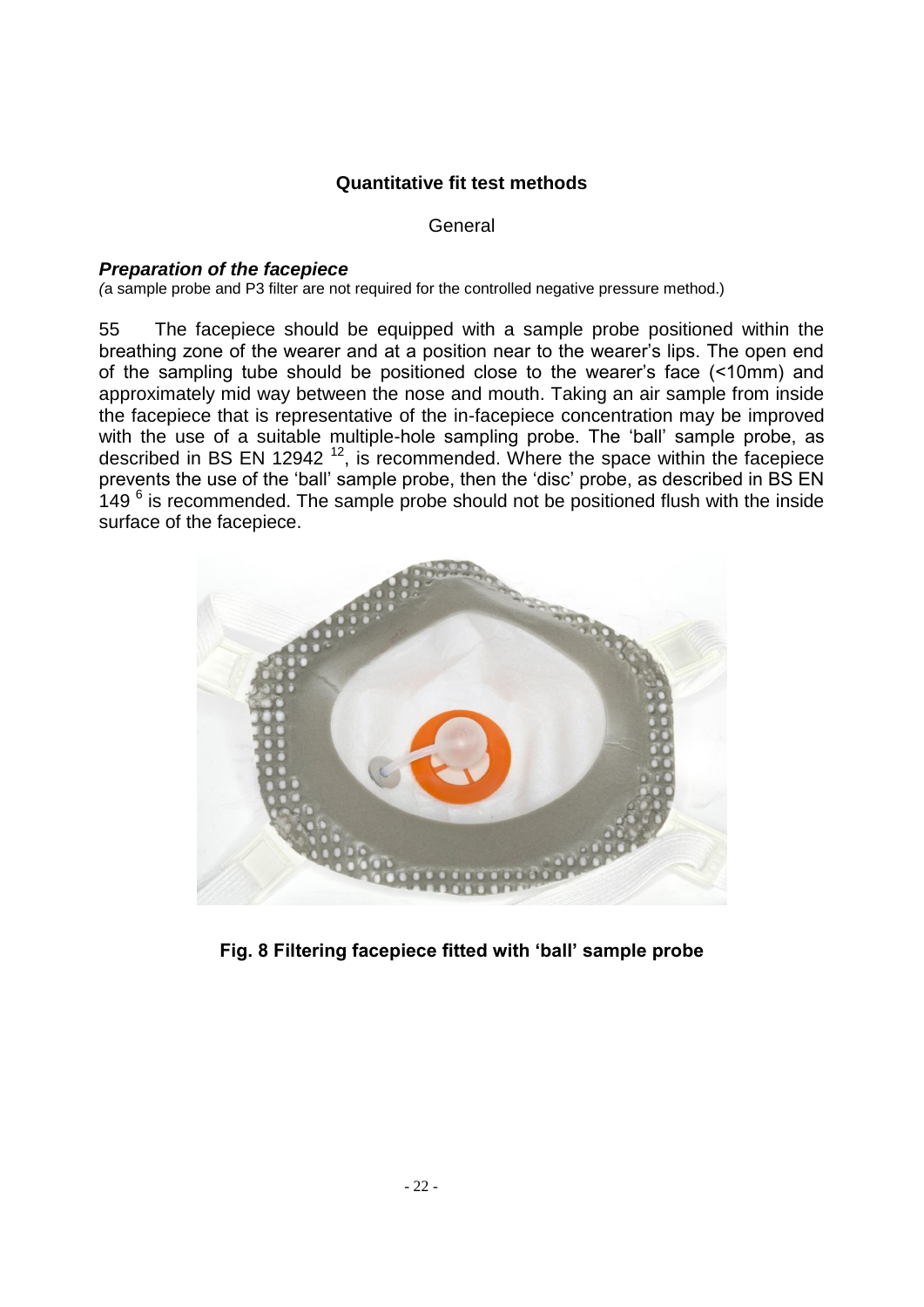

**Fig. 9 Half mask fitted with 'ball' sample probe**



**Fig. 10 Full face mask fitted with 'ball' sample probe**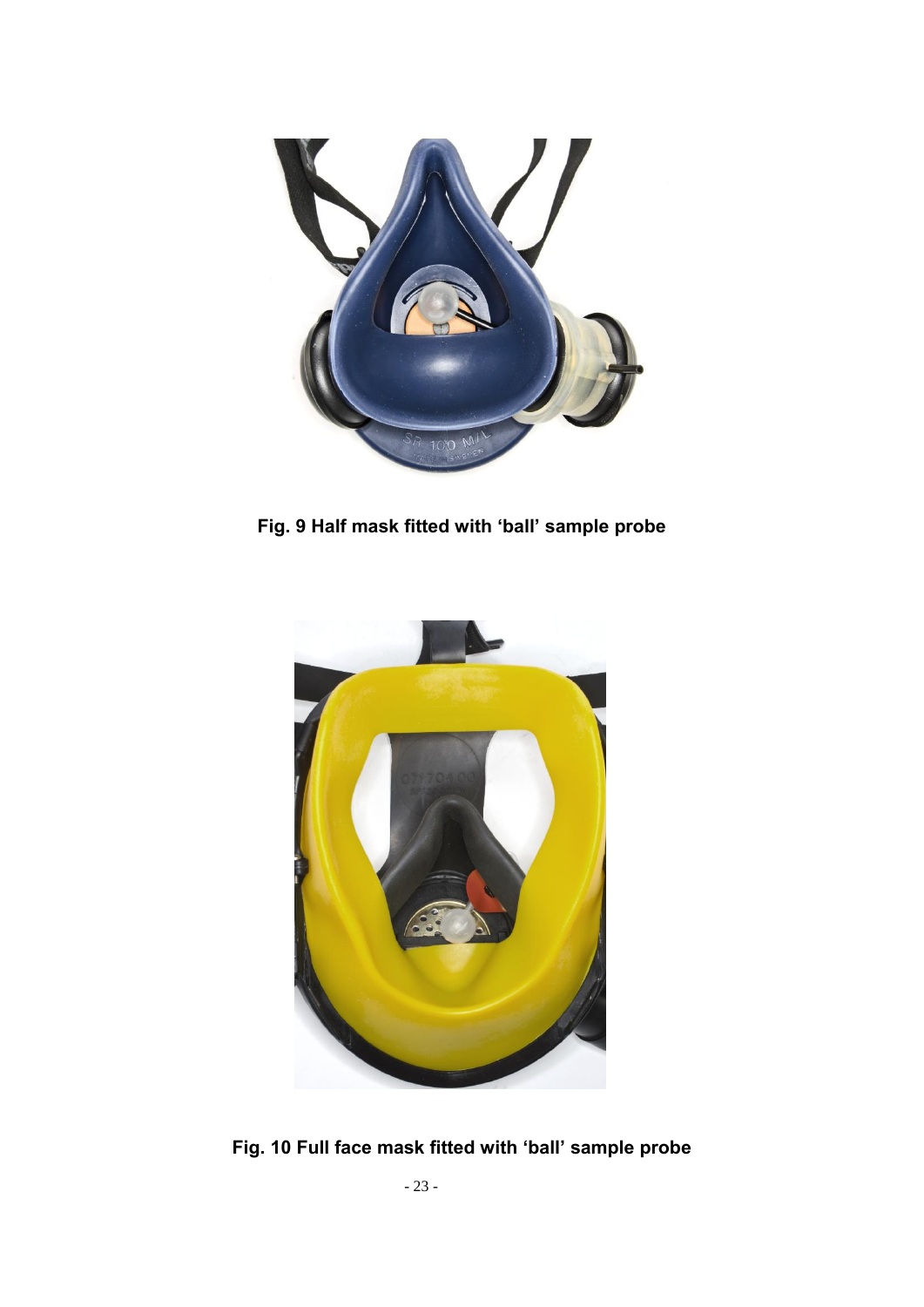56 When fitting the sample probes to half and full face masks use suitable sampling adapters to avoid puncturing the facepiece. RPE manufacturers and fit test equipment suppliers are able to provide suitable fit test adapters to fit most facepiece types. These adapters should enable fit testing on users' own facepieces. When fitting the sampling adapter to the facepiece, take care not to block off the sampling tube. Facepieces that have been permanently modified for the purpose of fit testing are not suitable for use in the workplace.

57 The positioning and the combined weight of the adapter, sample probe and sample tubes should not interfere with the fit of the facepieces. This is particularly important when fit testing filtering facepieces or lightweight half facepieces. Sample probes should be lightweight and the sample tubes must be supported to avoid any drag on the fit of the facepiece.

58 Half and full face masks should be fit tested as negative pressure facepiece respirators by attaching a P3 filter(s), or combined filter(s) which incorporates a P3 filter, directly to the facepiece. Where practicable, the filter (or facepiece adapter) should be identical to, or similar to, the type of filter normally used with the respirator, i.e. of similar breathing resistance and weight. Facepieces used with compressed air supplied breathing apparatus and power-assisted respirators will need to be temporarily converted to negative pressure respirators. Alternatively, an identical negative pressure respirator facepiece with the same sealing surface (i.e. same mould of face blank and material) may be used if available.

[Top of the Document](#page-0-0)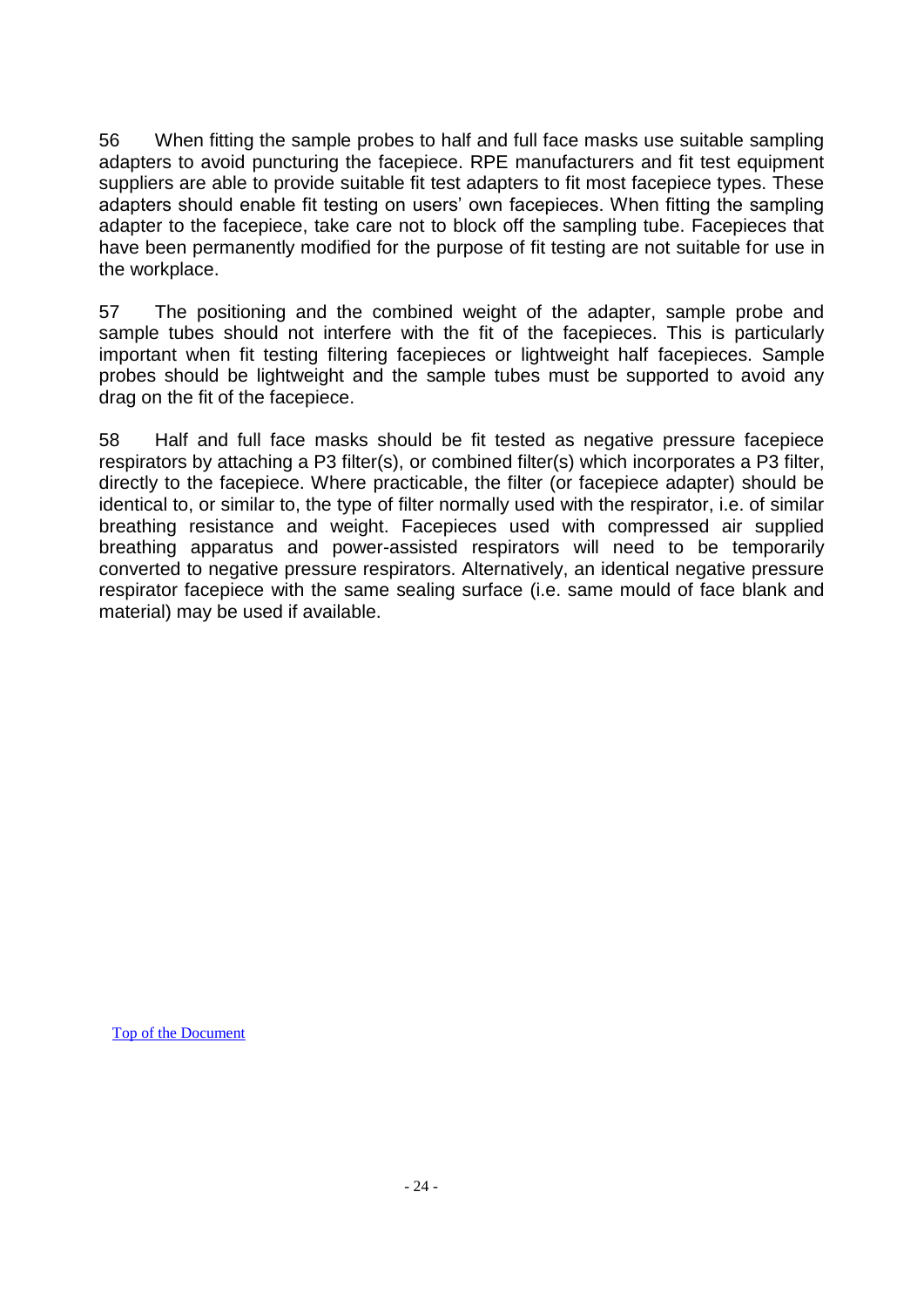## *Precautions*

59 The facepiece being fit tested should be in good condition. The exhalation valve should be in good operating condition and free from debris (hairs, etc) that might degrade its performance.

60 The reliability of the controlled negative pressure (CNP) fit test method depends on the facepiece's exhalation valve being leaktight. Some designs of exhalation valves, when operating correctly, may permit small inward leakage of ambient air into the facepiece during this fit test. This leakage would result in a falsely low fit factor. Exhalation valve leakage must be eliminated in order to have confidence that the fit factor is derived from face seal leakage only.

61 All quantitative fit testing devices should be used, maintained and calibrated in accordance with the manufacturer's recommendations. Before use, the stability of the equipment should be checked as instructed by the manufacturer. Records of maintenance, calibration and pre-use checks should be retained.

### *Test procedure*

62 The fit test procedure should be carried out in accordance with the manufacturer's documented instructions, but following the test exercises given in paragraphs 81-83.

63 In the case of laboratory test chamber method the test should be carried out in accordance with the appropriate British Standards.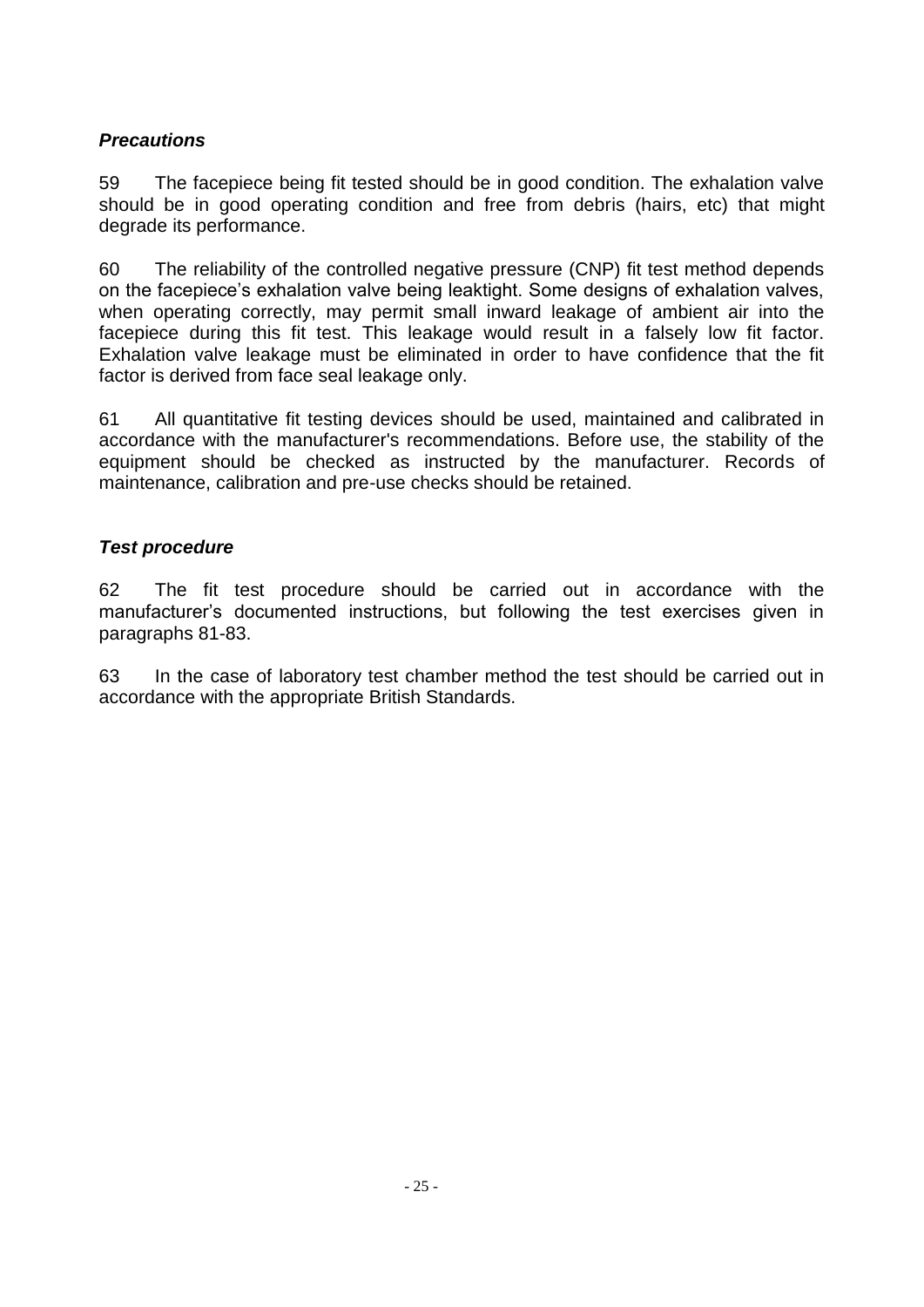### **Laboratory test chamber method**

64 This method employs a test that is based on European Standard inward leakage test for product certification under the Personal Protective Equipment Directive. The details of the principle of the test methodology are described in BS EN 136, BS EN 140 and BS EN 149. The test can be carried out in a chamber (see Fig. 11) into which a

standard challenge of either sodium chloride (NaCl) aerosol, or sulphur hexafluoride ( $SF<sub>6</sub>$ ) gas can be delivered. The leakage of the test challenge into the facepiece under test is measured while the wearer walks on a treadmill and performs a series of exercises. The extent of the test agent leakage is expressed as percentage inward leakage and then converted to fit factors, (see Appendix 2 equations 1 and 2). This is a very versatile, sensitive and established test method, but costly to perform.



**Fig. 11 Laboratory test chamber method**

Types of RPE that can be fit tested with this method include:

- Filtering facepieces FFP3 (NaCl aerosol only);
- Half mask respirators;
- Full face mask respirators;
- Power assisted respirators with full face mask or half mask;
- Breathing apparatus (including air supplied, self-contained and escape types) with full face mask or half mask.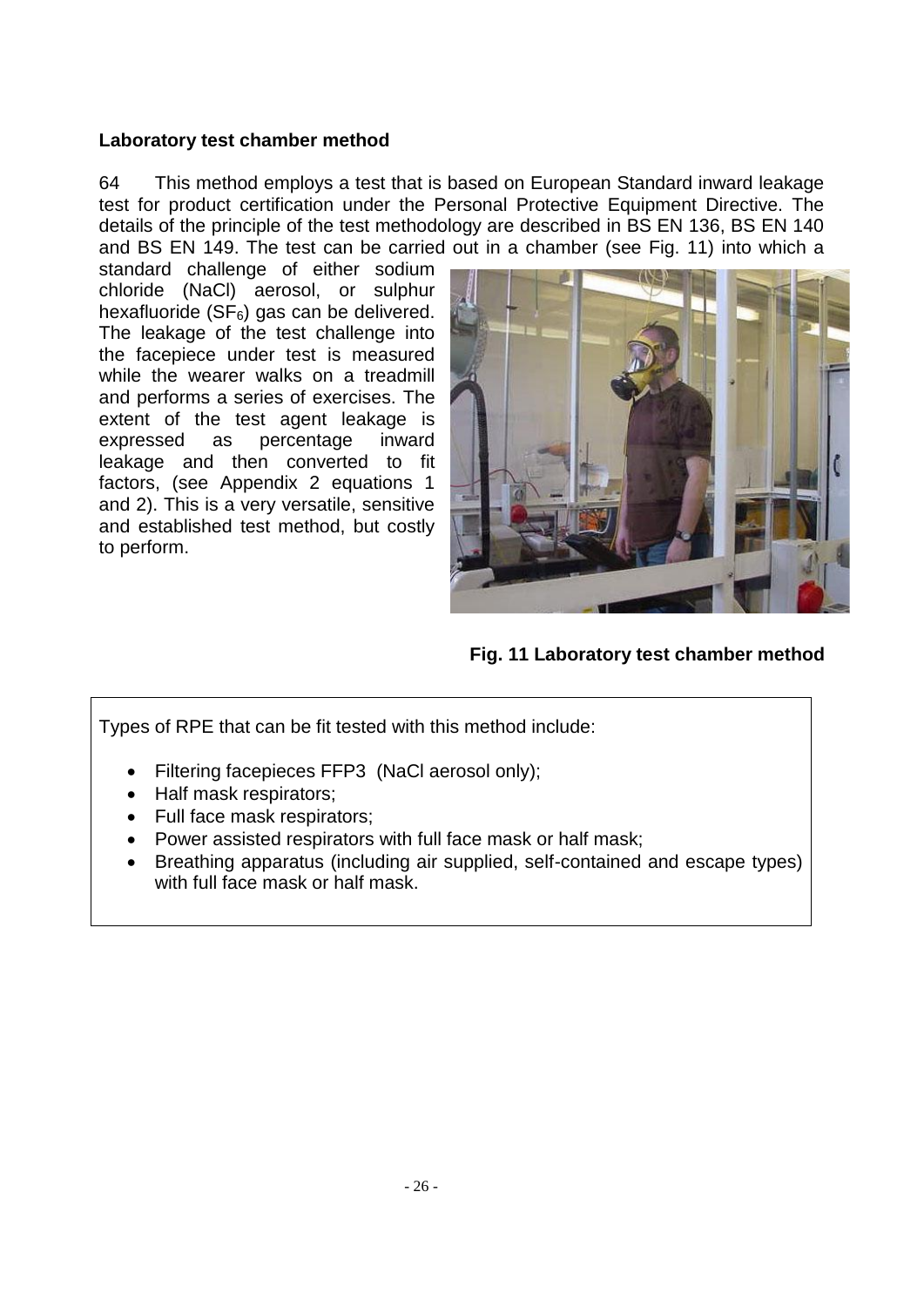# **Particle counting device** *(TSI Portacount Plus Respirator Fit Tester)*

65 A particle counting device counts the number of ambient particles leaking into the facepiece and compares this with the particle number challenging the facepiece while the wearer carries out a number of specified exercises. This method can either use particles in the ambient air (normal room air contains a significant number of particles which are too small to be seen by the naked eye) or generated aerosols as the test challenge.

Types of RPE that can be fit tested with this method include:

- Filtering facepieces FFP1\*, FFP2\*<sup>†</sup>, FFP3† types;
- $\bullet$  Half mask respirators<sup>†</sup>;
- Full face mask respirators;
- Power assisted respirators with full face mask or half mask;
- Breathing apparatus (including air supplied, self-contained and escape types) with full face mask or half mask.

\* *may require the use of the TSI Portacount Pro+ or the TSI N95 Companion, a tightly specified particulate challenge, or a device to separate the particles that penetrate through the filter material from those that leak around the face seal.*

† *some complete devices contain carbon filtering material which may release particles during the test. These will be counted as faceseal leakage which may lead to a 'false' fail. A qualitative method may be more suitable for such devices, if the particle release cannot be eliminated (consult the RPE manufacturer).*



 **Fig. 12 Portacount fit tester**

66 The procedure for using the Portacount requires that the facepiece is fitted with a high efficiency particulate filter (P3). It is then assumed that all particles sampled from inside the facepiece have entered through a leak at the face seal.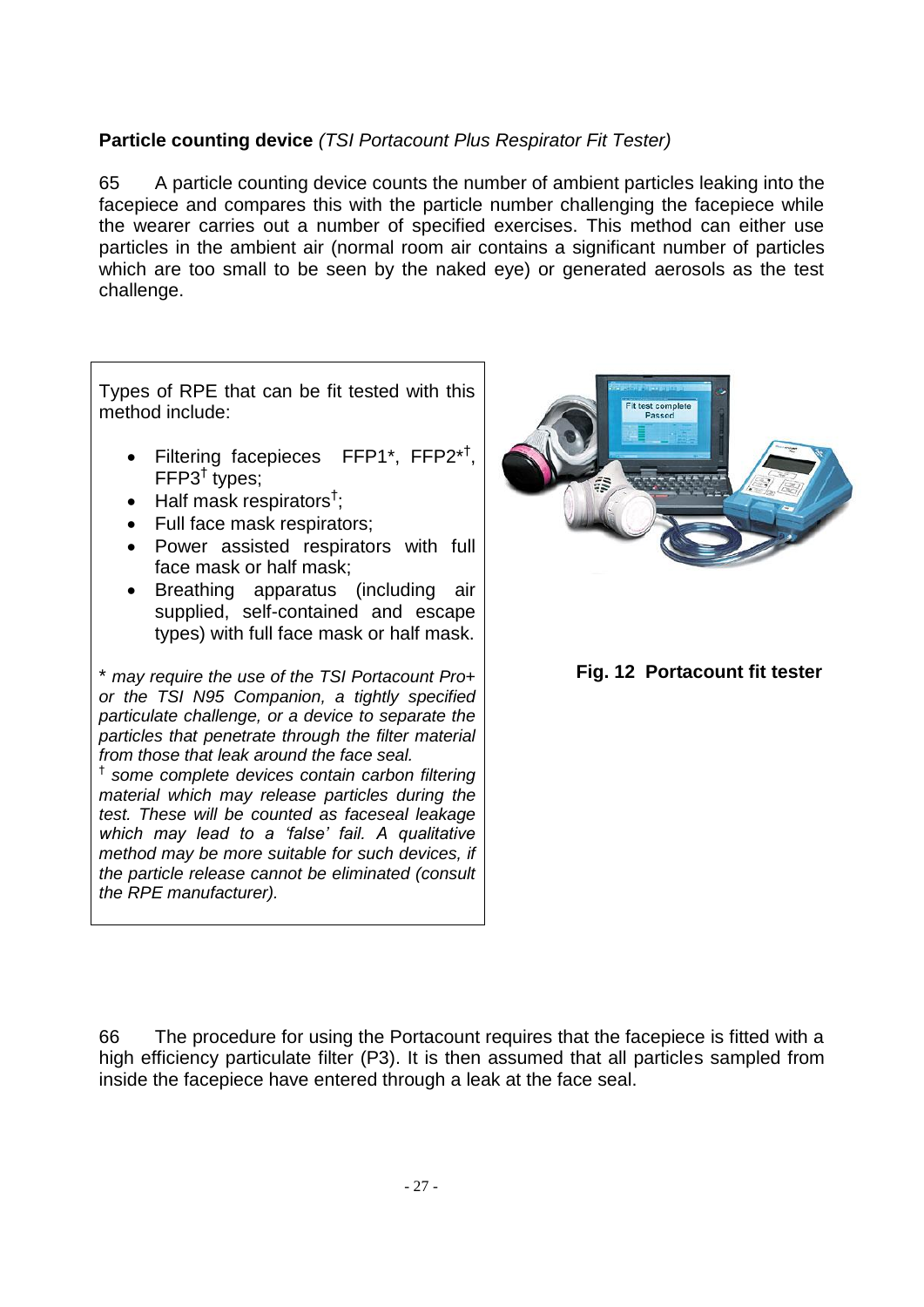# *Precautions*

67 The wearer should refrain from smoking for at least 60 minutes prior to the fit test. Smoke particles can continue to be breathed out for at least 60 minutes after smoking and these can lead to false fit test results and the fit test will have to be repeated. This will incur more time, effort and possibly costs.

68 The wearer should wear the facepiece for at least a couple of minutes before the fit test is started. This ensures that the ambient particles trapped inside the facepiece, when fitted, are flushed out.

69 The experience of HSE and others shows that during the talking exercise the wearer's exhaled breath can contain particles that can be sampled by the particle counting device. These subject-generated particles can result in a falsely low fit test result. If the ambient (challenge) particle concentration is at or above 10,000 particles/cm<sup>3</sup> then the subject-generated particles are unlikely to cause fit test failure at a fit factor level of 2,000. A typical office or laboratory environment should be able to meet this condition. An ambient particle count that varies significantly over the duration of the test can give rise to errors in the fit factor. Excessively dusty and smoky environments should be avoided. Further advice should be sought from the equipment supplier if necessary.

70 Excessive moisture in the facepiece or sample tube can cause moisture droplets to be sampled by the particle counting device. This can result in a falsely low fit test result. The facepiece and sample tube should be dried out or replaced between tests where appropriate.

71 If, when fit testing P2 filtering facepieces, the ambient particle counting device is used with a device to separate the particles that penetrate through the filter material from those that leak around the face seal, the challenge particle concentration may have to be increased with the use of a supplementary aerosol generator.

72 The Portacount fit testing software may report an overall 'Pass' based on the average fit factor even when a fit factor of less than the minimum pass level has been achieved in one or more test exercises. In such cases the test should be repeated to assess whether the wearer is able to achieve the recommended pass level for each of the test exercises.

73 The fit test device should be used, maintained and calibrated in accordance with the manufacturer's recommendations. Before use, the stability of the equipment should be checked as instructed by the manufacturer. Records of maintenance, calibration and pre-use checks should be retained. The manufacturer recommends that the equipment should be factory calibrated on an annual basis.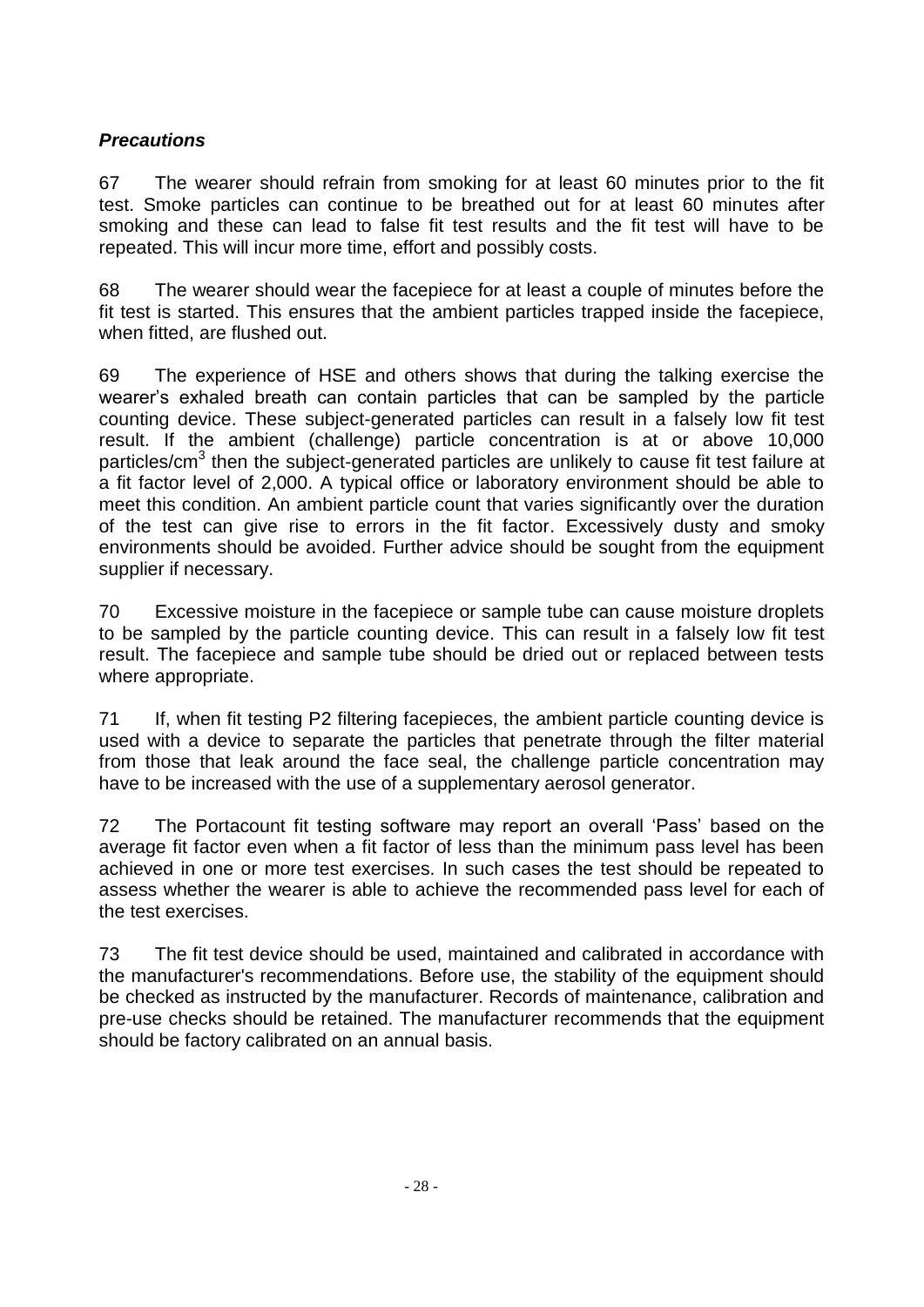### **Controlled negative pressure device** *(OHD Fit Tester 3000)*

74 The Controlled Negative Pressure (CNP) fit test method is based on exhausting air from a facepiece correctly fitted on the wearer's face to generate and then maintain a constant negative pressure inside the facepiece. The rate of air exhaust is controlled so that a constant negative pressure is maintained in the respirator during the fit test. When the in-facepiece pressure is constant, the airflow out of the facepiece is equal to the air leaking into the facepiece. Therefore, measurement of the exhaust air that is required to hold the pressure in the temporarily sealed respirator constant yields a direct measure of leakage airflow into the facepiece. The CNP fit test method measures leak rates through the facepiece as a method for determining the facepiece fit.

Types of RPE facepiece combination that can be fit tested with this method include:

- Half mask respirators;
- Full face mask respirators;
- Power assisted respirators with full face mask or half mask;
- Breathing apparatus with fullface mask or half mask.



 **Fig. 13 Controlled negative pressure fit testing device** 

75 The person being tested must hold their breath during the measurement and remain absolutely motionless, otherwise, the leak rate measurement cannot be made reliably. Since measurements cannot be made while the wearer performs the fit test exercises, the wearer must also stop moving and breathing between exercises while the measurement is made. This test procedure is substantially different to the dynamic exercise protocol used in most other fit testing methods - refer to paragraph 83.

76 CNP systems cannot fit test filtering facepiece respirators and half facepiece respirators that may comprise substantially of filtering material unless there is a reliable means of preventing air from entering through the filter material.

77 The negative test pressure for the test should be set in accordance to the manufacturers quidance, i.e. 0.95" H<sub>2</sub>O (25mmH<sub>2</sub>O) for a full face mask and 0.58" H<sub>2</sub>O  $(15mmH<sub>2</sub>O)$  for a half mask.

### *Preparation of the facepiece*

78 In order to carry out a fit test, the facepiece's filter is replaced by a facepiece adapter that contains a squeeze-bulb actuated valve. Two tubes connect the facepiece adapter to the CNP device - one tube enables the pressure inside the facepiece to be measured and the second is used to exhaust air from the facepiece. In order for air to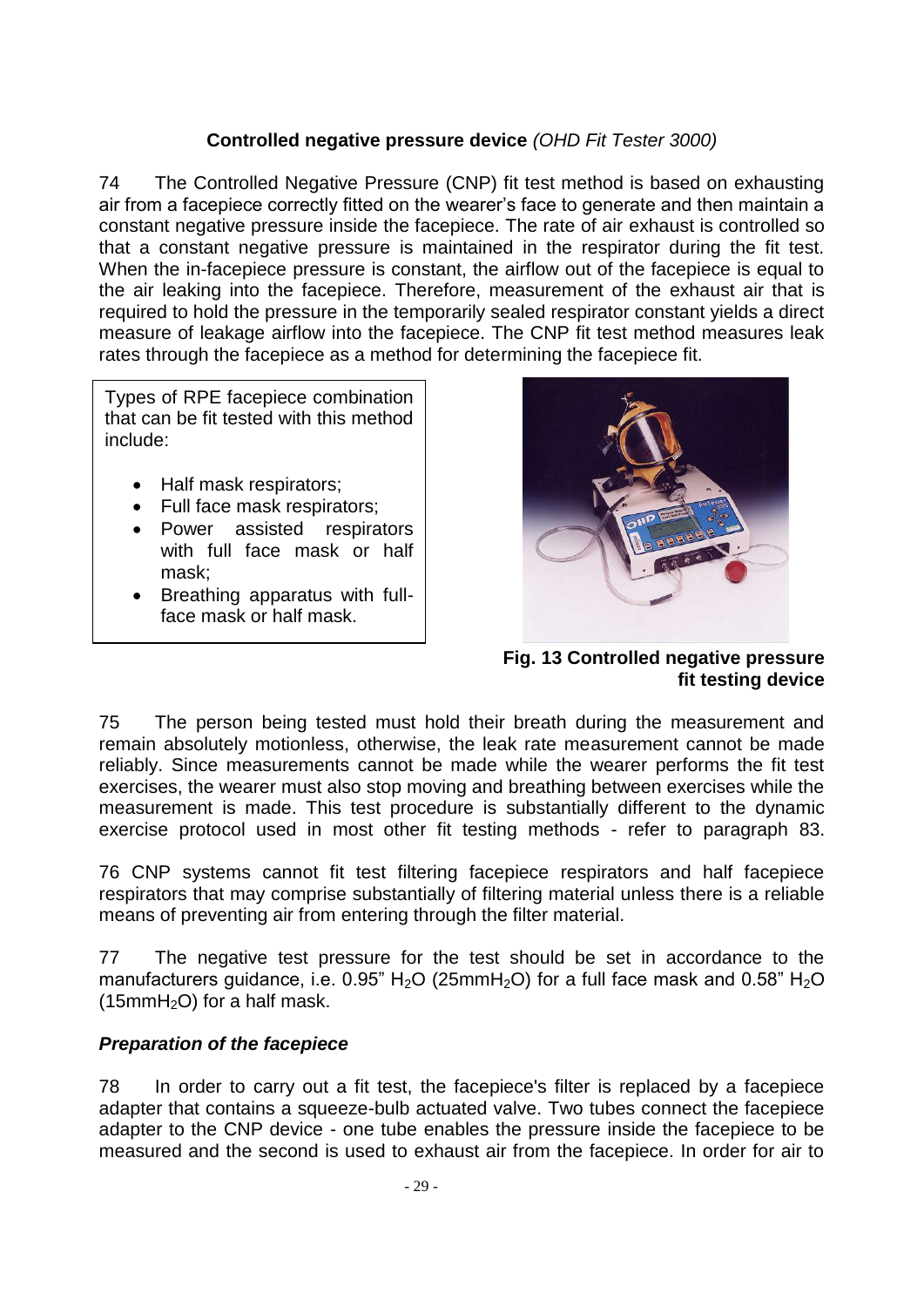be withdrawn from the facepiece the inhalation valve has to be propped open or removed. To start a test the wearer 'takes a breath' and squeezes the bulb to close the adapter valve. When initiated by the tester, the device then creates a vacuum inside the facepiece and measures the airflow required to maintain the vacuum.

### *Precautions*

79 It is important that during the measurement part of the fit test the wearer remains still and does not breathe or make any mouth or facial movements. The slightest of pressure changes inside the facepiece caused by movement can affect the fit test result and invalidate the test. During the test the wearer should also keep their mouth closed. The wearer should be given time to practice the breath-hold procedure.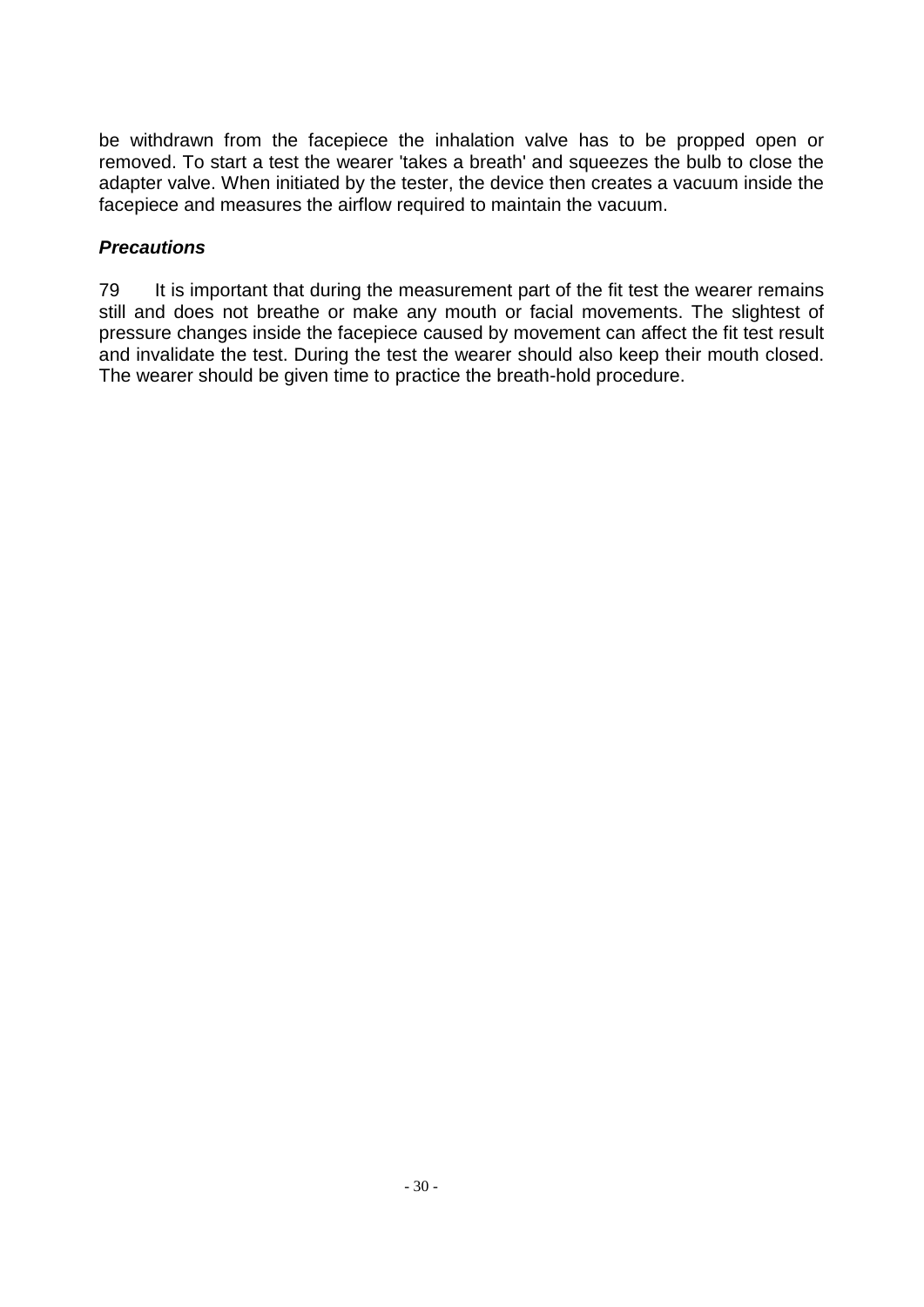## FIT TEST EXERCISES

80 For test chamber methods, the test protocol in the relevant European Standard (e.g. EN136, EN149) should be followed.

81 For other quantitative and qualitative methods the test protocol should comprise of a minimum of 7 exercises; each test exercise should be performed for at least one minute. During the quantitative fit tests the exercises should allow for an in-facepiece sample period of at least 60 seconds. The exercises are:

| <b>Exercise</b>                 | <b>Description</b>                                                                                                                                                                                                                                  |
|---------------------------------|-----------------------------------------------------------------------------------------------------------------------------------------------------------------------------------------------------------------------------------------------------|
| (i) Normal breathing            | The wearer should breathe normally with no head<br>movements or talking.                                                                                                                                                                            |
| (ii) Deep breathing             | The wearer should breathe slowly and deeply, taking<br>care so as not to hyperventilate.                                                                                                                                                            |
| (iii) Turning head side to side | The wearer should slowly turn their head from side to<br>side between the extreme positions on each side<br>(approximately 15-20 times per minute). The head shall<br>be held at each extreme momentarily so the wearer can<br>inhale at each side. |
| (iv) Moving head up and down    | The wearer should slowly move their head up and down<br>(approximately 15-20 times per minute). The wearer<br>should be instructed to inhale in the up position (i.e.<br>when looking toward the ceiling).                                          |
| (v) Talking                     | The wearer should talk out loud slowly and loud enough<br>so as to be heard clearly by the fit tester. The wearer<br>should read from a prepared text such as the Rainbow<br>Passage or count down from 100.                                        |
| (vi) Bending over               | The wearer should stand and bend at the waist as if to<br>touch their toes, and then return to an upright position.<br>Repeat approximately 10-15 times per minute.                                                                                 |
| (vii) Normal breathing          | Same as exercise (i).                                                                                                                                                                                                                               |

*Rainbow Passage*

When the sunlight strikes raindrops in the air, they act like a prism and form a rainbow. The rainbow is a division of white light into many beautiful colours. These take the shape of a long round arch, with its path high above, and its two ends apparently beyond the horizon. There is, according to legend, a boiling pot of gold at one end. People look, but no one ever finds it. When a man looks for something beyond his reach, his friends say he is looking for the pot of gold at the end of the rainbow.

82 During quantitative fit testing the fit test exercises (with the exception of the bending exercise), should be performed whilst the subject is either:

- 1) cycling on an exercise bike;
- 2) walking on a treadmill; or
- 3) carrying out a stepping exercise.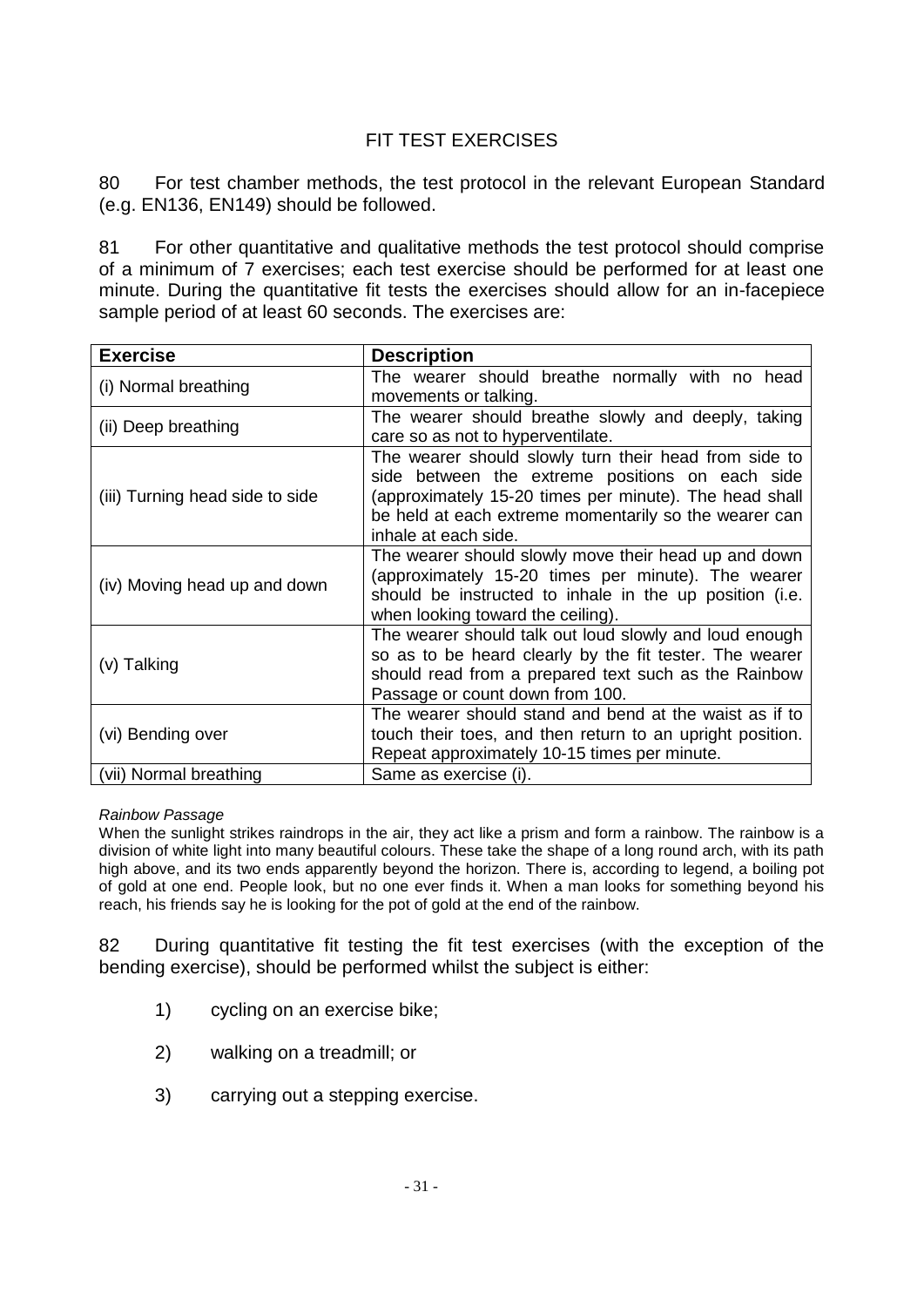#### Note:

- 1) During fit testing the exercise regime should induce a physical workload on the wearer, which simulates working activities and work rate. Preferably therefore, the fit test exercises should be conducted using a treadmill, exercise bike or step. Portable treadmills and exercise bikes are commercially available.
- 2) Caution must be taken when asking people to exercise be aware of slips and trips when carrying out any of the exercises.
- 3) When conducting a qualitative test inside a test hood care should be taken to avoid catching the facepiece on the test hood.

83 When conducting a fit test using the controlled negative pressure method, measurement of fit cannot be done during the exercises and therefore static fit factors are measured at the end of each exercise. The procedure below should be followed:

| In a normal standing position, without talking, the subject shall<br>breathe normally for one minute. After the normal breathing<br>(i) Normal breathing<br>exercise, the subject should face forward and hold their breath<br>for approximately 10 seconds during the test measurement.<br>In a normal standing position, the subject shall breathe deeply<br>for one minute. After the deep breathing exercise, the subject<br>(ii) Deep breathing<br>shall hold their head straight ahead and hold their breath for<br>approximately 10 seconds during test measurement.<br>Standing in place, the subject shall slowly turn their head from<br>side to side between the extreme positions on each side for one |  |
|--------------------------------------------------------------------------------------------------------------------------------------------------------------------------------------------------------------------------------------------------------------------------------------------------------------------------------------------------------------------------------------------------------------------------------------------------------------------------------------------------------------------------------------------------------------------------------------------------------------------------------------------------------------------------------------------------------------------|--|
|                                                                                                                                                                                                                                                                                                                                                                                                                                                                                                                                                                                                                                                                                                                    |  |
|                                                                                                                                                                                                                                                                                                                                                                                                                                                                                                                                                                                                                                                                                                                    |  |
| minute. After the turning head side to side exercise, the subject<br>(iii) Turning head side to<br>shall face to the left and hold their breath for approximately 10<br>side<br>seconds during test measurement. Next, the subject needs to<br>hold head full right and hold their breath for 10 seconds during<br>test measurement.                                                                                                                                                                                                                                                                                                                                                                               |  |
| Standing in place, the subject shall slowly move their head up<br>and down (approximately 15-20 times) for one minute. After the<br>moving head up and down exercise, the subject shall hold their<br>(iv) Moving head up and<br>head full up and hold their breath for approximately 10 seconds<br>down<br>during test measurement. Next, the subject shall hold their head<br>full down and hold their breath for approximately 10 seconds<br>during test measurement.                                                                                                                                                                                                                                           |  |
| The wearer should talk out loud slowly and loud enough so as to<br>be heard clearly by the fit tester. The wearer should read from a<br>prepared text such as the Rainbow Passage or count down from<br>(v) Talking<br>100. After the talking exercise, the subject shall hold their head<br>straight ahead and hold their breath for approximately 10<br>seconds during the test measurement.                                                                                                                                                                                                                                                                                                                     |  |
| The wearer should stand and bend at the waist as if to touch<br>their toes and then return to an upright position. Repeat<br>approximately 10-15 times per minute. After the bending<br>(vi) Bending over<br>exercise, the subject shall hold their head straight ahead and<br>hold their breath for approximately 10 seconds during the test<br>measurement.<br>(vii) Normal breathing<br>Same as exercise (i).                                                                                                                                                                                                                                                                                                   |  |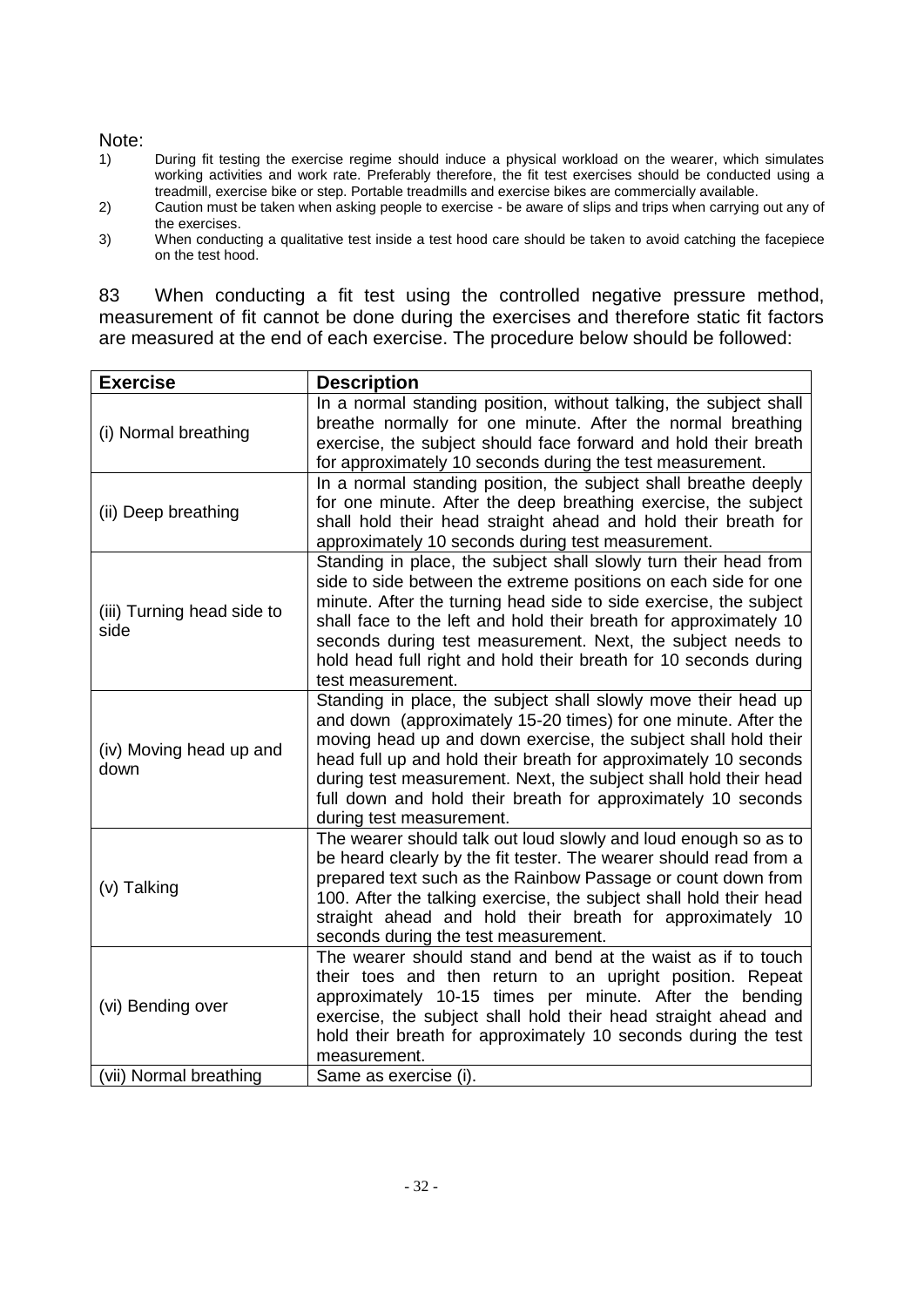## FIT TEST REPORT

84 A record of the fit test shall be produced. The fit test report should clearly identify the following (where applicable):

- 1) the name of person fit tested;
- 2) the make, model, material and size of the face-piece;
- 3) whether the subject's own facepiece, company pool facepiece or a test facepiece was used;
- 4) the test exercises performed during the fit test;
- 5) the fit test method employed, i.e. test chamber, ambient particle counting device, controlled negative pressure or qualitative taste test agents;
- 6) the measured fit factor for each individual test exercise and the overall fit factor;
- 7) the pass level used in the test;
- 8) the result of the fit test in terms of a pass or fail;
- 9) the date of the test;
- 10) the details of who performed the test, name of firm, address, etc;

and also where possible:

- 11) the condition of the wearer's own facepiece;
- 12) whether the wearer required assistance donning and fit checking the facepiece before the fit test;
- 13) how many repeat tests were needed to obtain a pass and the reasons why; and
- 14) the serial number or other means of identifying the equipment employed in the fit test.

85 Fit test records should be stored for at least five years by the employer. These records must be kept available for inspection on request and a copy given to the employee.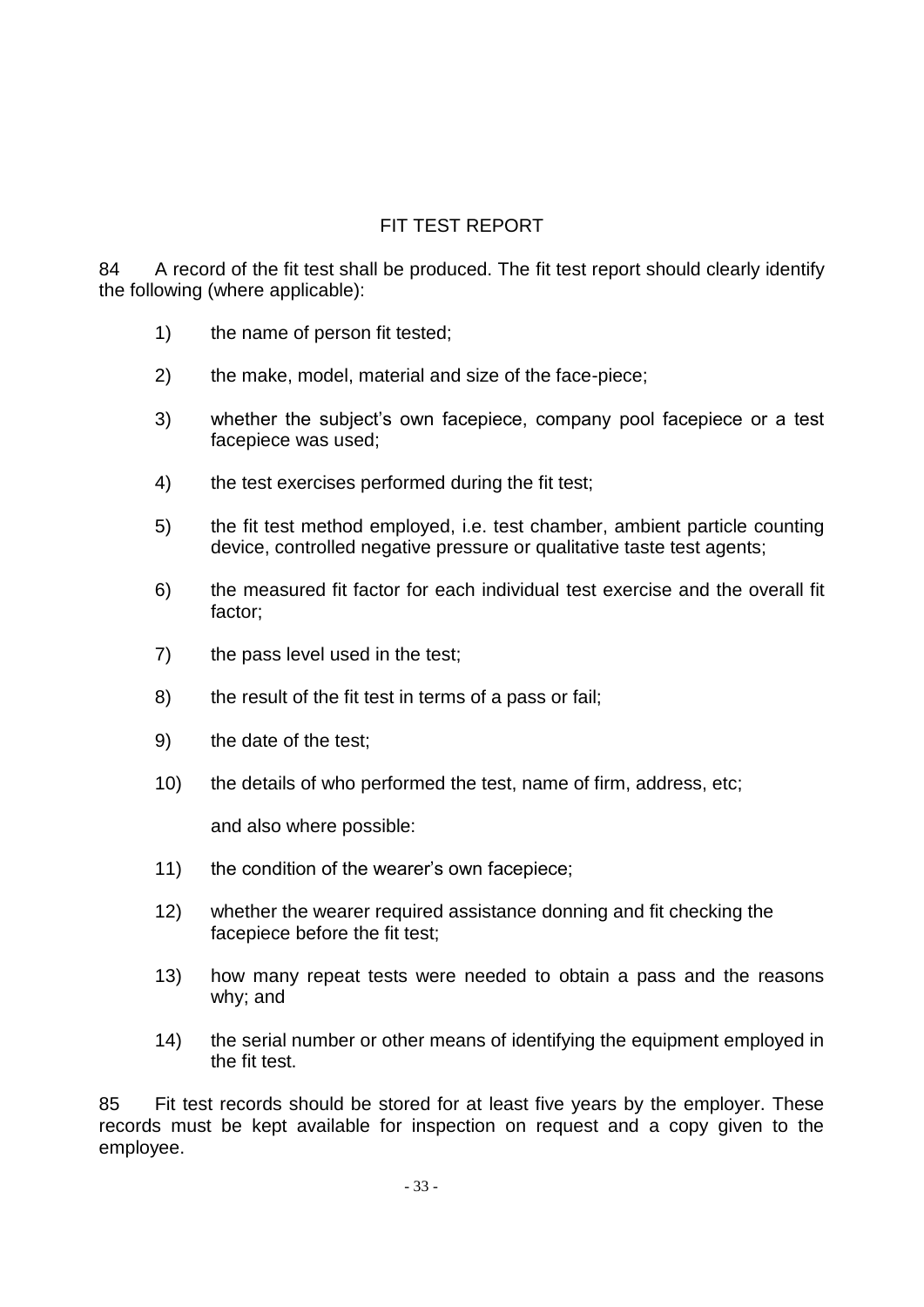### INFORMATION FOR THE PERSON CONDUCTING THE FIT TEST

86 You should explain to the wearer the purpose of the test, what they will have to do, and the meaning of the fit test results.

87 You should check that the fit testing equipment is properly set up and checked prior to conducting the fit test. Quantitative fit test equipment should be within calibration.

88 You should ensure that any sampling adapters and probes are working properly and fitted correctly, and that any sampling lines, nebulisers, etc where applicable, are not blocked.

89 You should use the wearer's own facepiece. Where this is not practicable then a test facepiece that exactly matches the wearer's facepiece should be used. Some customers may ask you to provide a suitable facepiece. If you agree to offer this service you should carry a range of facepieces. This will help users to select the most comfortable facepiece.

90 You should visually examine the facepiece (used for fit testing) prior to carrying out a fit test. The examination should include the condition of the facepiece, especially around the face seal and facepiece connectors, the exhalation valve(s) and the head harness. Test facepieces should be properly inspected and maintained in accordance with the manufacturer's instructions.

91 You should ensure that test facepieces are cleaned and disinfected before being used by different individuals. Test facepieces that cannot be adequately disinfected, (e.g. filtering facepieces), should not be used by more than one individual.

92 You should instruct the wearer in the test exercises.

93 You are advised to ascertain that the wearer is medically fit to wear RPE and, where appropriate, be able to undertake the recommended test exercises (as described in paragraphs 98-100). You should seek confirmation (preferably in writing) from the employer.

94 The wearer should don the facepiece in accordance with their received training and the manufacturer's instructions. If it is necessary for you to help (or intervene) this should be noted and recommendations should be made for further training. The use of a mirror will assist the wearer to fit the facepiece correctly.

95 The wearer should be instructed to wear the facepiece for at least five minutes before the start of the fit test. This allows time for the wearer to determine if the facepiece is comfortable and to make any adjustments to the fit before commencing the fit test.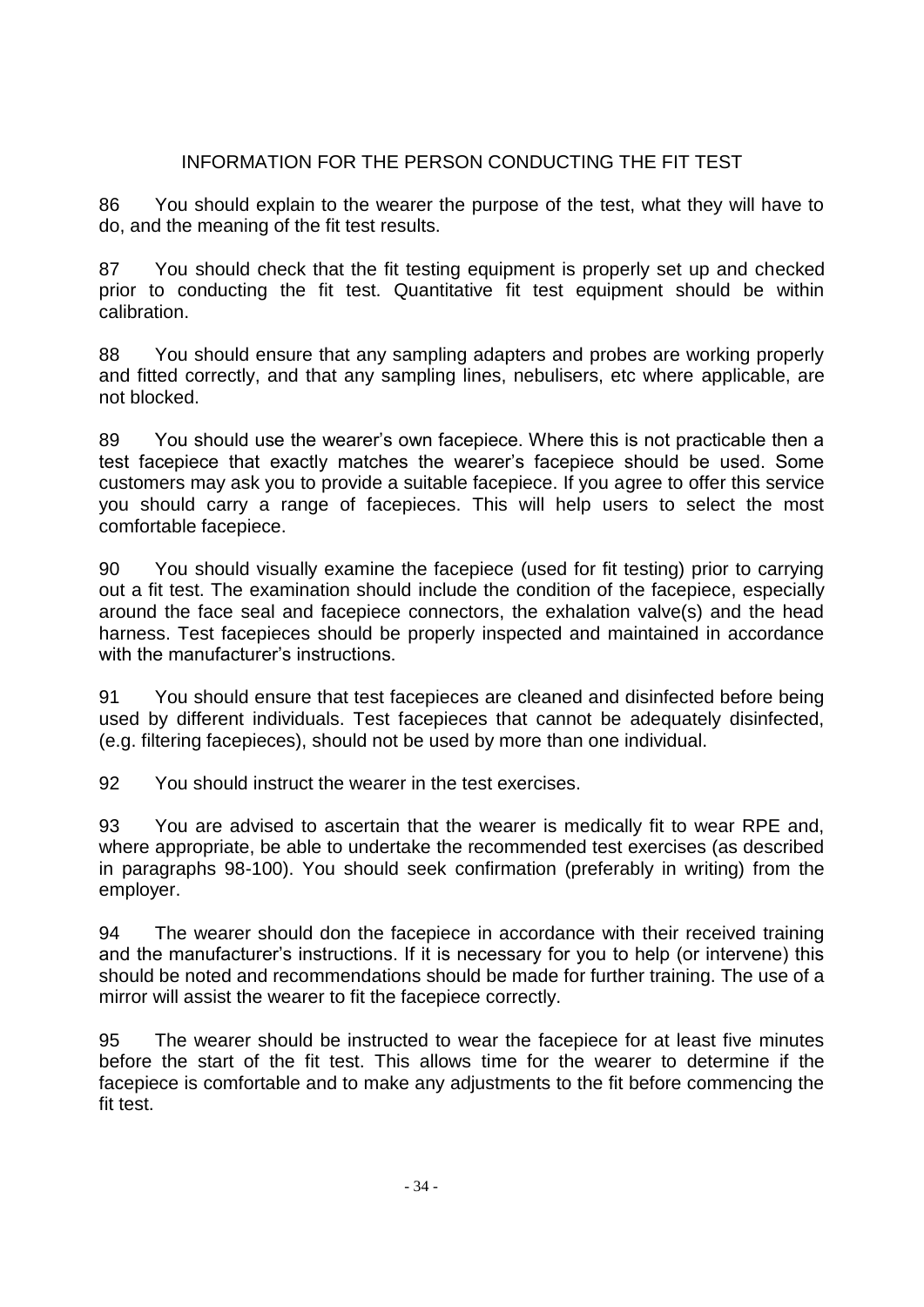96 The wearer should have received training in correct donning of the facepiece before the fit test. However, if you are helping in the facepiece selection process, you should show the wearer how to put on a facepiece, how it should be positioned on the face, how to set strap tension and how to determine an acceptable fit. A mirror should be available to assist the wearer in evaluating the fit and positioning of the facepiece.

97 If the wearer will need to use in-facepiece spectacles then these (or unglazed frames) should be worn during the fit test. If other types of personal protection are worn with the RPE, (e.g. hard hat, goggles, etc), and have the potential to interfere with the seal of the facepiece then they should be worn during the fit test. However, if the other items of PPE prevent the RPE from being fitted correctly, a proper fit test cannot be carried out. Personal protective equipment should be compatible with the RPE.

98 You should not conduct the fit test if there is any hair growth between the skin and the facepiece sealing surface, such as stubble beard growth, beard, moustache, sideburns or low hairline which cross the respirator sealing surface. You should ensure that any type of non-PPE apparel or adornment (e.g. piercing) does not interfere with the fit of the facepiece.

99 You should observe the wearer throughout the fit test to watch for facial/head movements that may cause face seal leakage and also to ensure the safety of the wearer - this is important if the wearer is walking on a treadmill or stepping during the fit test. If the wearer sneezes or coughs during the fit test this can have an effect on the fit test result and the fit test may have to be repeated.

100 If the test fails, you must determine the appropriate action to take. This is where the fit test operator's experience is important. Further guidance on "troubleshooting" is given in appendix 1. In any case, the fit test should be repeated in its entirety.

You should inform the wearer of the fit test result, i.e. a pass or fail. You should be cautious if providing information on numerical fit factor results. Informing a wearer that a high fit factor has been achieved may give the wearer false confidence in the RPE and may cause the wearer to be less careful when donning and using the RPE in the workplace. It should be stressed to the users that practical experience in the workplace has shown that the protection level obtained can be less than that achieved in the fit test.

102 You should also be aware of the sensitive nature of a fit test failure especially on a wearer who may have been wearing the particular type of respirator in the asbestos or similar hazardous industry for a period of time. A procedure for consultation with the employer should be developed in advance to deal with such cases. Where the failure results from a type of facepiece already worn for a period of time in the workplace, you should inform the employer. They in turn should note this fact on the individual's health record and may wish to make arrangements for medical advice.

103 As part of the fit test, it is encouraged, where possible, that you check the condition of the wearer's own RPE. This is vital if the fit test is going to be performed on the wearer's own facepiece. The condition of the RPE can form part of the test report.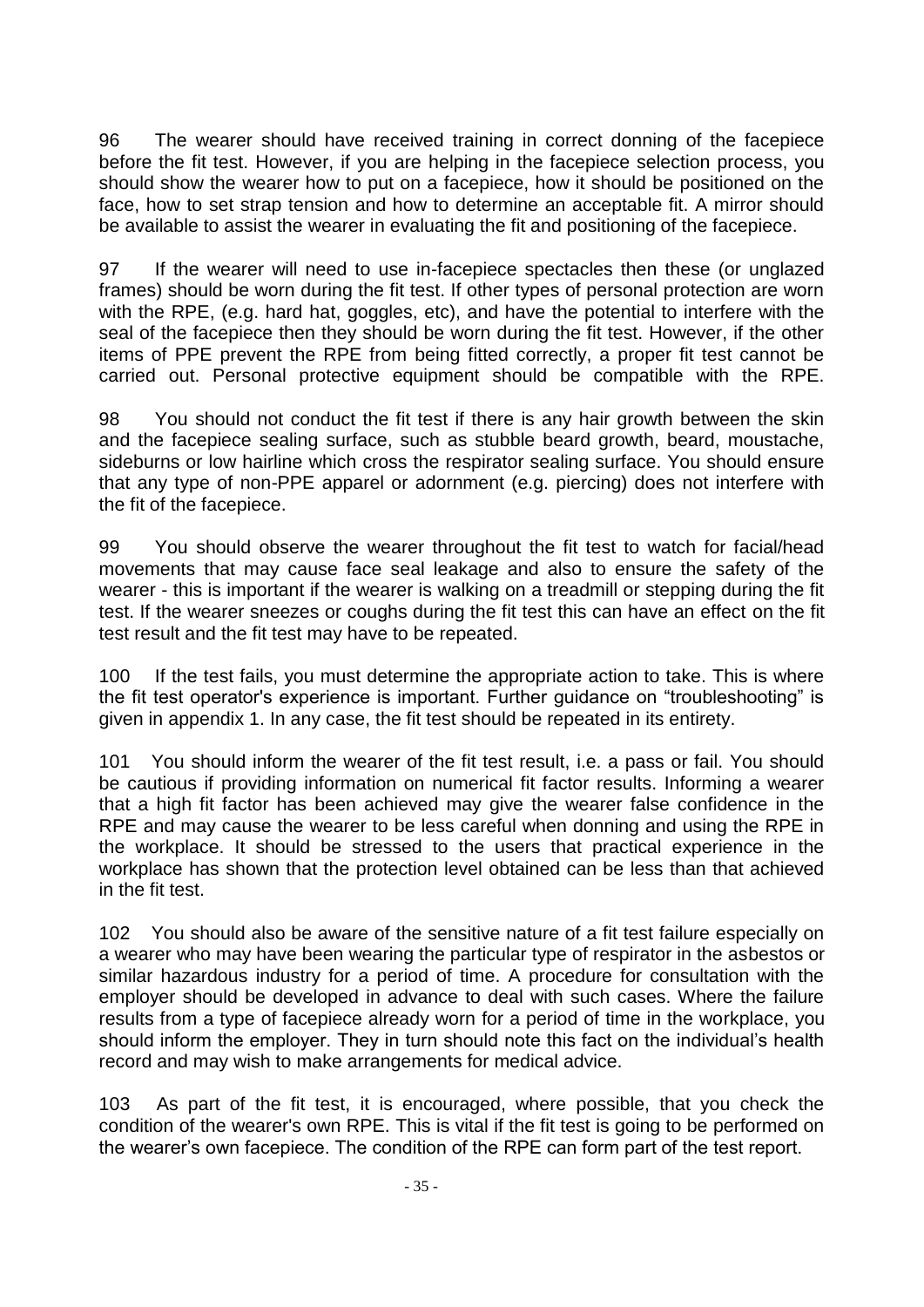#### *General Questions*

#### *How is a power assisted respirator or a breathing apparatus facepiece fit tested?*

104 Fit testing a power assisted respirator or a breathing apparatus facepiece is carried out with the respirator temporarily converted into a negative pressure respirator by adapting the facepiece to use a high efficiency filter (P3) instead of the usual air supply. Respirator manufacturers can supply special facepiece adapters specifically for this purpose. Alternatively an identical negative pressure respirator facepiece with the same sealing surfaces as the power assisted respirator or the breathing apparatus facepiece can be used.

#### *Should a fit test be carried out if the wearer's facepiece is contaminated?*

105 A fit test on the wearer's facepiece should only be carried out if it is clean and in good condition. Debris in the facepiece can interfere with the fit of the facepiece, cause the exhalation valve to leak and affect the fit test device - all of which may result in a falsely low fit factor. A contaminated facepiece may also expose the fit tester to hazardous substances, e.g. asbestos fibres. If possible the wearer's employer should be informed about faulty or contaminated facepieces.

#### *Why is it necessary for the wearer to exercise during the fit test?*

106 The purpose of the test exercises is to generate a physical workload on the wearer that simulates working activities and work rate. This will test the fit of the facepiece better than if the wearer was sat down or stood still during the fit test.

#### *What actions should be taken if the wearer is not able to put on the facepiece correctly?*

107 If a poor fit is due to inadequate training then a refresher course should be undertaken; the fit tester may give this training, if competent to do so. The wearer's employer should also be informed.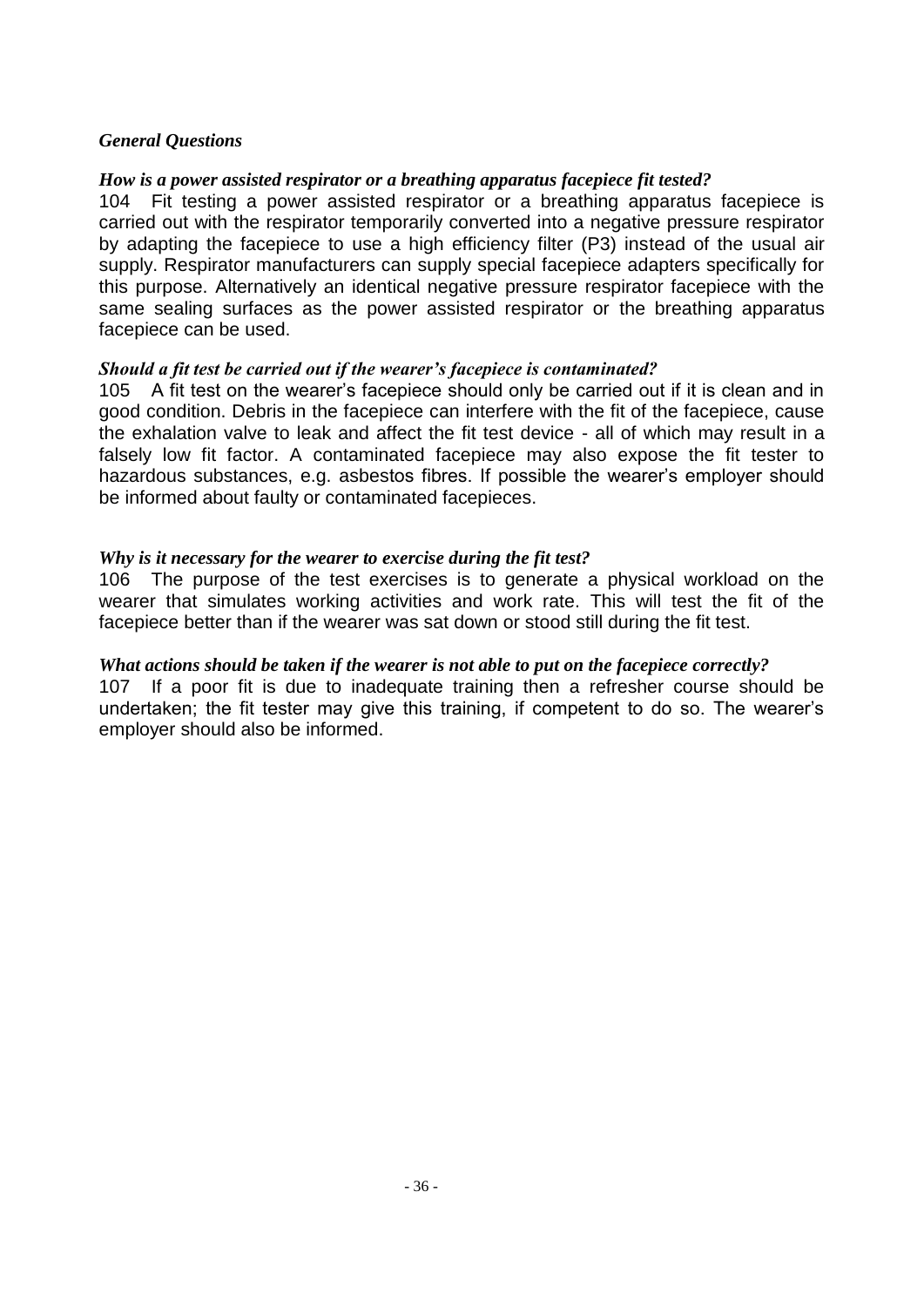## INFORMATION FOR THE FACEPIECE WEARER

#### **What is a fit test?**

108 The person carrying out the fit test will explain to you what a fit test is and why it is carried out.

### **What will be required from me when I have a fit test?**

109 Depending on the fit test method used, you may be asked to refrain from smoking for at least one hour prior to the fit test. You may also be asked not to drink or eat immediately (15 minutes) before the fit test.

110 A fit test should not be conducted if you have any facial hair growth in the area where the facepiece seal meets your face. This is because a reliable face seal can only be achieved if you are clean-shaven in the area where the facepiece seal touches your face. You will therefore be asked to be suitably clean-shaven for the fit test. *You should remember that the same rule applies when you wear your facepiece on a day-today basis at work.* If you are unable to be suitably clean-shaven for an unavoidable reason (e.g. where a beard is worn for religious reasons), then your employer should provide you with a suitable loose fitting facepiece that does not require you to be cleanshaven, or make alternative arrangements so that the risk to your health is either prevented or adequately controlled. Care should be taken to ensure that any facial hair within the facepiece does not interfere with the proper functioning of the facepiece components such as exhalations valves. Loose fitting facepieces do not require fit testing described in this document. If your wear spectacles with side arms you will not be able to wear a tight-fitting full face mask. In this circumstance, you employer should provide you with a suitable loose fitting device.

111 You should be able to fit the facepiece in the manner in which you have been trained, and without assistance from the fit tester. You should know how to carry out a pre-use fit check of the facepiece.

112 During the fit test you will be asked to perform simple exercises. You may also be asked to carry out these exercises whilst cycling on an exercise bike, walking on a treadmill or stepping. The person conducting the fit test should explain the reasons for carrying out these exercises. If you have any medical condition that may prevent you from performing these exercises then you should bring this to the attention of the fit tester and your employer.

113 If you normally wear protective goggles or hard hat, etc when you wear your facepiece you may be asked to wear these also during the fit test.

### **Can I be fit tested in the facepiece I usually wear?**

114 The fit test will be carried out with using the facepiece you normally wear or one identical to it. If you are to be fit tested in your own facepiece then you or your employer should make sure that the facepiece is clean and maintained in accordance with the manufacturer's instruction. *Note:* It is not the job of the fit test provider. They have been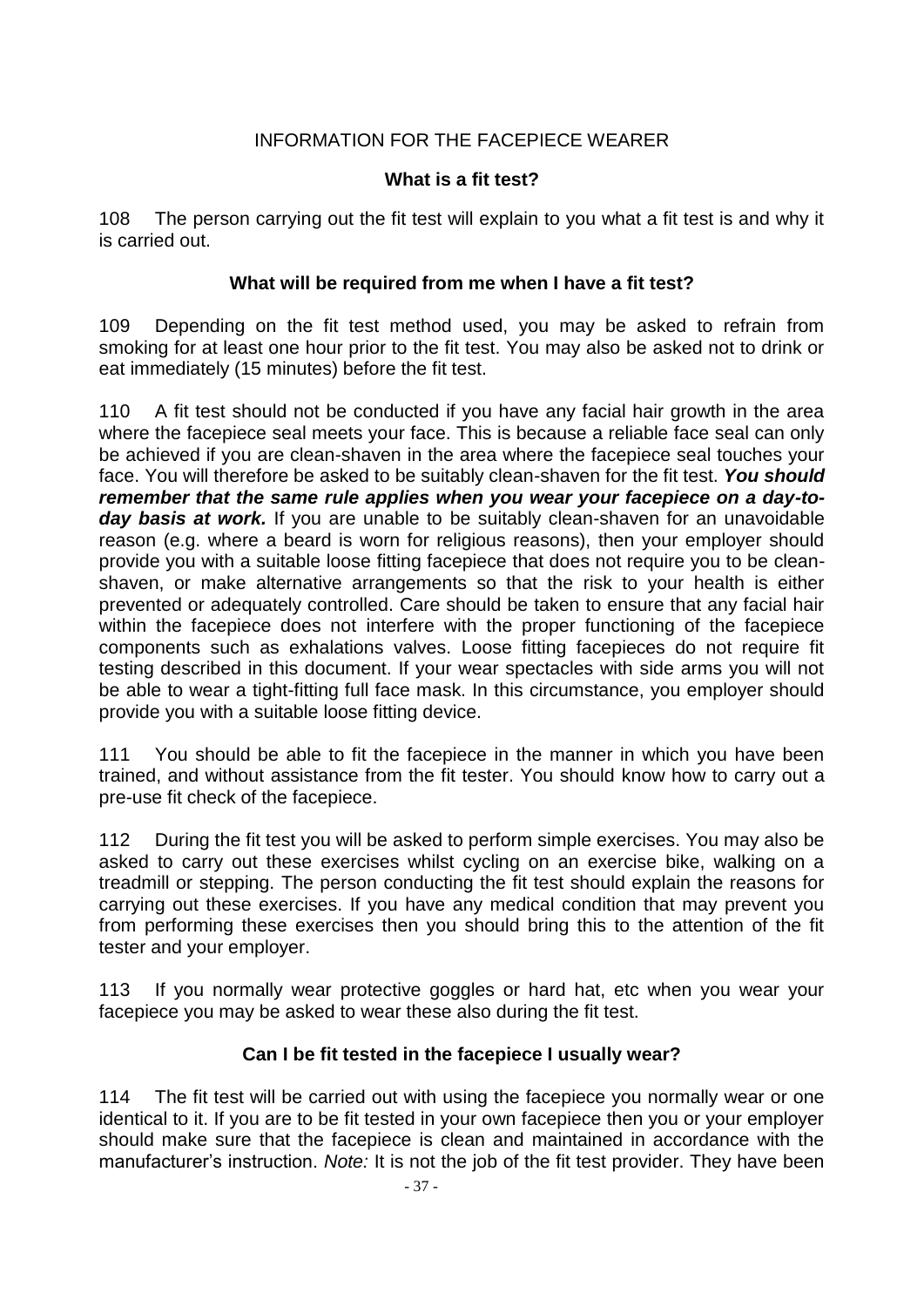advised by HSE not to carry out a fit testing on a facepiece that is not maintained in accordance with the manufacturer's instructions.

### **What if I normally wear more than one type of respirator?**

115 If you need to wear more than one type of tight-fitting facepiece for your job, e.g. a filtering facepiece and a full face mask respirator, then you should be fit tested for each type of facepiece.

### **What will I be told at the end of the fit test?**

116 When you have completed the fit test you will be told if you have obtained a pass or a fail. A pass means that the facepiece is suitable for you. You or your employer will be issued with a fit test report, which should be retained. If you have not been given a copy of the report, you can ask for a copy from your employer. A failed fit test may indicate that the facepiece does not fit you properly.

### **What will happen if I fail a fit test?**

117 The fit tester should ask you to refit the facepiece and repeat the fit test. If a better fit is not obtained you may be asked to try on a different size or type of facepiece and repeat the fit test. *You should not use a facepiece that does not fit you*  **properly.** The fit tester should inform your employer. Your employer should ensure that you are provided with a facepiece that fits you properly.

### **How often should I have a fit test?**

118 If you need to change to another type of facepiece; you lose or gain weight; undergo any substantial dental work or develop facial imperfections (scars, moles, etc) around the faceseal area. Your employer may also have a policy that you have a fit test every year or two years for example.

#### **Will I be able to move employment without having to have another fit test?**

119 If you change your employer but still continue to wear the same facepiece or same facepiece model and size you should not have to be retested, your new employer, however, may wish for you to have another fit test.

### **Who should pay for the fit test?**

120 Your employer is responsible for your health and safety whilst at work and therefore they are responsible for the cost of the fit test.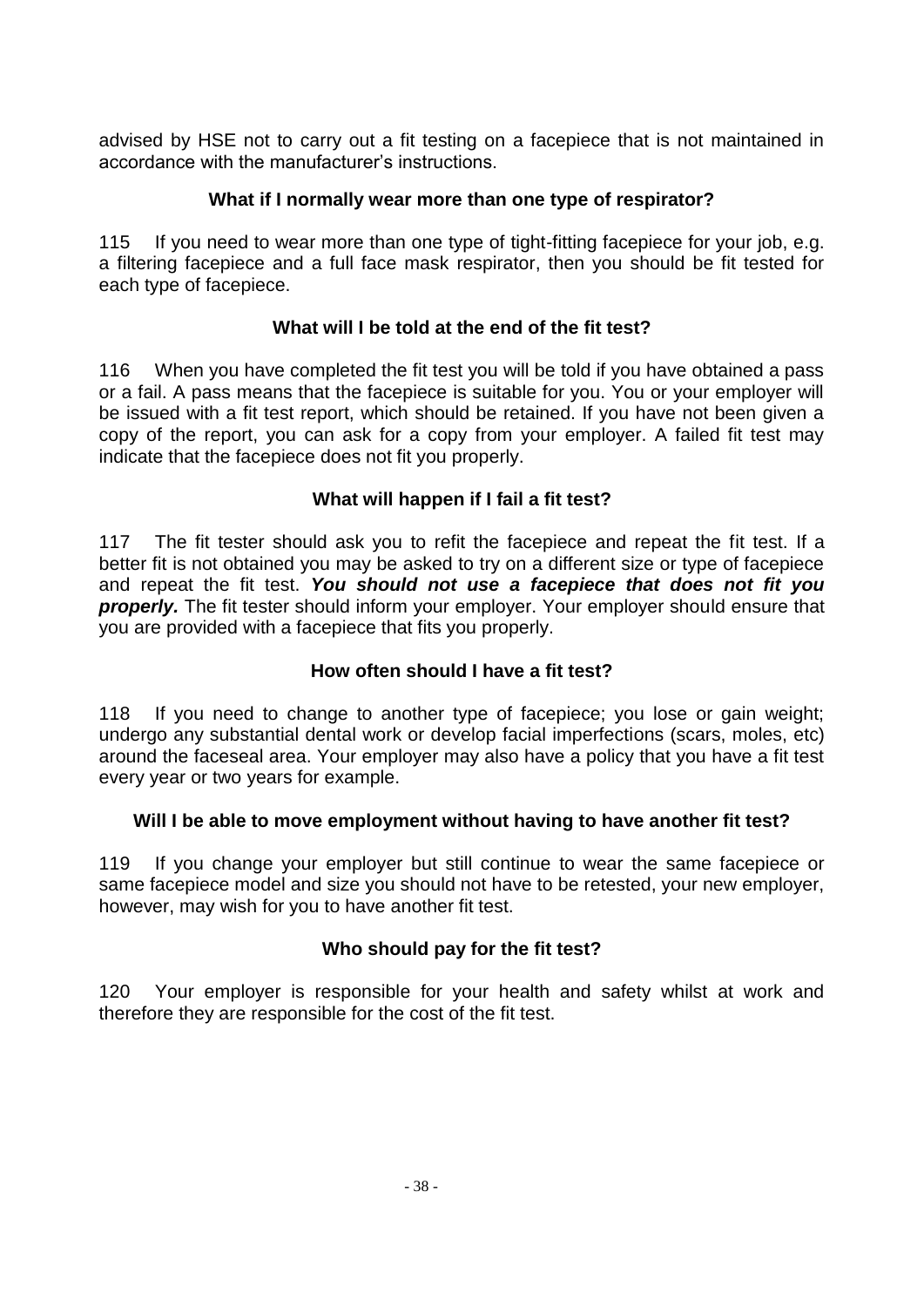### REFERENCES

- 1 L5 *The Control of Substances Hazardous to Health Regulations 2002 (as amended) Approved Code of Practice and guidance,* Fifth edition. HSE Books 2005 ISBN 0 7176 2981 3
- 2 L132 *The Control of Lead at Work Regulations 2002 - Approved Code of Practice and guidance,* Third edition. HSE Books 2002 ISBN 0 7176 2565 6
- 3 L143 *Work with materials containing asbestos. Control of Asbestos Regulations 2006*. *Approved Code of Practice and guidance.* HSE Books 2006 ISBN 0 7176 6206 3.
- 4 BS EN136:1998 *Respiratory protective devices: Full face facepiece - Requirements, testing, markings.*
- 5 BS EN 140:1998 *Respiratory protective devices: Half facepieces and quarter facepieces - Requirements, testing, markings.*
- 6 BS EN149:2001 + A1:2009 *Respiratory protective devices - Filtering half masks to protect against particles - Requirements, testing, marking*
- 7 OSHA 1910.134 App A (2004): Fit Testing Procedures (Mandatory) [http://www.osha.gov/pls/oshaweb/owadisp.show\\_document?p\\_id=9780&p\\_ta](http://www.osha.gov/pls/oshaweb/owadisp.show_document?p_id=9780&p_table=STANDARDS) [ble=STANDARDS](http://www.osha.gov/pls/oshaweb/owadisp.show_document?p_id=9780&p_table=STANDARDS)
- 8 ANSI Z88.10-2001 American National Standard Respirator Fit Testing Methods. American National Standards Institute, Inc.
- 9 HSG53 *The selection, use and maintenance of respiratory protective equipment - a practical guide.* HSE Books ISBN 978 0 7176 2904 6.
- 10 HSG247 *Asbestos: The licensed contractors' guide.* HSE Books ISBN 0 7176 2874 4.
- 11 BS EN 529:2005 *Respiratory protective devices – Recommendations for selection, use, care and maintenance – Guidance document.*
- 12 BS EN12942:2001 *Respiratory protective devices: Power assisted filtering devices incorporating full face facepieces, half facepieces or quarter facepieces - Requirements, testing, marking.*

April 2012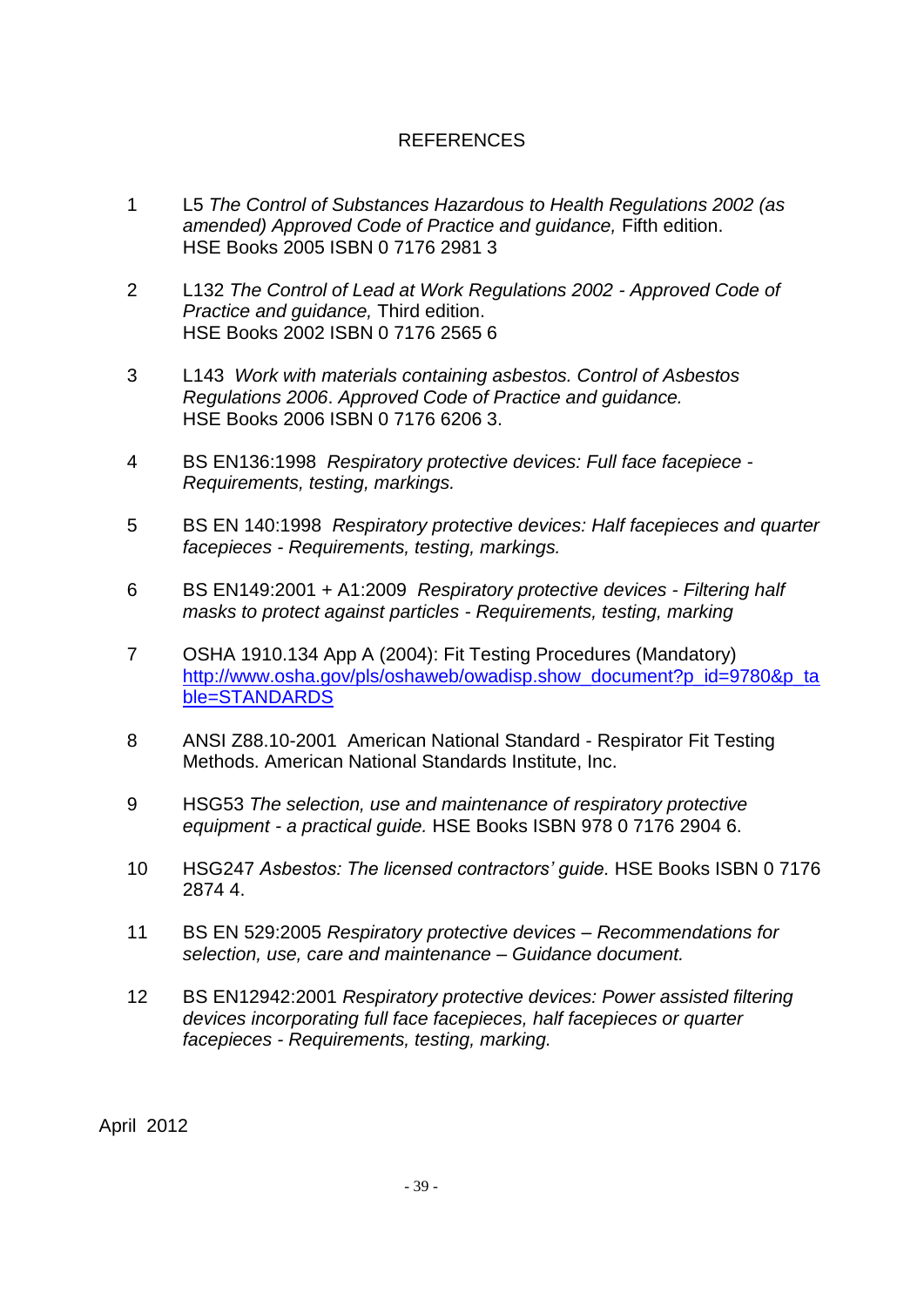# APPENDIX 1

# TROUBLESHOOTING

## **Further information to help address fit testing problems**

1.1 Fit testing methods are based on simple principles but practical application may not be straightforward. There are problems that can be encountered by the fit tester.

1.2 Part 3 of this document (paragraphs 48-120) provides advice and information on different fit test methods. The information includes hints and tips on how to prevent problems.

1.3 This appendix provides additional information on problems that may be encountered and how they might be addressed.

### **Inadequate wearer training in correct donning of the facepiece**

1.4 Information from established fit test providers suggests that incorrect donning of the facepiece is one of the most commonly encountered problems. It is essential that wearers are adequately trained in how to correctly put on the facepiece, before a fit test is carried out.

1.5 Although training in donning is not a part of the fit test, the fit tester should be able to recognise poor donning. It would make sense for the fit tester to be capable of providing training in donning, as well as providing fit testing.

1.6 Filtering facepieces can be the most difficult facepieces to don correctly as they often require the wearer to shape the facepiece to their face, particularly over the nose. However once the wearer has been adequately trained this type of device is easy to don correctly.

1.7 Manufacturers are required to provide instructions on how to fit their facepiece; some general pointers to correct donning are given below:

- Are the straps positioned and adjusted evenly?
- Are the straps tightened sufficiently, but not over-tightened?
- Is there any hair caught between the facepiece and the wearers face?
- For filtering facepieces, if there is a mouldable nose strip is this firmly shaped to the wearer?

1.8 When using the Portacount method there is a 'real-time function' which can be used to give an indication of the fit before commencing a full test. This can be a useful tool for training the wearer in correctly donning the facepiece.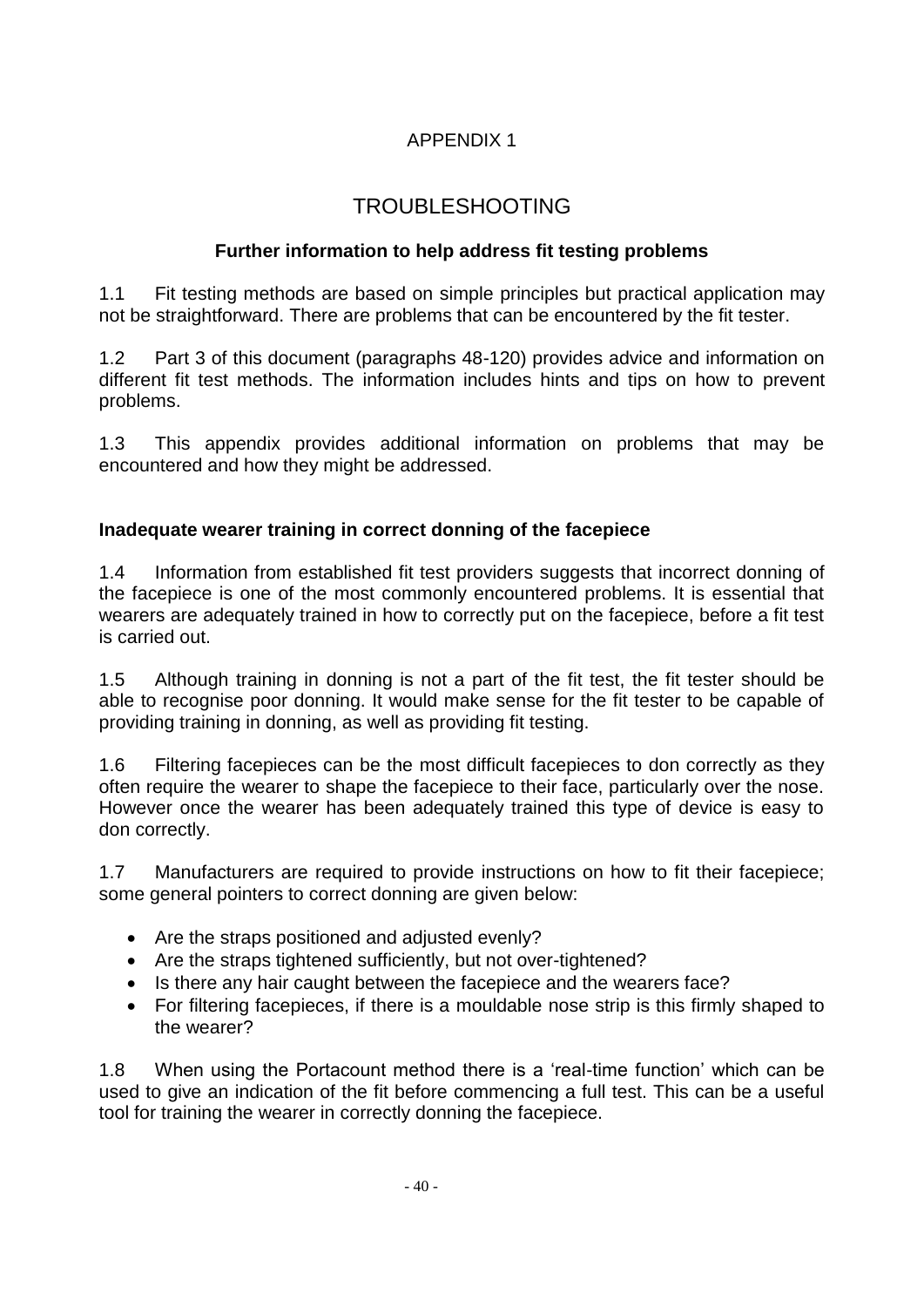## **Failures - wearer factors**

1.9 The most obvious reason for a fit test failure is that the facepiece is unsuitable for the wearer and is not capable of fitting their face. Certain facial features may lead to poor fit. Watch out for:

- Cleft chins
- Scars on the face sealing area
- Depressions around the temple/cheekbones
- Unusual chin profiles (chisel feature)
- Unusual nose shapes
- Very large/small or angular faces

1.10 The fit tester should inspect the fit of the facepiece before beginning the fit test. Ask the wearer to move their head to look down whilst you check the fit around their nose or forehead. Similarly ask them to move their head to look up, then to each side to check the fit all around the facepiece. Obvious gaps indicate a poor fit and an alternative facepiece may be needed.

1.11 A fit check should be successfully carried out before beginning the fit test.

1.12 It is possible that the fit test exercises will result in the facepiece moving on the face creating a leak. Note at what stage in the test the failure occurred. If it was during the head movement exercises, this could mean that the facepiece could have moved on the face. Inspect the fit again for changes since the beginning of the test. Changes may be because the facepiece is unsuitable for the wearer's face or could be due to other factors. Watch out for:

- Sweating which can cause the facepiece to slip
- Make-up, face-creams etc these can create sealing problems
- Jewellery such a nose studs interfering with the fit

The facepiece may need redonning and the straps tightening to prevent slippage, however they should not be so tight as to make the facepiece uncomfortable. Retest, if the problem can be rectified or try a different facepiece.

#### **Failures - facepiece problems**

1.13 If there is no obvious reason for the fit test failure it is worth examining the facepiece closely to check for defects. With reusable facepieces inspect generally and ensure that the exhalation valve is in good condition and clean.

#### **Qualitative method**

1.14 Always check your fit test equipment before use:

- The nebulisers should be checked during each test for correct functioning;
- Make sure you use the correct solution for the fit test;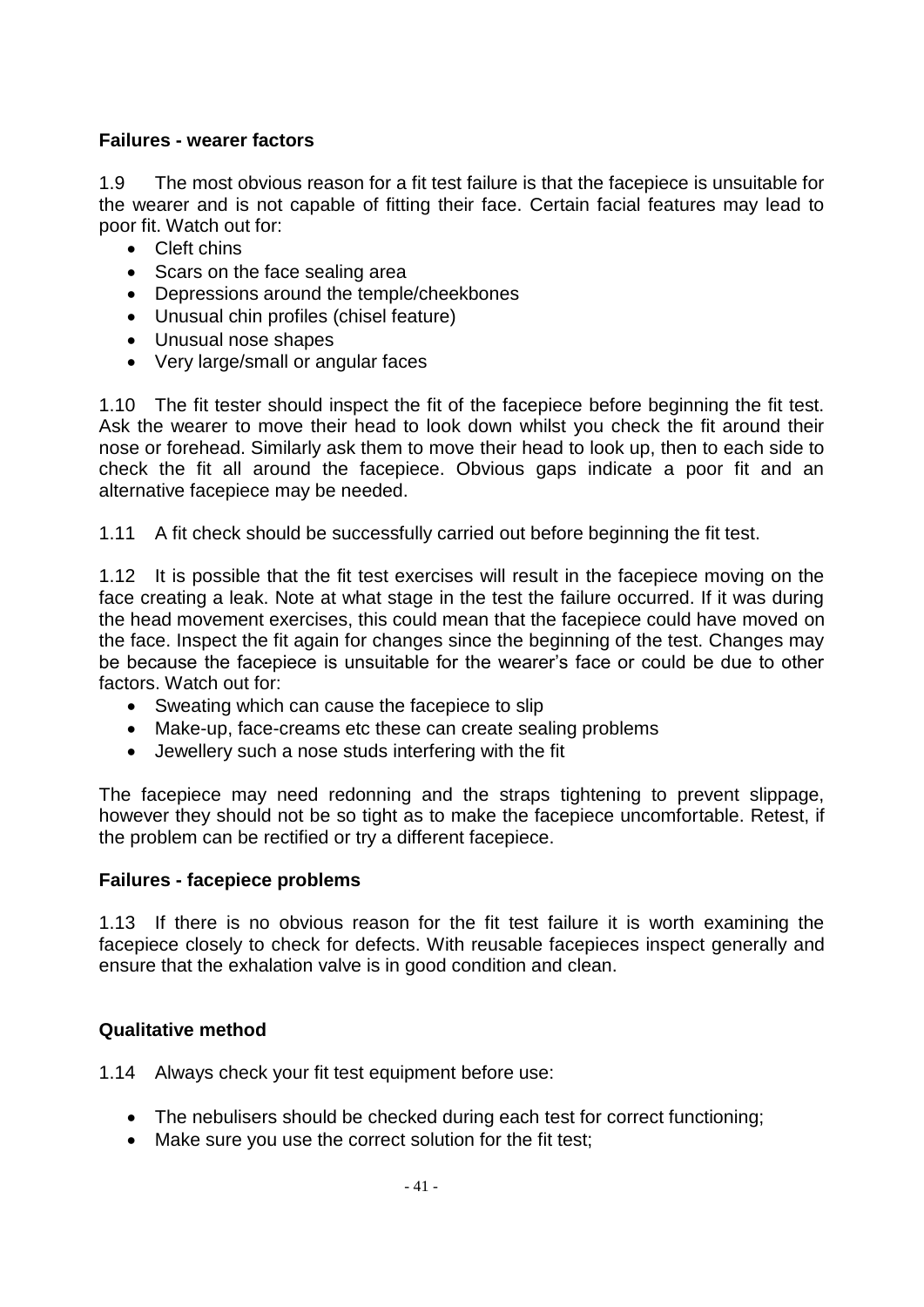- Is the wearer trying to smell the aerosol, rather than taste it? You may have to keep reminding the wearer to breathe through their mouth, not their nose;
- Make sure the wearer does not eat, drink or smoke for at least 15 minutes before the test, otherwise their sense of taste may be affected.

### **Quantitative method**

1.16 Always check your fit test equipment before use:

- Ensure the Portacount 'daily checks' are completed
- Are the sample tubes and probes correctly positioned?
- Are the sample tubes open and not blocked or twisted?

1.18 There are minimum requirements for ambient particle count when using the Portacount. You should have at least 3000 particles/cc for fit testing filtering facepieces and half masks, and 10,000 particles/cc for fit testing full face masks. Air conditioned offices may not be a suitable location for fit testing, unless the system can readily be turned off and the windows opened. Particles can be generated artificially but this may result in varying concentrations during the test with an affect on the accuracy of the result. The best type of environment is where the particle count is naturally high.

1.19 It is important to ensure that there is sufficient alcohol within the Portacount otherwise a lower particle count will be measured even though there may be plenty of particles in the air. Remember to re-soak the wick frequently (every 2-4 hours).

1.20 When testing a half or full face mask, a particulate P3 filter fitted should always be fitted. If the filter is correct, could it be faulty?

1.21 Is there condensation in the sample tubes? This can also cause a false negative. If you are doing a lot of fit tests, it is worth having two sets of tubes and alternating them between tests to reduce the moisture build-up.

1.22 Is the wearer a smoker? Have they smoked in the last hour? This can cause a false negative result. The wearer should be retested at a time when they have not smoked for at least 60 minutes.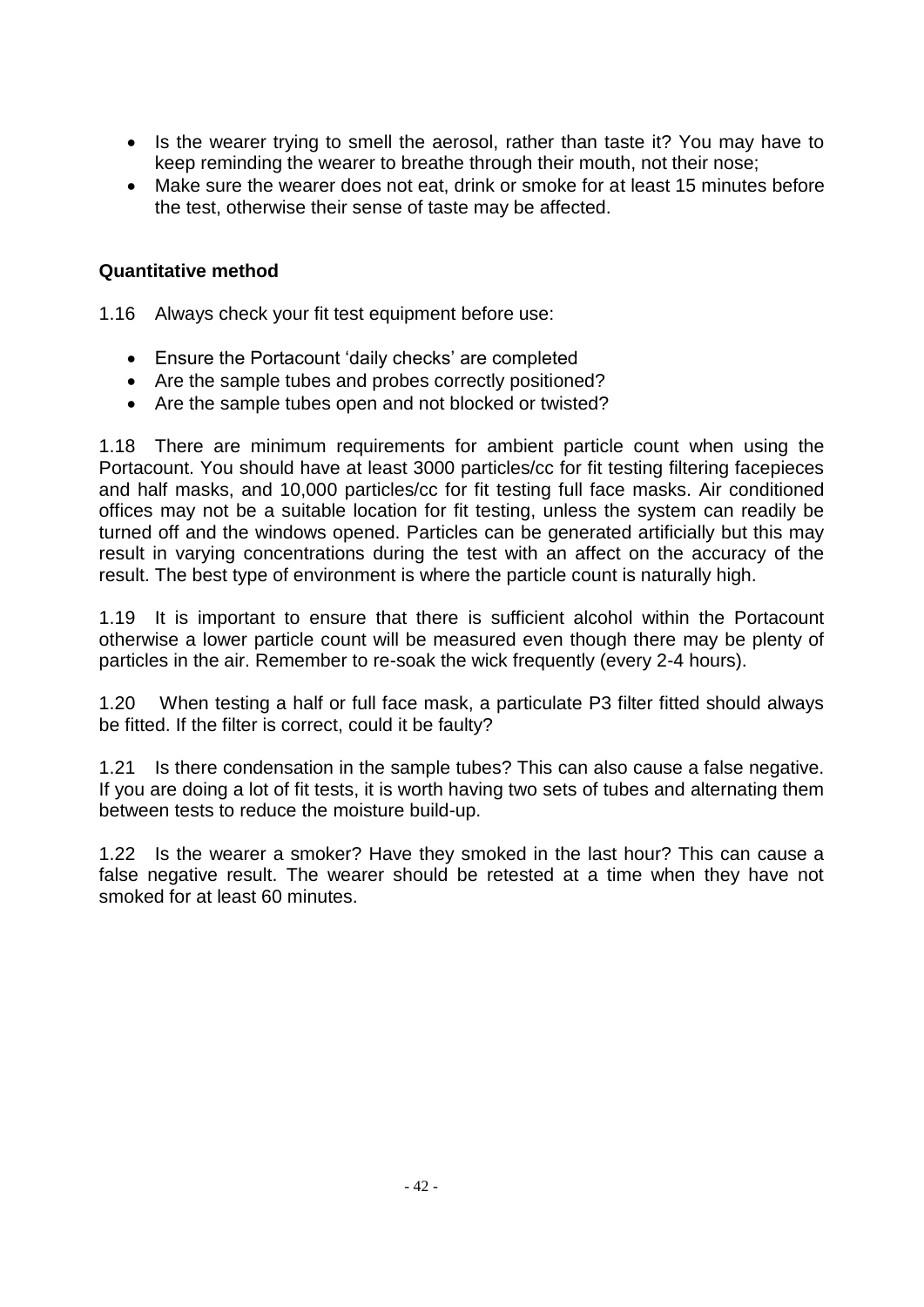#### APPENDIX 2 (paragraph 64)

# CALCULATION OF FIT FACTORS

# **Equation 1**

e.g. an inward leakage result of 0.05% would equate to a fit factor of 2000

 $\mathsf{FF} = \begin{bmatrix} 100 & 100 \\ -100 & 100 \end{bmatrix} = \begin{bmatrix} 100 & 100 \\ 100 & 100 \end{bmatrix} = 2000$ % inward leakage 0.05%

The overall FF resulting from a series of exercises (see paragraphs 80-82) can be calculated using equation 2.

# **Equation 2**

Overall FF= Number of exercises....... (1/ff1+1/ff2+1/ff3+.........+1/ffn) *(where ff1, ff2, ff3 , etc are the fit factors for exercises 1, 2, 3, etc*)